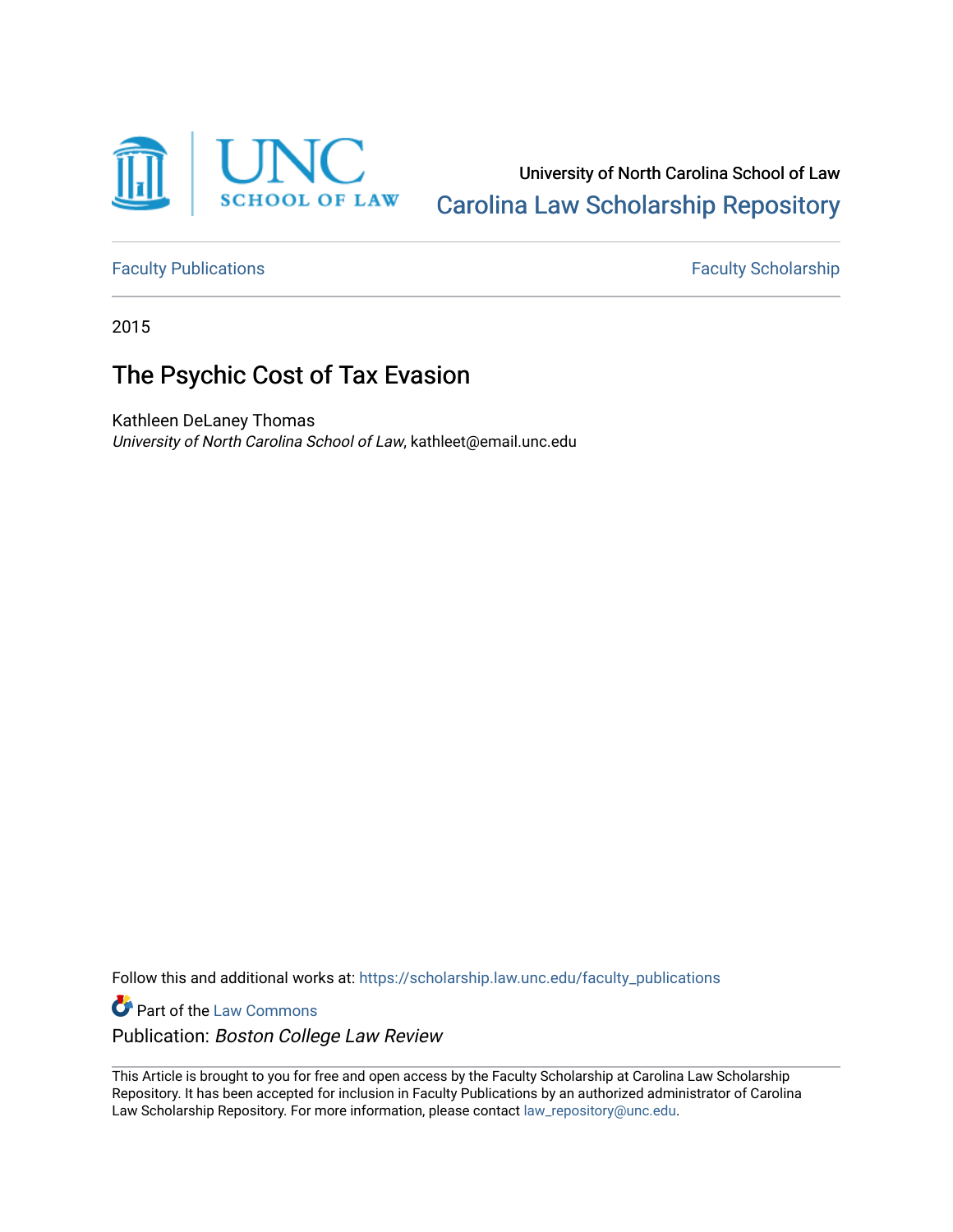# **THE PSYCHIC COST OF TAX EVASION**

## KATHLEEN DELANEY THOMAS\*

**Abstract:** Each year, the government loses hundreds of billions of dollars in tax revenue due to underreporting by individual taxpayers. According to standard deterrence theory, policymakers should be able to reduce tax evasion by increasing tax penalties, raising the audit rate, or some combination of the two. This Article refers to these strategies as increasing the "monetary cost" of tax evasion. To date, budgetary limitations and political hurdles have made these strategies difficult for the government to employ. There is, however, another potential means by which the government can improve tax compliance, apart from raising the monetary cost of evasion. Empirical evidence shows that people experience some form of psychological discomfort when they are dishonest, which may deter them from cheating. This Article proposes employing subtle behavioral interventions that encourage more honest tax reporting by raising the level of psychological discomfort experienced from underreporting. I refer to this approach as increasing the "psychic cost" of tax evasion. Adopting measures designed to increase the psychic cost of tax evasion, such as making small adjustments to the way that taxpayers fill out their tax forms, could generate much needed tax revenue. Moreover, these measures would impose very little administrative expense to the government as compared to traditional deterrence mechanisms like audits and penalties. While further empirical research is needed to test how to increase the psychic cost of tax evasion in the most cost-effective manner, this Article proposes a roadmap for beginning that process.

#### **INTRODUCTION**

<span id="page-1-1"></span>*There is untold wealth in America—especially at income tax time.*

<span id="page-1-3"></span><span id="page-1-2"></span>—Anonymous

For many individuals, cheating on one's taxes is perfectly rational.<sup>[1](#page-1-0)</sup> The overall odds of being audited are quite  $low<sup>2</sup>$  $low<sup>2</sup>$  $low<sup>2</sup>$  and the penalty for un-

\_\_\_\_\_\_\_\_\_\_\_\_\_\_\_\_\_\_\_\_\_\_\_\_\_\_\_\_\_\_\_\_\_\_\_\_\_\_\_\_\_\_\_\_\_\_\_\_\_\_\_\_\_\_\_\_\_\_\_\_

<span id="page-1-0"></span><sup>\*</sup> Assistant Professor of Law, University of North Carolina School of Law. I am grateful to Peter Barnes, Al Brophy, Patricia Bryan, John Coyle, Brian Galle, David Gamage, Deborah Gerhardt, Andrew Hayashi, Leandra Lederman, Gary Lucas, Richard Meyers, Jason Oh, Leigh Osofsky, Gregg Polsky, Erin Scharff, Nancy Staudt, Courtney Thomas, Larry Zelenak, and the participants at the 2013 Junior Tax Scholars Workshop, the UNC School of Law Faculty Workshop, the Duke Tax Policy Colloquium, and the 2014 Triangle Law & Economics Conference for helpful discussions, comments, and feedback on this Article. All errors are my own.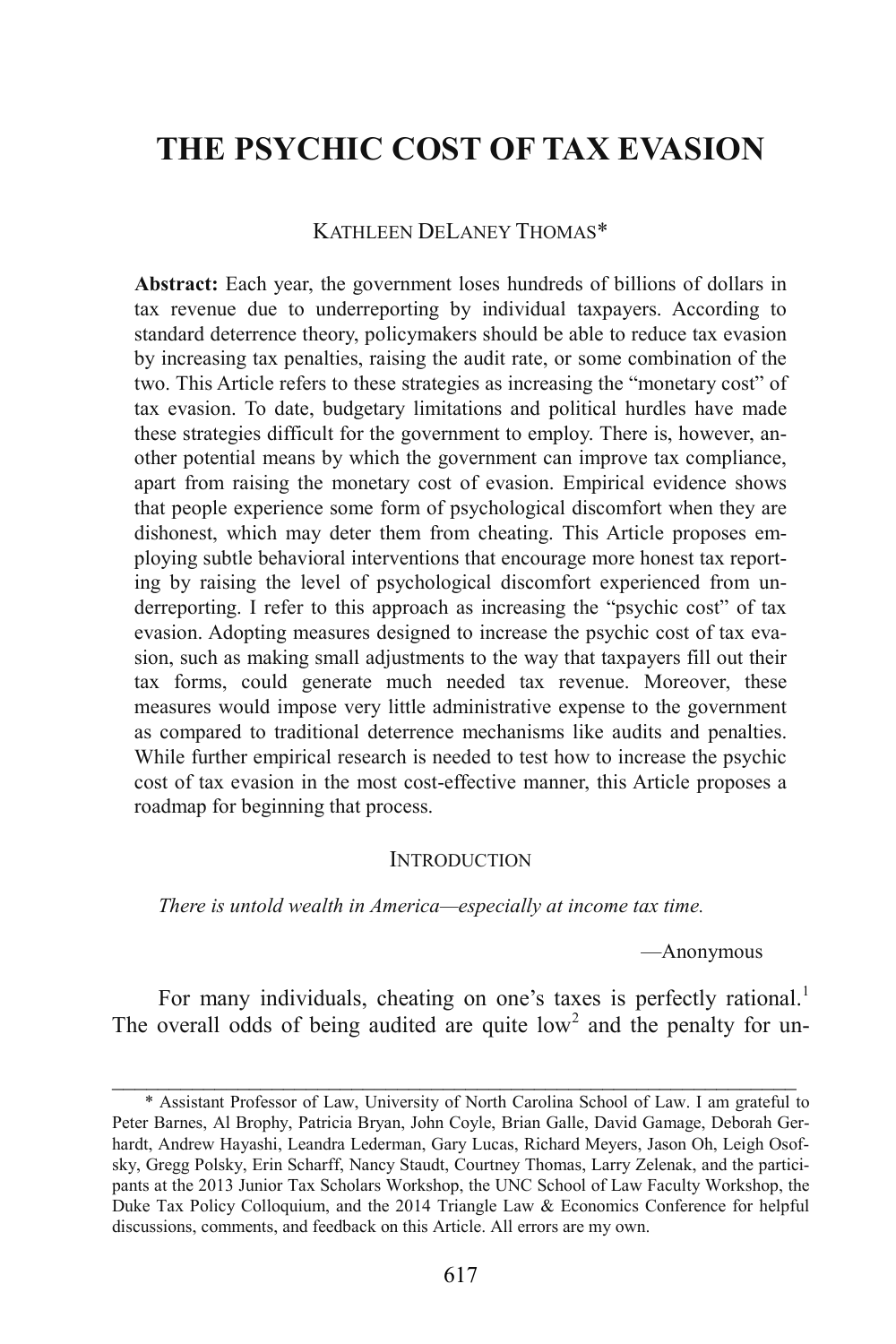<span id="page-2-3"></span>derreporting is typically just a fraction of the tax owed.<sup>[3](#page-2-0)</sup> It should come as no surprise, then, that many taxpayers cheat. But this creates an expensive problem. Individual tax evasion costs the government over \$250 billion in lost revenue per year, before taking into account revenue lost by corporate tax shelters or legal tax loopholes.<sup>[4](#page-2-1)</sup> This is troubling in any economy, but is particularly problematic in light of the current budget deficit.

<span id="page-2-5"></span>Why, then, does the government not invest more resources in cracking down on individual tax evasion? Standard deterrence theory indicates that tax compliance can be improved by raising the expected monetary cost of evasion to taxpayers. This expected cost is a simple function of the probability of detection and the fine for evasion: If the government makes it more likely that an individual will be caught cheating or more expensive if that individual is caught, then she should be less likely to cheat. For example, a rational actor would not evade \$100 of taxes if she had a fifty percent chance of incurring a \$400 penalty (expected penalty of \$200) or a five percent chance of incurring a  $$4,000$  penalty (same).<sup>[5](#page-2-2)</sup> Thus, according to deter-

<span id="page-2-1"></span>overview\_tax\_gap\_2006.pdf, *archived at* http://perma.cc/5D2W-DCGV (estimating that individuals underreported \$235 billion in income taxes and \$57 billion in self-employment taxes in 2006, the most recent year studied by the IRS).<br><sup>5</sup> This example is somewhat oversimplified. For example, it ignores risk aversion, which

<span id="page-2-2"></span>many standard deterrence theory models account for. Varying levels of risk aversion would cause some individuals to behave more cautiously than others even if penalties and audit rates remained

<span id="page-2-4"></span> $<sup>1</sup>$  This is particularly true of individuals who generate income not subject to any third-party</sup> reporting, such as a small business owner who earns self-employment income. Underreporting income that is not reported by third parties (e.g., a bank reporting on a Form 1099 or an employer reporting on a W-2) can be incredibly difficult for the IRS to detect. *See, e.g.*, U.S. GOV'T AC-COUNTABILITY OFFICE, GAO-07-1014, TAX GAP: THE STRATEGY FOR REDUCING THE GAP SHOULD INCLUDE OPTIONS FOR REDUCING SOLE PROPRIETOR NONCOMPLIANCE, REPORT TO THE SENATE FINANCE COMMITTEE <sup>12</sup> (2007) [hereinafter "GAO STRATEGY"]. <sup>2</sup> On average, the IRS audits about one percent of individuals each year. *See* IRS, INTERNAL

REVENUE SERVICE FISCAL YEAR 2013 ENFORCEMENT AND SERVICE RESULTS 2, *available at*  http://www.irs.gov/PUP/newsroom/FY%202013%20Enforcement%20and%20Service%20Results %20--%20WEB.pdf, *archived at* http://perma.cc/PG9W-2CCH (noting individual audit rate for 2013 was 0.96%). The chance of being audited, however, varies depending on individual characteristics. For example, individuals who are self-employed and not subject to third-party withholding on their business income have an overall audit rate closer to three percent. *See* GAO STRATE-GY, *supra* note [1,](#page-1-2) at 23. Nevertheless, even for individuals that are audited, there is no guarantee that the IRS will detect unreported income.<br><sup>3</sup> A typical civil tax penalty for underreporting is twenty percent of the tax due. *See, e.g.*,

<span id="page-2-0"></span>I.R.C.  $\S 6662(a)$ , (b)(1) (2012) (negligence penalty). The Internal Revenue Code ("IRC") also provides for a seventy-five percent civil fraud penalty, as well as criminal fines and other criminal sanctions. *See, e.g.*, I.R.C. §§ 6663, 7201–7203 (2012). These more serious measures, however, are rarely applied. For example, in 2013, the Internal Revenue Service ("IRS") asserted over 700,000 accuracy-related civil penalties (generally twenty percent of the tax owed) against individuals, trusts, and estates, compared to less than 4000 civil fraud penalties. *See* IRS, INTERNAL REVENUE SERVICE DATA BOOK 2013, at 42–43 (2013). The number of cases referred for criminal prosecution by the IRS was just 4364. *Id.* at 44–45.<br><sup>4</sup> *See* Tax Gap for Tax Year 2006, IRS, 2 (Jan. 6, 2012), http://www.irs.gov/pub/newsroom/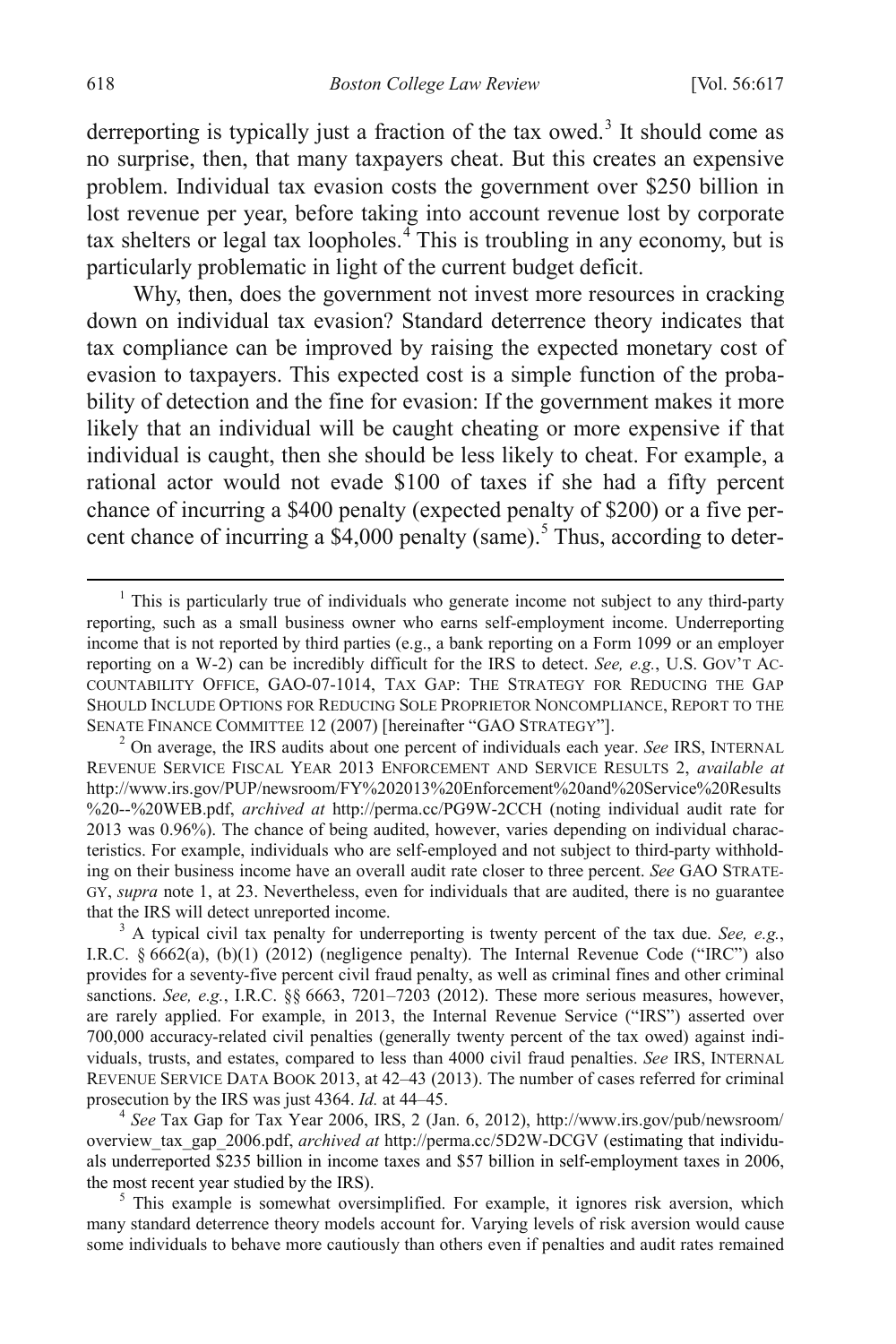rence theory, policymakers should be able to reduce tax evasion by raising the audit rate, increasing tax penalties, or some combination of both.

At first blush, it is puzzling why the government has not employed this seemingly obvious strategy. The answer, in large part, is because it is not necessarily cost-effective from the government's perspective. Audits can require relatively large amounts of time and financial resources,<sup>[6](#page-3-0)</sup> and raising the audit rate beyond its current level is generally seen as politically infeasible. Increasing tax penalties imposes more subtle costs, but many scholars have argued that increasing penalties much beyond their current levels is cost prohibitive due to both high administrative costs (such as increased litigation) and the potential "crowding out" of voluntary compliance $<sup>7</sup>$  $<sup>7</sup>$  $<sup>7</sup>$ </sup>

But there is another cost to tax evasion incurred by taxpayers, which may provide a more promising means by which the government can improve tax compliance. Apart from the potential monetary costs, individuals may also experience some form of psychological discomfort when they are dishonest, which may deter them from cheating. This discomfort—we might think of it as guilt—imposes an additional utility cost not accounted for by the standard deterrence model. I refer to this cost as the "psychic cost" of tax evasion, and argue that it should be factored into our understanding of the taxpayer's cost-benefit analysis along with the monetary costs.

The idea that guilt might deter people from cheating is not new. The tax literature has long recognized that individual ethics play some role in tax compliance. But past scholarship has portrayed honesty as a fixed personal characteristic, generally assuming that individuals are either inherently honest or dishonest. Recent empirical studies by psychologists and behavioral economists, however, have demonstrated that individual honesty is actually a malleable trait, influenced heavily by environmental factors. While a minority of individuals are completely honest in all circumstances (even if it would be economically advantageous to lie), and a minority of individuals are dishonest whenever it financially benefits them, most fall somewhere in

<span id="page-3-0"></span>constant. *See, e.g.*, Kathleen DeLaney Thomas, *Presumptive Collection: A Prospect Theory Approach to Increasing Small Business Tax Compliance*, 67 TAX L. REV. 111, 124 n.82 (2013).<br><sup>6</sup> For every tax dollar collected, the IRS estimates that it spends \$0.006 on average. Joel

Slemrod & Shlomo Yitzhaki, *Tax Avoidance, Evasion, and Administration*, *in* 3 HANDBOOK OF PUBLIC ECONOMICS 1449 (A.J. Auerbach & M. Feldstein eds., 2002). Some audits, however, will inevitably be more costly than others. For example, auditing a taxpayer with a cash-based business may consume a lot of time and resources because the taxpayer may be unable to provide reliable or accessible paper documentation of income and expenses. <sup>7</sup> *See infra* note[s 16](#page-6-0)[–37](#page-10-0) and accompanying text.

<span id="page-3-1"></span>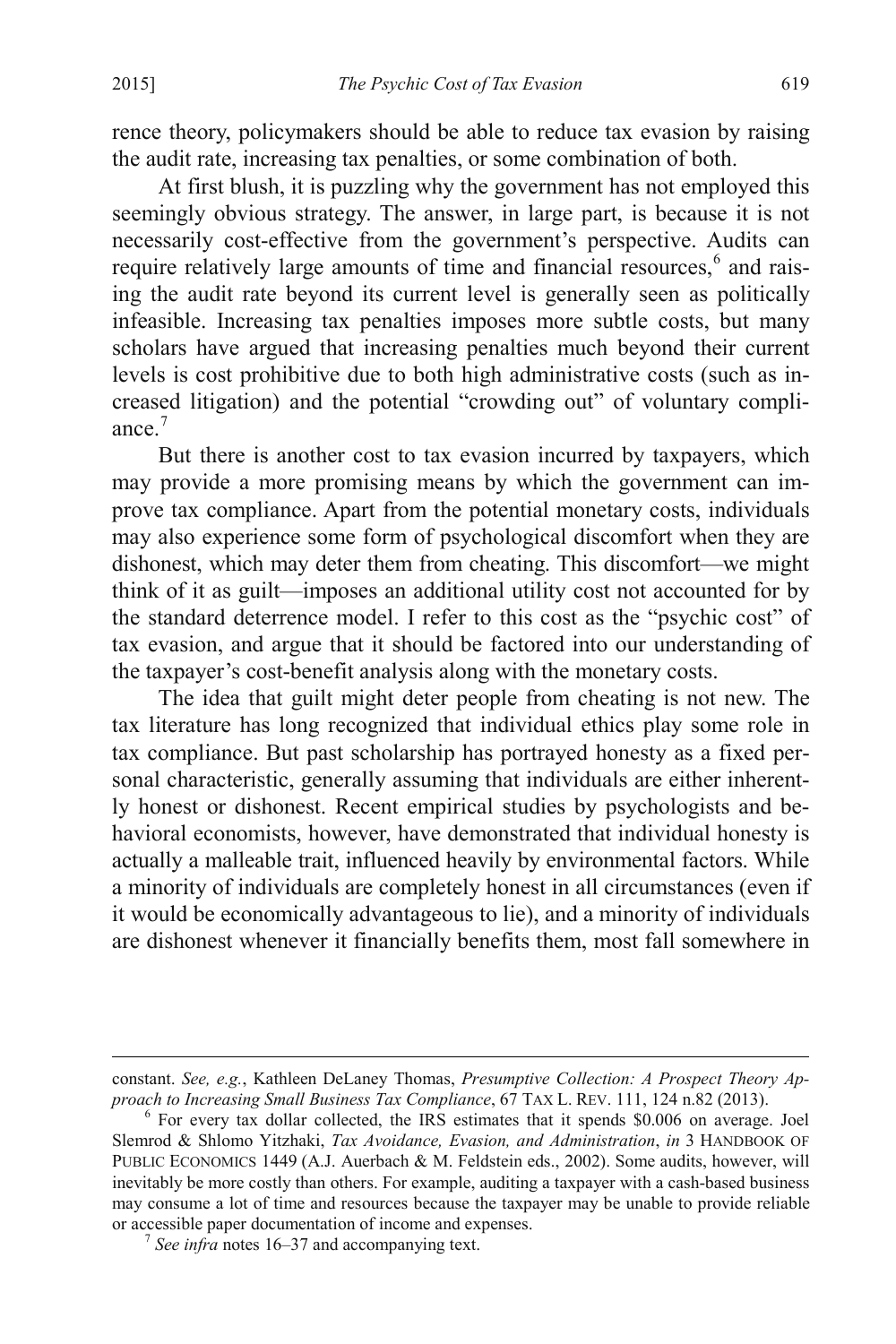<span id="page-4-0"></span>the middle of the spectrum and may or may not cheat depending on the cir-cumstances<sup>[8](#page-4-1)</sup>

Notably, the level of expected monetary gain derived from cheating is not the sole factor in the decision to be honest (contrary to what deterrence theory would predict), nor is it the most influential. Rather, researchers have identified several non-economic factors that influence the decision to be honest.<sup>[9](#page-4-2)</sup> First, individuals tend to be more honest when they pay attention to their own moral standards at the time of decision-making. For example, subjects who were asked to recall the Ten Commandments before completing a task cheated significantly less at that task than controls, regardless of how many Commandments they could recall and regardless of their religious beliefs.[10](#page-4-3) The results of the study suggest that the mere act of having to think about the Ten Commandments influenced subjects' honesty.

Secondly, individuals tend to be *less* honest when they are able to justify their actions to themselves as something other than cheating (a process referred to as "categorization").<sup>[11](#page-4-4)</sup> Psychologists have posited that this tendency stems from two competing desires: the desire to obtain economic benefits from cheating and the desire to maintain one's self-concept as an honest person.<sup>[12](#page-4-5)</sup> Because individuals experience discomfort when they act contrary to their self-concept, they tend not to cheat unless they can convince themselves that what they are doing is not really cheating. For example, people might be more willing to take office supplies from an employer than to take the equivalent amount of cash (although there is no economic difference) because they can categorize the former as something other than stealing.

Third, individuals tend to be *more* honest when they perceive that there is a victim who will be directly harmed by their dishonesty. For example, studies show that subjects cheat less when they are told that their financial payoff will reduce the payoff to a counterparty, as compared to when there is no counterparty.<sup>[13](#page-4-6)</sup> However, the unselfish motive diminishes as the wealth

<span id="page-4-1"></span>\_\_\_\_\_\_\_\_\_\_\_\_\_\_\_\_\_\_\_\_\_\_\_\_\_\_\_\_\_\_\_\_\_\_\_\_\_\_\_\_\_\_\_\_\_\_\_\_\_\_\_\_\_\_\_\_\_\_\_\_ <sup>8</sup> *See, e.g.*, Uri Gneezy, *Deception: The Role of Consequences*, 95 AM. ECON. REV. 384, 391– 92 (2005); Nina Mazar et al., *The Dishonesty of Honest People: A Theory of Self-Concept Maintenance*, 45 J. MARKETING RESEARCH 633, 642–43 (2008); Nina Mazar & Dan Ariely, *Dishonesty in Everyday Life and Its Policy Implications*, 25 J. PUB. POL'Y & MARKETING 117, 117–18  $(2006)$ .<br><sup>9</sup> Although this Article will focus on three factors for which there is a substantial amount of

<span id="page-4-5"></span><span id="page-4-4"></span><span id="page-4-3"></span><span id="page-4-2"></span>empirical support, this list of factors that influence honesty is by no means exhaustive.<br>
<sup>10</sup> See infra notes [77](#page-16-0)[–98](#page-19-0) and accompanying text.<br>
<sup>11</sup> See Mazar et al., *supra* not[e 8,](#page-4-0) at 634–35.<br>
<sup>12</sup> See id. at 634.<br>
<sup>13</sup> S

<span id="page-4-6"></span>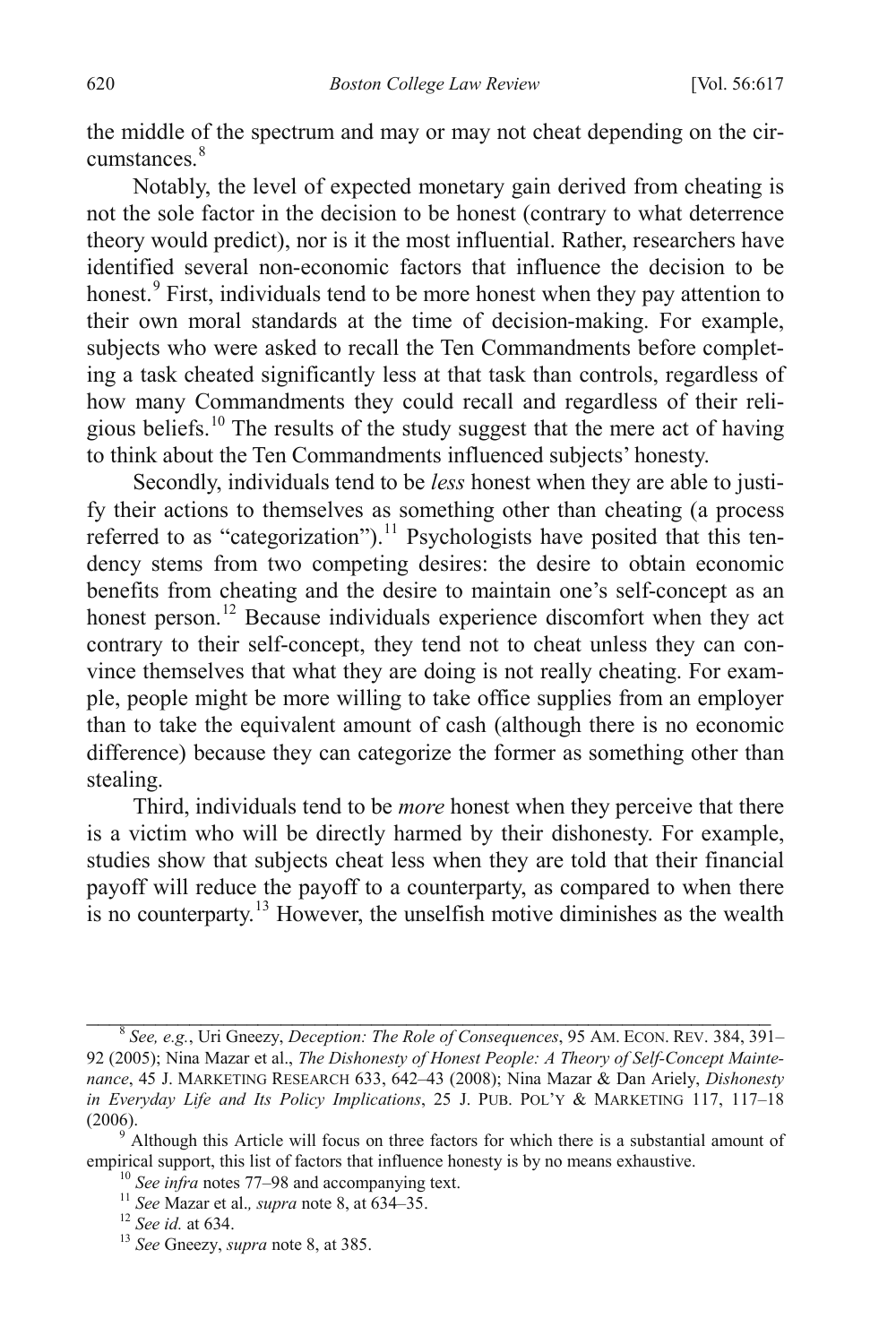<span id="page-5-2"></span>of the counterparty increases (e.g., people are more accepting of employees cheating employers than vice versa). $^{14}$  $^{14}$  $^{14}$ 

This Article applies these three empirical findings to taxpayer behavior and argues that policymakers should use this evidence regarding individual honesty to reduce tax evasion. I begin by proposing a simple theoretical model of tax compliance that supplements the standard deterrence model by accounting for the psychic cost of tax evasion. I then argue that the three factors described above should be incorporated into our understanding of the psychic cost of cheating. For example, paying attention to moral standards should be seen as increasing the psychic cost of tax evasion (resulting in less cheating) while categorizing dishonest behavior as acceptable should be seen as decreasing the psychic cost of tax evasion (resulting in more cheating). The latter half of this Article then focuses on the tax policy implications of this approach.

By understanding the psychic cost of tax evasion as malleable, rather than a fixed trait of a particular taxpayer, this cost becomes another policy tool—along with audits and penalties—that can be utilized by the government in an effort to increase tax compliance. In the same way that raising penalties or increasing the audit rate would make the expected monetary cost of evasion higher for taxpayers (thus improving compliance), undertaking policies designed to raise the psychic cost of tax evasion could have a similar impact. The core argument of the Article is that the government should raise the psychic cost of tax evasion by employing subtle behavioral "nudges"<sup>[15](#page-5-1)</sup> that encourage taxpayers to be more honest. For example, the IRS might incorporate brief statements on income tax returns that are designed to call attention to the taxpayer's moral standards. More honesty in tax reporting equates to more tax revenue raised. Moreover, adopting measures to increase the psychic cost of tax evasion should impose a relatively small administrative cost to the government compared to expending resources to audit more taxpayers, and should avoid the crowding out effects and other costs imposed by high penalties.

<span id="page-5-3"></span>This Article makes a unique contribution to the existing tax literature by identifying the psychic cost of tax evasion as an additional policy tool that can and should be exploited by the government to improve tax compliance. It then offers realistic tax policy applications for the existing behavioral economics literature on honesty. While further empirical research is

<span id="page-5-0"></span><sup>&</sup>lt;sup>14</sup> It also diminishes as the payoff to the cheating party increases, suggesting that rational forces still come into play, notwithstanding the presence of a victim. *See id.* at 391.

<span id="page-5-1"></span><sup>&</sup>lt;sup>15</sup> See generally RICHARD THALER & CASS SUNSTEIN, NUDGE: IMPROVING DECISIONS ABOUT HEALTH, WEALTH, AND HAPPINESS (2d. ed. 2009) (coining the term "nudge" to describe modest behavioral interventions).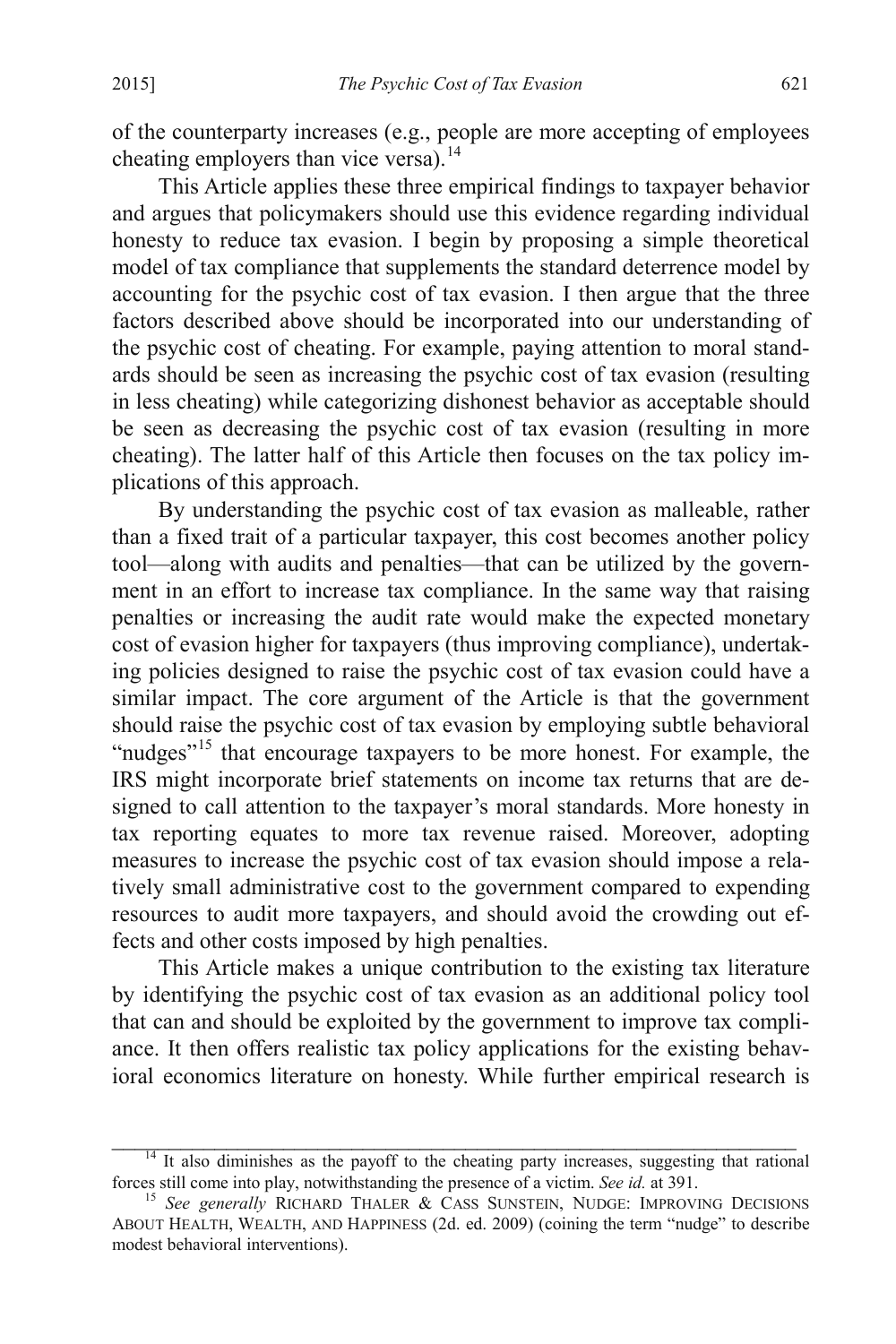needed to test how to implement behavioral nudges in the most cost-effective manner, this Article proposes a roadmap for beginning that process.

To be clear, this Article is aimed only at intentional tax evasion by individuals when the relevant law is unambiguous. For example, the behavioral interventions suggested herein would be aimed at a taxpayer who wins cash income at a casino, is aware that it is reportable, but is contemplating not reporting it. This Article is not intended to reach taxpayers who employ legal avoidance strategies or those who take an aggressive but legally defensible position with respect to a murky area of law.

The Article proceeds as follows: Part I describes the standard deterrence model of tax compliance, along with some of the existing literature on non-economic factors that contribute to tax compliance. Part II describes the results of recent empirical research on honesty, which reveal that honesty tends to be a malleable and context-specific trait in most individuals. Part III proposes a simple tax compliance model that supplements the standard deterrence model by incorporating a "psychic cost" to evading taxes and argues that we must understand this psychic cost as one that varies based on external factors. Part IV explores the policy implications of a tax compliance model that incorporates a psychic cost of tax evasion. It argues that the government can and should take steps to increase this psychic cost through behavioral nudges, and offers concrete policy recommendations for doing so. It then addresses potential objections to those proposals.

## I. ECONOMIC AND NON-ECONOMIC THEORIES OF TAX COMPLIANCE

Current tax compliance policies in the U.S. are based, in large part, upon standard deterrence theory. This Part provides a brief overview of that theory and examines some additional, non-economic compliance theories proposed by tax scholars. By asserting that tax evasion should be understood as imposing a psychic cost, this Article does not advocate abandoning standard deterrence theory, but rather supplementing it with an updated understanding of the non-economic factors that encourage individuals to comply with their tax liability.

# <span id="page-6-0"></span>*A. Standard Deterrence Theory: The Rational Actor Model*

Standard deterrence theory, as applied to tax compliance, assumes that taxpayers are rational actors seeking to maximize their expected utility.[16](#page-6-1)

<span id="page-6-1"></span><sup>&</sup>lt;sup>16</sup> The rational model was famously applied in the legal arena by Gary Becker, who hypothesized that rational actors decide whether to comply with the law by weighting the expected fines from noncompliance against the expected benefit of noncompliance. Gary S. Becker, *Crime and Punishment: An Economic Approach*, 76 J. POL. ECON. 169, 176–79 (1968). Becker's work was subsequently extended to the tax law by Michael Allingham and Agnar Sandmo, whose work has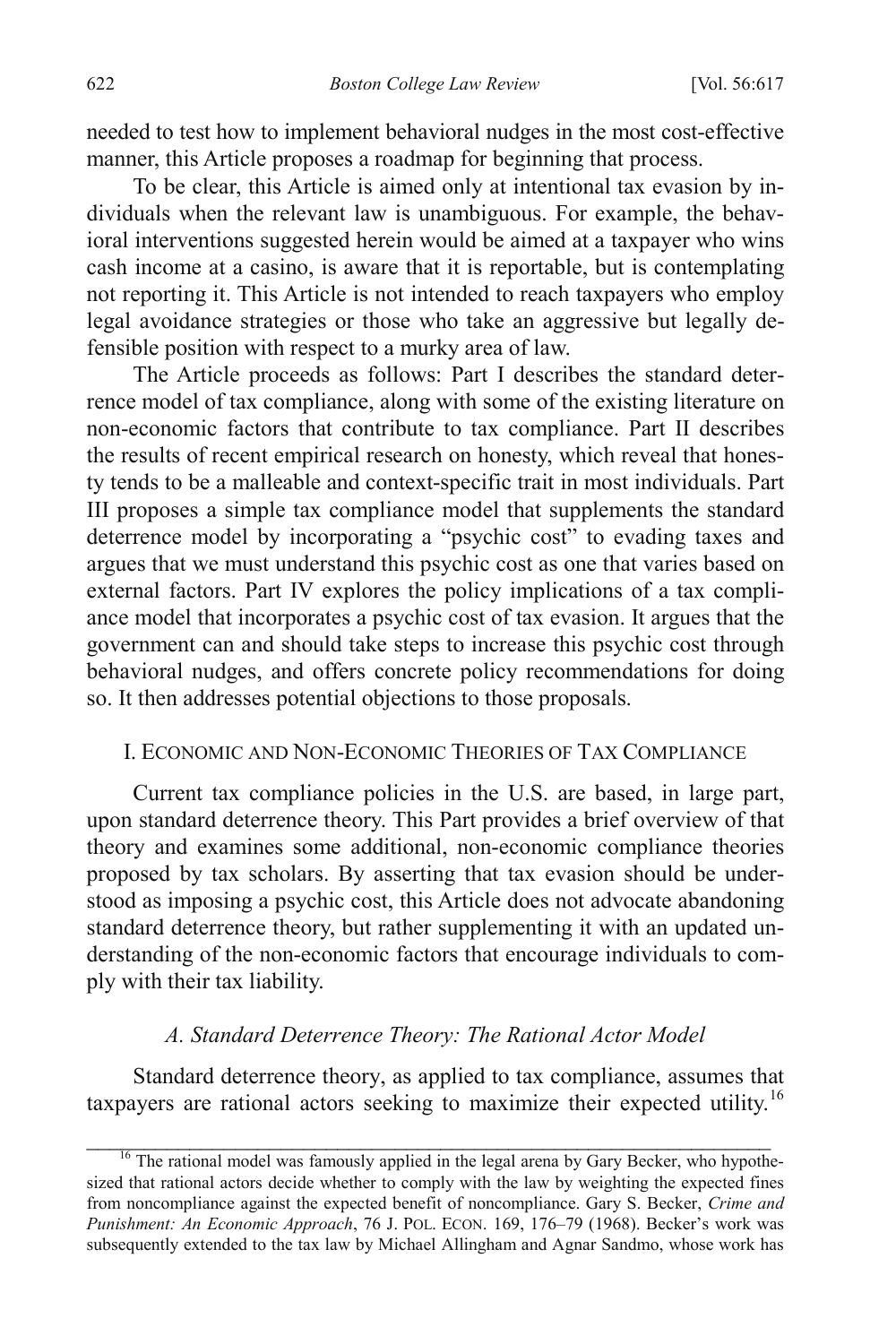Accordingly, a taxpayer who is deciding whether to comply with the tax law will weigh the expected cost of tax evasion against the cost of complying and choose the cheaper option.<sup>[17](#page-7-1)</sup> The cost of complying is simply the amount of tax owed. The cost of evasion, however, is somewhat more complex. If a taxpayer evades and is caught, she will have to pay the tax owed and will also have to pay a penalty, which is usually some fraction of the tax owed (e.g., twenty percent). Together, this penalty added to the tax owed can be thought of as the total fine for evasion (*F*). There is a chance, however, that the IRS will not detect the taxpayer's evasion, in which case the taxpayer incurs no cost. Thus, the *expected* cost of tax evasion is the total fine for evasion discounted by the probability of detection (*P*):<sup>[18](#page-7-2)</sup>

> <span id="page-7-5"></span><span id="page-7-0"></span>Cost of Compliance = Tax Owed v. Expected Cost of Evasion =  $P x F^{19}$  $P x F^{19}$  $P x F^{19}$

For example, if the probability of detection were one percent (which is the current overall audit rate)<sup>[20](#page-7-4)</sup> and the penalty for evasion were twenty percent of the tax due, the expected cost of evading \$100 of tax would be the \$100 of tax due plus a \$20 penalty  $(F = $120)$ , discounted by one percent chance of being detected (*P*). The resulting \$1.20 expected cost would be substantially cheaper than the cost of complying (i.e., the \$100 of tax owed). In that case, a rational taxpayer would cheat.

 $E[U] = (1-p)U(W - rX) + pU(W - rX - f(W - X)).$ 

Shlomo Yitzhaki subsequently updated this model by pointing out that the penalty in most systems is based on the underpayment of tax, not unreported income. *See* Schlomo Yitzhaki, *A Note on Income Tax Evasion: A Theoretical Analysis*, 3 J. PUB. ECON. 201, 201–02 (1974). <sup>19</sup> This is a simplified version of the Allingham-Sandmo model. *See supra* note 18. The Al-

<span id="page-7-3"></span>lingham-Sandmo model dictates that the expected utility of the evasion decision is the sum of the expected benefit if not detected plus the expected cost if detected, and both of these are measured by reference to the taxpayer's total wealth, *W. See supra* note [18](#page-7-0) and accompanying text. Most versions of the model also assume a risk-averse taxpayer, whereas the above model assumes risk neutrality for the sake of simplicity and brevity. The Allingham-Sandmo model also simplifies the true "costs" of tax evasion. For example, there may be additional monetary costs imposed on a taxpayer besides tax penalties and the tax due, such as the costs of undergoing an audit or hiring a lawyer. <sup>20</sup> *See supra* not[e 2](#page-1-3) and accompany text.

<span id="page-7-4"></span>

become the dominant model of tax compliance for both economists and legal scholars. *See* Michael G. Allingham & Agnar Sandmo, *Income Tax Evasion: A Theoretical Analysis*, 1 J. PUB. ECON. 323, 323–24 (1972).<br><sup>17</sup> *See* Allingham & Sandmo, *supra* note [16,](#page-6-0) at 324.<br><sup>18</sup> *Id.* The Allingham-Sandmo model assumes probability of detection *p*, tax rate *r*, declared

<span id="page-7-2"></span><span id="page-7-1"></span>income of  $X$ , and actual income of  $W$ . If the taxpayer's evasion is discovered, she will have to pay tax on the undeclared amount  $(W - X)$  at some penalty rate f, which is higher than r. The individual will choose  $X$  so as to maximize utility  $(U)$ :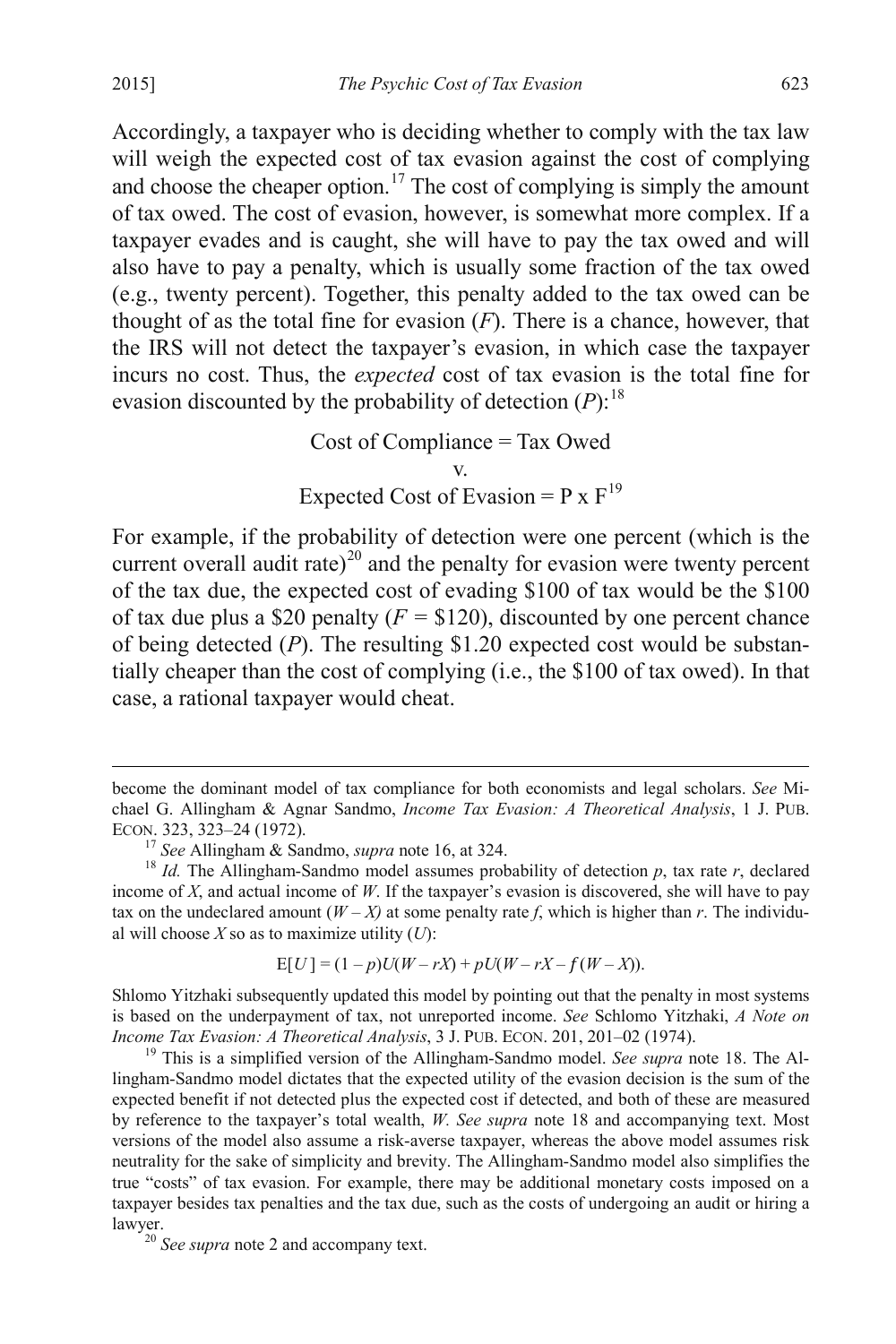A policymaker seeking to deter a rational taxpayer from evading tax can do so by raising the expected cost of evasion, with the goal of making it more expensive than the cost of compliance. It follows from the model that raising either the probability of detection or the penalty for evasion, or some combination of the two, can increase the expected cost of evasion. In the context of tax compliance, this means higher tax penalties, raising the audit rate, or finding some other method to increase the rate of detection.

At first glance, raising tax penalties appears to be a simple and potentially cost-effective solution for increasing tax compliance. Current civil tax penalties in the United States range from just twenty percent to seventy-five percent of the tax due, $^{21}$  $^{21}$  $^{21}$  resulting in sub-optimal expected penalties if the risk of detection is small.<sup>[22](#page-8-2)</sup> If Congress increased nominal penalties significantly, it could potentially deter tax evasion without investing more resources in ferreting out noncompliant taxpayers.

<span id="page-8-0"></span>Raising tax penalties, however, presents a number of hurdles. First, at a one percent rate of detection, optimal penalties would have to be set at more than ninety-nine *times* the tax evaded. [23](#page-8-3) Such a departure from the current status quo is likely to be politically infeasible.<sup>[24](#page-8-4)</sup> Moreover, costs associated with significantly increasing nominal penalties counsel against such an approach. Extremely high tax penalties would likely be perceived as unfair in the case of inadvertent errors, and may be perceived as disproportionate even in the case of intentional evasion.<sup>[25](#page-8-5)</sup> In fact, harsh penalties may actual-

<span id="page-8-6"></span><span id="page-8-1"></span><sup>&</sup>lt;sup>21</sup> See supra note [3](#page-2-3) and accompanying text. In reality, the twenty to seventy-five percent penalty rates understate the true amount of the "fine" for noncompliance, because most taxpayers will likely incur some additional costs such as interest and/or advisor fees if they contest the penalty.

<span id="page-8-2"></span> $\frac{22}{2}$  In the example in the text above, the expected penalty for evading \$100 of tax was just \$1.20 when the risk of detection was one percent and the penalty was twenty percent. <sup>23</sup> *See* Leandra Lederman, *The Interplay Between Norms and Enforcement*, 64 OHIO ST. L.J.

<span id="page-8-3"></span><sup>1453, 1468</sup> n.77 (2003)*.* To see why this is so, consider again the taxpayer who is considering evading \$100 of tax. For the expected cost of evasion to outweigh the cost of compliance (\$100), the nominal penalty would have to be more than  $$9900$  ( $$9900 + $100$  (tax owed)] x 0.01 (chance of detection) =  $$100$ ).

Most versions of the rational actor model assume some level of risk aversion, which places an effective ceiling on penalties. *See* Daniel Shaviro, *Disclosure and Civil Penalty Rules in the U.S. Legal Response to Corporate Tax Shelters*, *in* TAX AND CORPORATE GOVERNANCE 229, 239 (Wolfgang Schon ed., 2008). For example, although a risk-neutral taxpayer would need to incur a \$9900 penalty to be deterred from evading \$100 of tax with a one percent chance of detection, a risk-averse taxpayer might be sufficiently deterred at a lower penalty. Taxpayers, however, are generally not thought to be so risk-averse that they would be deterred by current penalty levels (0.2 to 0.75 of the tax) at a risk of detection of only one percent. *See, e.g.*, Terrance Chorvat, *Trust in Taxation*, *in* BEHAVIORAL PUBLIC FINANCE 210 (McCaffery & Slemrod eds., 2006); Sanjit Dhami & Ali l-Nowaihi, *Why Do People Pay Taxes? Prospect Theory Versus Expected Utility* 

<span id="page-8-5"></span><span id="page-8-4"></span><sup>&</sup>lt;sup>24</sup> See Lederman, *supra* not[e 23,](#page-8-0) at 1466; Thomas, *supra* not[e 5,](#page-2-4) at 124.<br><sup>25</sup> Joel Slemrod, *Cheating Ourselves: The Economics of Tax Evasion*, 21 J. ECON. PERSP. 25, 43 (2007).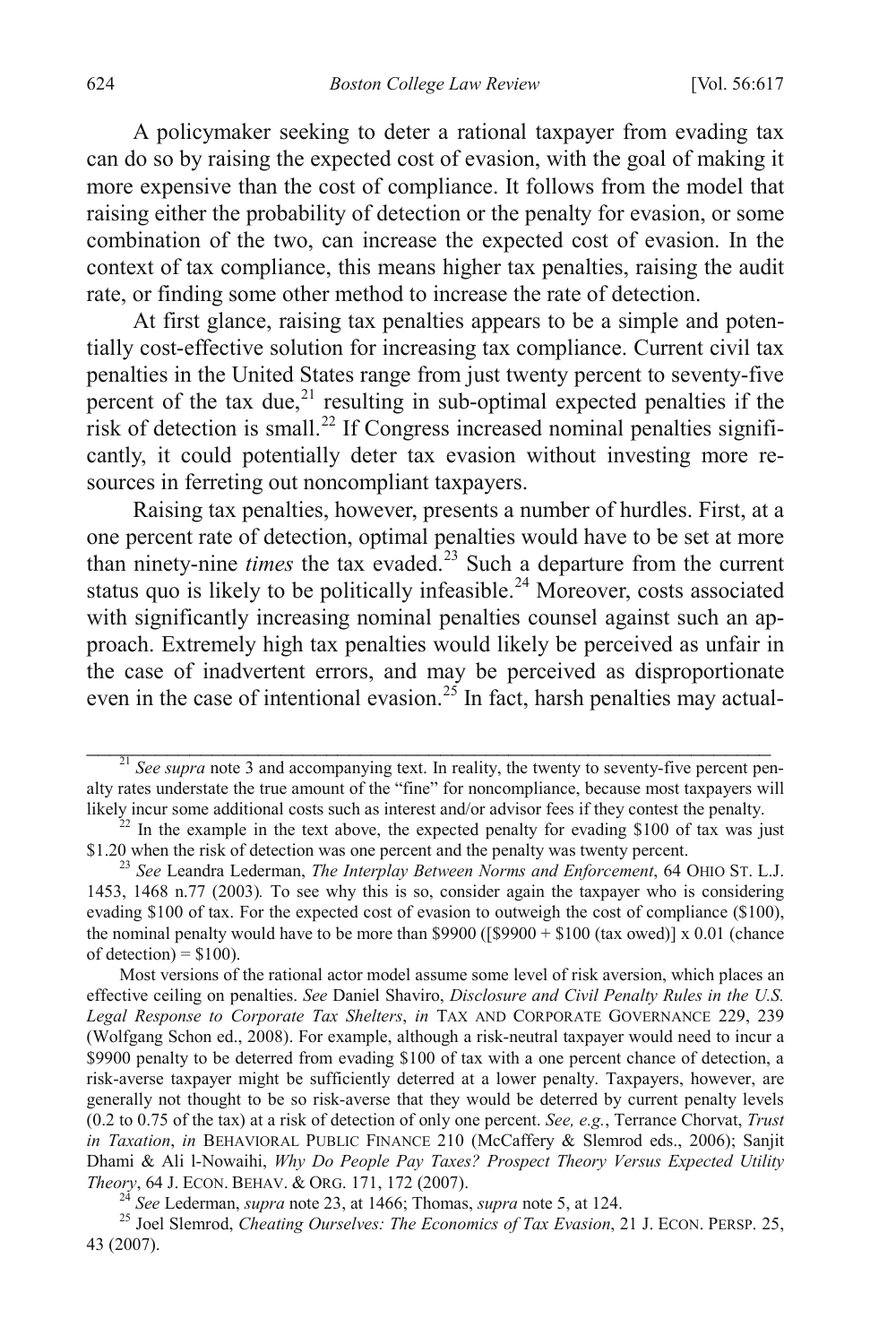<span id="page-9-8"></span>ly result in *lower* tax compliance if they foster resentment in taxpayers and "crowd out" their intrinsic motivations to comply.<sup>[26](#page-9-0)</sup> Higher tax penalties may also impose greater administrative costs, as there may be more procedural hurdles before the IRS could assert them, $27$  more resources expended by the government in prosecuting them,<sup>[28](#page-9-2)</sup> and more costs incurred by taxpayers in contesting them. Finally, at a certain level, high penalties will become uncollectible to the extent that they exceed taxpayers' resources.

<span id="page-9-9"></span>Given the obstacles to raising tax penalties, the government might instead focus on increasing the probability of detection, which could be achieved by increasing the audit rate or the thoroughness of current audits. But such a strategy would likely face public resentment and political hurdles, as evidenced by the backlash against prior efforts by the IRS to boost its auditing program.[29](#page-9-3) Additionally, many view the IRS's resources as too constrained to expand audits significantly.<sup>[30](#page-9-4)</sup>

Another method by which the government has increased the rate of detection is through third-party information reporting. The IRS collects information about taxpayers from third parties such as employers and financial institutions, compiles the data in an internal database, and then electronically matches the data with information that the taxpayers report on their tax returns.<sup>[31](#page-9-5)</sup> If the IRS finds a discrepancy in the income reported by the tax-payer, the taxpayer may be flagged for audit.<sup>[32](#page-9-6)</sup> The vast majority of income that is reported to the IRS by third parties is also reported accurately by taxpayers on their tax returns (approximately ninety-two percent),  $33$  which is consistent with standard deterrence theory. Because the rate of detection for

 $\mathcal{L}_\text{max}$  , and the contract of the contract of the contract of the contract of the contract of the contract of

<span id="page-9-3"></span><span id="page-9-2"></span>*archived at http://perma.cc/Q5NB-83T2.*<br><sup>28</sup> *See Slemrod, <i>supra* not[e 25,](#page-8-6) at 43.<br><sup>29</sup> The unpopularity of the Taxpayer Measurement Compliance Program ("TCMP"), an intensive series of audits conducted by the IRS for research purposes, is a prime example. The TCMP was formally abandoned in 1995, due in part to its cost and in part because of the perception that the audits were overly-intrusive. *See* Joseph M. Dodge & Jay Soled, *Debunking the Basis Myth* 

<span id="page-9-4"></span>*Under the Income Tax*, 81 IND. L.J. 539, 563 (2006).<br><sup>30</sup> U.S. GOV'T ACCOUNTABILITY OFFICE, GAO-13-151, TAX GAP: IRS COULD SIGNIFICANT-<br>LY INCREASE REVENUES BY BETTER TARGETING ENFORCEMENT RESOURCES 1 (Dec. 2012).

<span id="page-9-5"></span> $^{31}$  *Id.* at 4. For example, when a taxpayer receives a Form 1099 from a bank showing interest income, the IRS also receives the information from the bank.

<span id="page-9-7"></span><span id="page-9-6"></span><sup>32</sup> *See id.* 33 *See id.* 33 *See Tax Gap for Tax Year 2006, <i>supra* not[e 4,](#page-2-5) at 3 (noting an eight percent noncompliance 33 *See Tax Gap for Tax Year 2006, <i>supra* note 4, at 3 (noting an eight percent noncompliance rate for amounts subject to substantial information reporting).

<span id="page-9-0"></span><sup>26</sup> *See* Bruno S. Frey, *A Constitution for Knaves Crowds Out Civic Virtues*, 107 ECON. J. 1043, 1044–45 (1997); Alex Raskolikov, *Revealing Choices: Using Taxpayer Choice to Target Tax Enforcement*, 109 COLUM. L. REV. 689, 704 (2009).<br><sup>27</sup> For example, applying a relatively new forty percent strict liability penalty for tax shelters

<span id="page-9-1"></span>requires special procedures such as managerial approval. *See* I.R.C. § 6662(b)(6) (2012); IRS LB&I Directive, IRS, *Guidance for Examiners and Managers on the Codified Economic Substance Doctrine and Related Penalties* (Jul. 15, 2011), *available at* http://www.irs.gov/Businesses/Guidance-for-Examiners-and-Managers-on-the-Codified-Economic-Substance-Doctrine-and-Related-Penalties,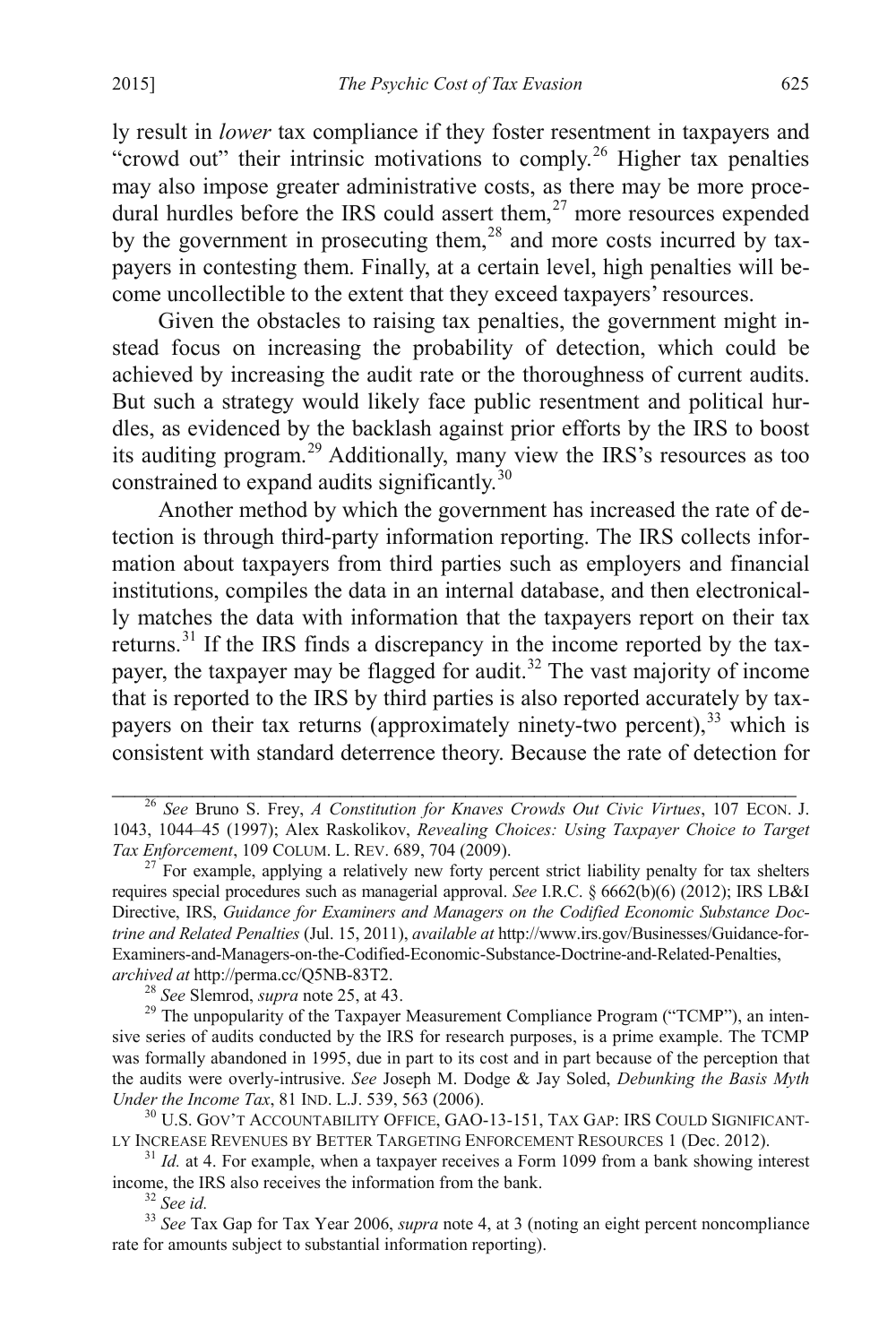evading taxes on such income is extremely high, the expected cost of evading taxes on that income is also high. Accordingly, if more types of income could be subject to third-party information reporting, compliance could be improved.<sup>[34](#page-10-1)</sup> The bulk of underreported income, however, arises out of transactions for which there are no viable third-parties to report to the IRS, such as a cash sale between a retailer and a consumer.<sup>[35](#page-10-2)</sup> For these types of transactions, which make up a substantial portion of the tax gap,  $36$  the IRS must find an alternative means to promote better compliance.

<span id="page-10-0"></span>The standard deterrence model provides a powerful mechanism by which the government can improve compliance, namely, by making evasion more costly for the taxpayer. Although nominal tax penalties have remained fairly stable over the past several decades,  $37$  policymakers have had great success in enhancing tax compliance by increasing the rate of detection for some types of income, largely through third-party information reporting. Most of the tax gap, however, is attributable to noncompliance among individuals where information reporting is not feasible. Moreover, as discussed above, increasing penalties or auditing more individuals are not viable solutions to decreasing tax evasion. Thus, to improve tax compliance, policymakers may need to look outside of the standard deterrence model. As will be discussed in Part IV, adopting behavioral nudges that increase the psychic cost of tax evasion may prove to be an additional method to make evasion more costly to taxpayers while minimizing expense to the government.

# *B. Non-Economic Theories of Tax Compliance*

Although tax compliance policies in the United States are largely modeled on deterrence theory, many tax scholars have argued that non-economic factors play an additional, important role in tax compliance. A common thread in this literature is that norms—either social or personal—influence tax compliance decisions. Social norms relate to taxpayers' perceptions of

<span id="page-10-1"></span><sup>&</sup>lt;sup>34</sup> See, e.g., Leandra Lederman, *Reducing Information Gaps to Reduce the Tax Gap: When Is Information Reporting Warranted?*, 78 FORDHAM L. REV. 1733, 1759 (2010).

<span id="page-10-4"></span><span id="page-10-3"></span><span id="page-10-2"></span><sup>&</sup>lt;sup>35</sup> See id. at 1752–53; Thomas, *supra* not[e 5,](#page-2-4) at 113.<br><sup>36</sup> See Thomas, *supra* note [5,](#page-2-4) at 113.<br><sup>37</sup> Under the 1954 Internal Revenue Code, accuracy penalties ranged from five percent for negligence to fifty percent for fraud. *See* DEP'T OF TREASURY, REPORT TO THE CONGRESS ON PENALTY AND INTEREST PROVISIONS OF THE INTERNAL REVENUE CODE 21 (Oct. 1999). Penalties were strengthened in the 1980s (twenty percent for negligence and seventy-five percent for fraud), but the rates have remained relatively stable since. *See id.* at 24, 26–27. The most recent movement in civil penalties has occurred in the realm of tax shelters, where rates have climbed from twenty percent to forty percent of the tax due over the past two decades. *See* Kathleen DeLaney Thomas, *The Case Against a Strict Liability Economic Substance Penalty*, 13 U. PA. J. BUS. L. 445, 445–47, 449–54 (2011). Although most penalty rates have not increased in recent decades, there are more penalties in the tax code than in previous years and the IRS collects more revenue from penalties than it did previously. *See* DEP'T OF TREASURY, *supra*, at 19, 51.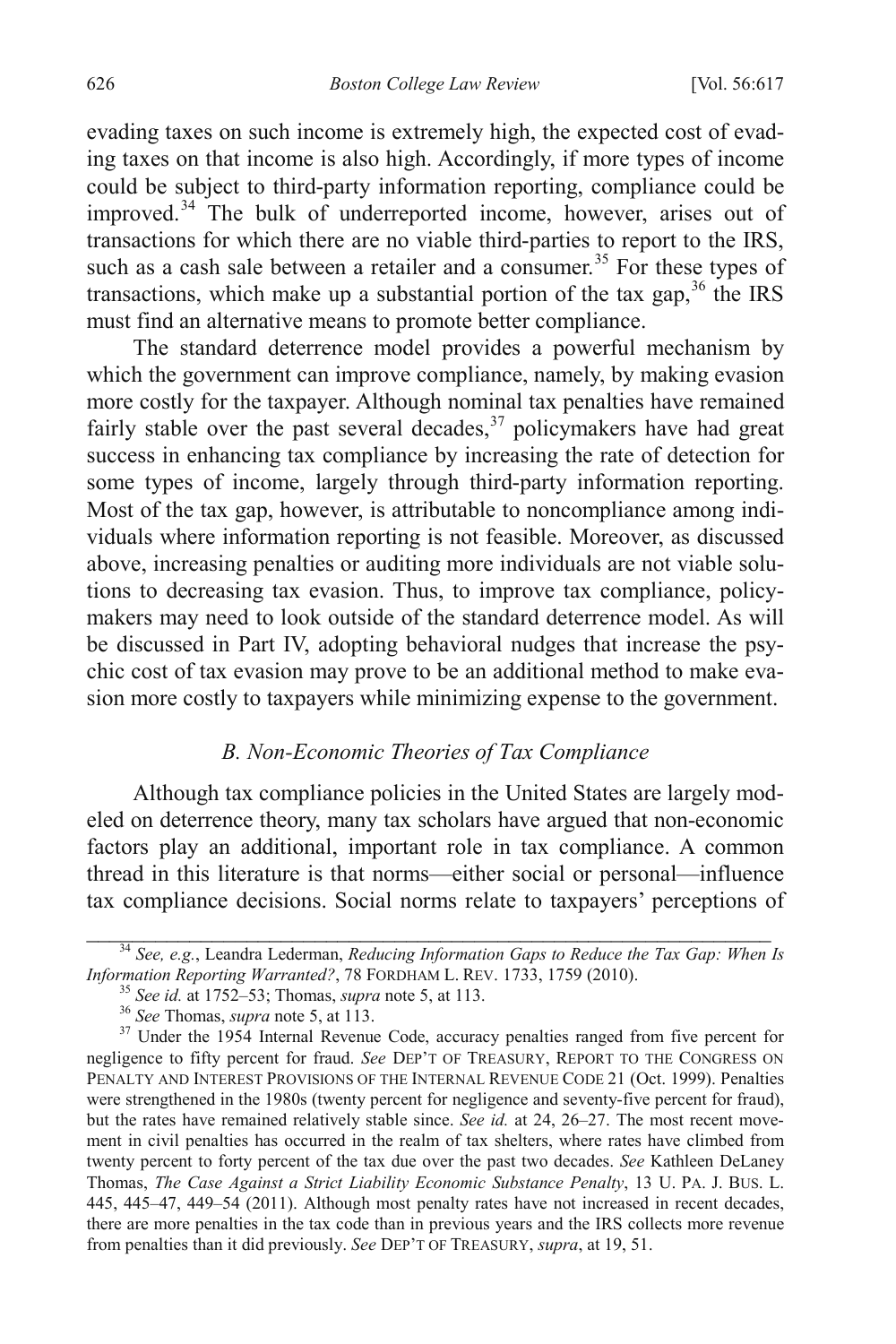whether other taxpayers are compliant. Personal norms involve one's individual sense of right and wrong. This Section discusses the effect of both social norms and personal norms on tax compliance.<sup>[38](#page-11-0)</sup> Although the two theories may be interrelated, this Article focuses on personal norms—also referred to as "taxpayer honesty" herein.

This Article seeks to draw attention to taxpayer honesty because past legal scholarship has devoted more attention to understanding how social norms relate to tax compliance,<sup>[39](#page-11-1)</sup> with relatively little attention paid to personal norms. While many scholars have recognized that personal norms play some role in tax compliance, they have been described as a "black box"—something we cannot understand because we cannot get inside the heads of taxpayers.<sup>[40](#page-11-2)</sup> Thus, research and policy recommendations have tended to focus more on cultivating social norms. Yet, there does not appear to be a strong empirical case for favoring appeals to social norms over personal norms.

<span id="page-11-5"></span><span id="page-11-4"></span>For example, in a recent IRS survey, eighty-six percent of respondents surveyed cited "personal integrity" as having the greatest amount of influence on their tax compliance decisions, as compared to twenty-two percent citing belief that their neighbors are honest. $4^{\circ}$  Additionally, as discussed

<span id="page-11-0"></span> $38$  This is by no means an exhaustive list of factors outside of standard deterrence theory that may influence tax compliance. For example, some scholars have suggested that taxpayers are more likely to cheat if they believe that the tax burden is unfairly distributed, that the government has treated them unfairly, or that other taxpayers are unfairly advantaged. *See, e.g.*, James Andreoni et al*.*, *Tax Compliance*, 36 J. ECON. LIT. 818, 850–51 (1998); Marjorie Kornhauser, *A Tax Morale Approach to Compliance: Recommendations for the IRS*, 8 FLA. TAX REV. 599, 614–15 (2007); Slemrod, *supra* note [25,](#page-8-6) at 39. In a similar vein, others have theorized that compliance is higher when taxpayers approve of how the government spends their tax dollars. *See, e.g.*, Andreoni et al., *supra*, at 851; Yair Listokin & David M. Schizer, *I Like to Pay Taxes: Taxpayer Support for Government Spending and the Efficiency of the Tax System*, 66 TAX L. REV. 179, 179–81 (2013); Slemrod, *supra* note [25,](#page-8-6) at 39. Additionally, taxpayers' subjective perceptions about the probability that they will be audited or the fines they will incur may play a role in their compliance decisions. *See* Andreoni et al., *supra*, at 844–46 (discussing studies showing that taxpayers overestimate the probability of audit). Additionally, framing effects (i.e., whether taxpayers are claiming a refund or owe a balance) have also been found to play a role in tax compliance. *See* Paul Corcoro & Peter Adelsheim, *A Balance Due Before Remittance: The Effect on Reporting Compliance*, *in* RECENT RESEARCH ON TAX ADMINISTRATION AND COMPLIANCE: SELECTED PAPERS GIVEN AT THE 2010 IRS RESEARCH CONFERENCE 107, 109 (Martha Eller Gangi & Alan Plumley eds., 2010). <sup>39</sup> *See infra* note[s 44–](#page-12-0)[55](#page-13-0) and accompanying text. <sup>40</sup> Michael Doran, *Tax Penalties and Tax Compliance*, 46 HARV. J. ON LEGIS. 111, 137–38

<span id="page-11-2"></span><span id="page-11-1"></span>

<span id="page-11-3"></span><sup>(2009).</sup> <sup>41</sup> IRS OVERSIGHT BOARD, 2012 TAXPAYER ATTITUDE SURVEY <sup>14</sup> (Feb. 2013) [hereinafter "TAXPAYER ATTITUDE SURVEY"]. Forty percent of respondents reported fear of audit as having a great amount of influence. *Id.* Of four factors presented to participants (personal integrity, fear of audit, third-party reporting, and belief that neighbors are paying), the one that most people indicated had "no influence" on their compliance decisions was belief that neighbors are paying hon-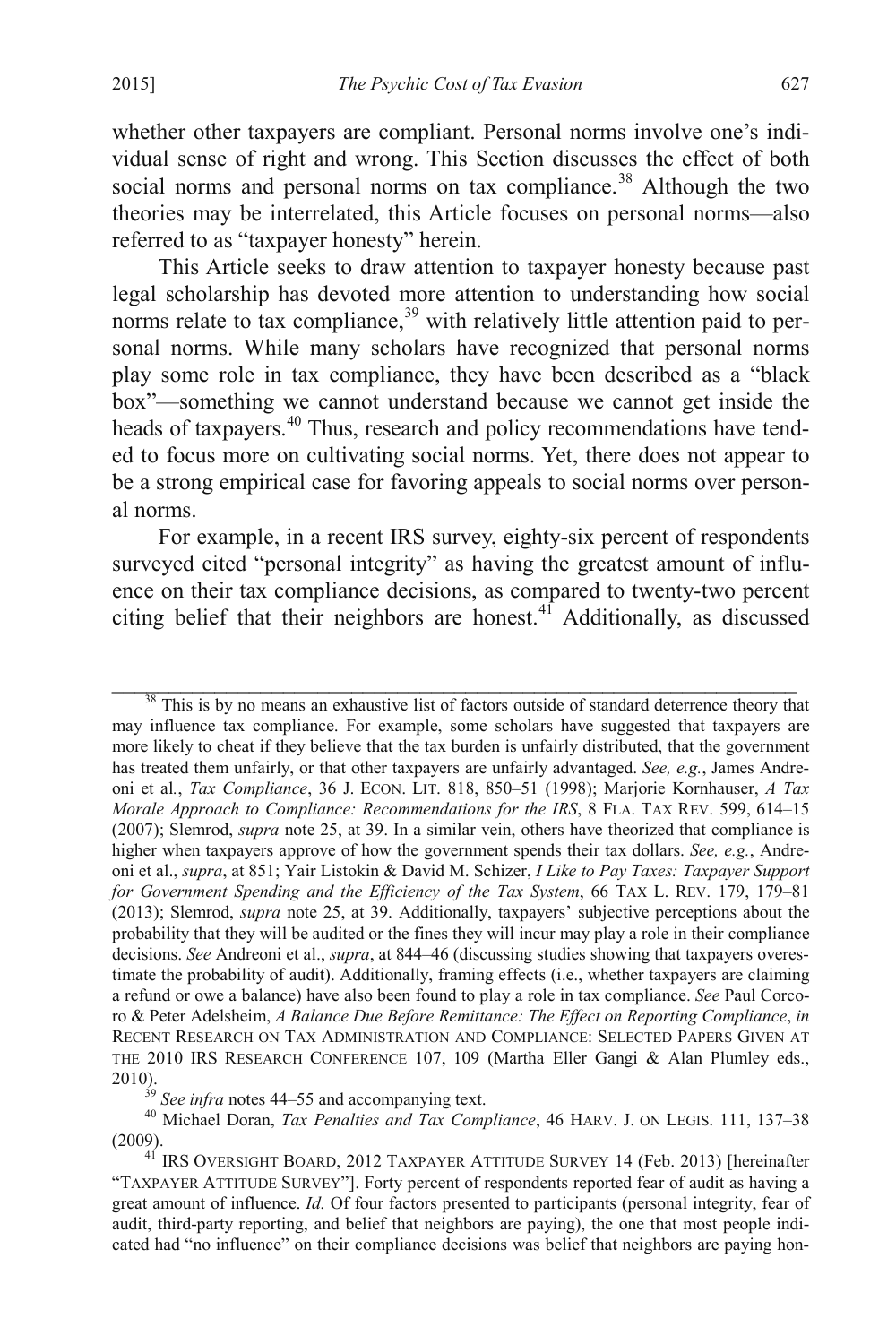below, a number of empirical studies have indicated that appeals to conscience can have a positive impact on tax compliance, $42$  and that feelings of moral obligation have more influence on compliance decisions than fear of social stigma.<sup>[43](#page-12-2)</sup> Further, as discussed in Part II, a growing body of recent research has shed light on the "black box" of personal norms that can provide useful insight into what drives taxpayer honesty.

## 1. Social Norms

<span id="page-12-8"></span><span id="page-12-0"></span>A number of scholars have posited that tax compliance is partly attributable to social norms.[44](#page-12-3) Adherence to social norms generally describes a desire to reciprocate the good behavior of others<sup>[45](#page-12-4)</sup> or to send a positive signal to others.<sup>[46](#page-12-5)</sup> If there is a social norm of tax compliance, then individuals will be more likely to comply because their neighbors are complying. Such norms may deter tax evasion if taxpayers perceive a threat of social stigma from violating the norm.<sup>[47](#page-12-6)</sup>

<span id="page-12-9"></span>There have been a number of empirical studies of the effect of appeals to social norms on tax compliance. For example, one frequently cited study conducted by the Minnesota Department of Revenue examined whether taxpayers would be positively influenced by the knowledge that other individuals are highly compliant.<sup> $48$ </sup> To that end, the authors of the study sent a letter to a group of taxpayers informing them that the vast majority of individuals

estly (thirty-seven percent, compared to two percent saying personal integrity had no influence). *Id.*

One limitation of survey studies such as the Taxpayer Attitude Survey, however, is that they assume that taxpayers give honest or otherwise reliable responses as to what actually drives their tax compliance decisions. It is possible, for example, that some respondents cite personal integrity as the most influential factor because they fear doing otherwise would make them appear dishonest. However, the fact that personal integrity has been the most influential factor "by far" in multiple studies of different groups of respondents (the IRS reports annual results from 2005–2012) indicates that it is likely a significant factor in taxpayers' compliance decisions. *See id.* at 6, 14.

<span id="page-12-3"></span><span id="page-12-2"></span><span id="page-12-1"></span><sup>&</sup>lt;sup>42</sup> See, e.g., infra note[s 58,](#page-14-0) [64](#page-14-1) and accompanying text.<br><sup>43</sup> See, e.g., infra note[s 66](#page-15-0)[–67](#page-15-1) and accompanying text.<br><sup>44</sup> See, e.g., Andreoni et al., *supra* note 38, at 850–52; Doran, *supra* note 40, at 131; Kornhauser, *supra* note 38, at 612–17; Lederman, *supra* note [23,](#page-8-0) at 1468–69; Slemrod, *supra* note [25,](#page-8-6)

<span id="page-12-4"></span>at 38–41. <sup>45</sup> *See* Dan M. Kahan, *The Logic of Reciprocity: Trust, Collective Action, and Law*, 102 MICH. L. REV. 71, 81 (2003) (arguing that individuals are more likely to comply if they believe that other taxpayers are compliant, and vice versa). <sup>46</sup> *See* Eric Posner, *Law and Social Norms: The Case of Tax Compliance*, 86 VA L. REV.

<span id="page-12-5"></span><sup>1781, 1819</sup> (2000). *But cf.* Dan M. Kahan, *Signaling or Reciprocating? A Response to Eric Pos-*

<span id="page-12-6"></span>*ner's* Law and Social Norms, 36 U. RICH. L. REV. 367, 367–69 (2002).<br><sup>47</sup> *See* Harold G. Grasmick & Wilbur J. Scott, *Tax Evasion and Mechanisms of Social Control: A Comparison with Grand and Petty Theft, 2 J. ECON. PSYC* 

<span id="page-12-7"></span><sup>&</sup>lt;sup>48</sup> See, e.g., STEPHEN COLEMAN, MINN. DEP'T OF REVENUE, THE MINNESOTA INCOME TAX COMPLIANCE EXPERIMENT: STATE TAX RESULTS 5, 18 (1996).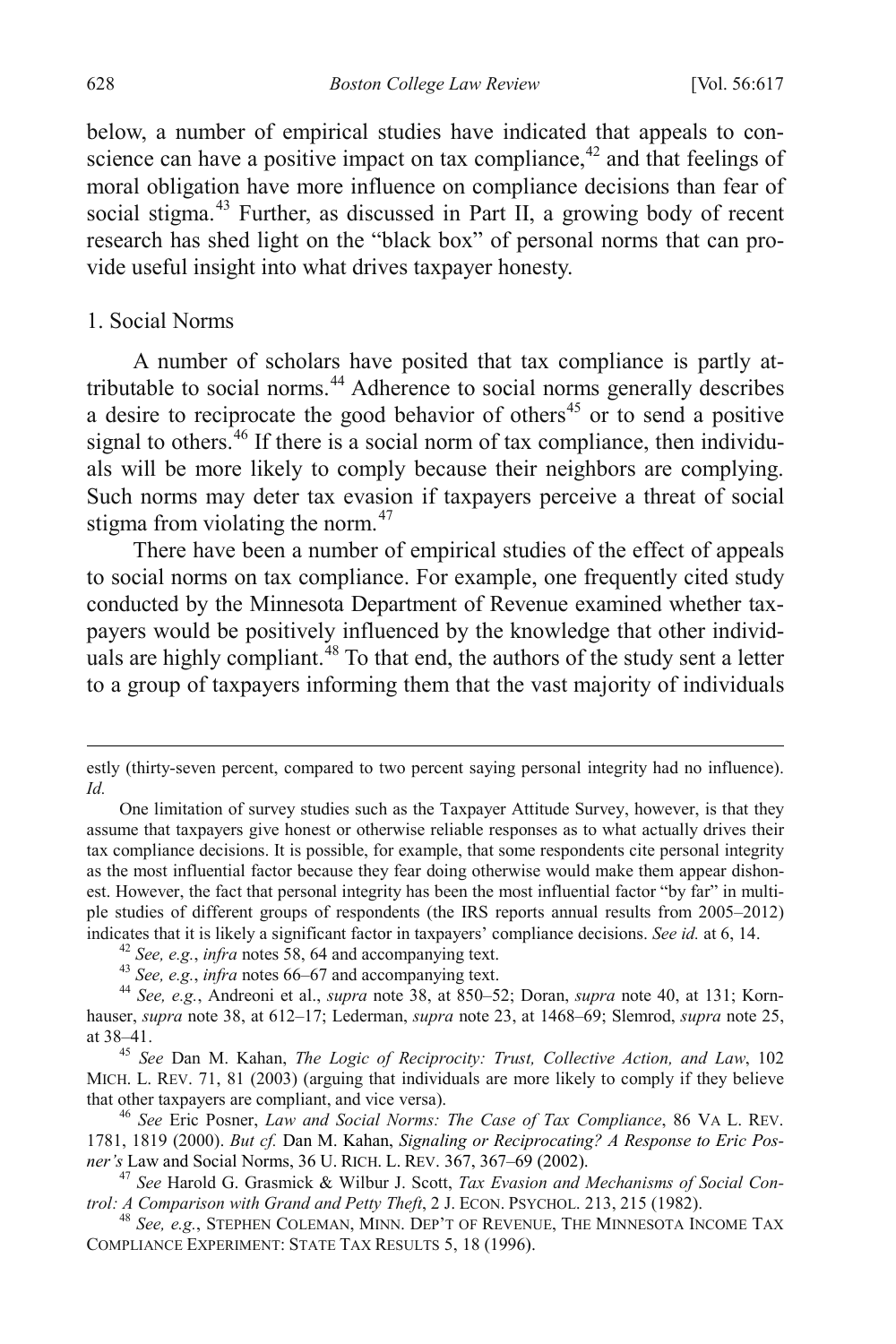comply with their tax obligations.<sup>[49](#page-13-1)</sup> The authors reported a "modest" im-provement in tax compliance among taxpayers who received the letter,<sup>[50](#page-13-2)</sup> although authors of a subsequent study of the same data concluded that the impact was not statistically significant.<sup>[51](#page-13-3)</sup> In a similar study conducted in Australia, taxpayers who were informed about high compliance rates were less likely to overstate non-work related deductions, but there was no effect on work-related deductions.<sup>[52](#page-13-4)</sup> Another field study conducted in Switzerland examined the effect of a normative appeal (again, through a letter) on the timeliness of filing and paying, as opposed to the amount reported.<sup>[53](#page-13-5)</sup> That study found that the normative appeal had no significant effect on the time-liness of taxpayers' returns or payment.<sup>[54](#page-13-6)</sup>

<span id="page-13-0"></span>Despite mixed results in the data, the idea that social norms encourage tax compliance has been a relatively popular theory among tax scholars, a number of whom have made policy recommendations aimed at cultivating these norms.<sup>[55](#page-13-7)</sup> Others, however, have expressed skepticism that social norms affect compliance because tax return information is confidential and gener-ally cannot be observed by others.<sup>[56](#page-13-8)</sup> Arguably, individuals cannot respond to a social norm to comply with their tax liability without the threat of a social sanction for violating it.  $57$ 

<span id="page-13-3"></span><span id="page-13-2"></span>

<span id="page-13-4"></span>*from a Controlled Experiment in Minnesota*, 54 NAT'L TAX J. 125, 132 (2001).<br><sup>52</sup> *See* Michael Wenzel, *Misperceptions of Social Norms About Tax Compliance: From Theo-*<br>*ry to Intervention*, 26 J. ECON. PSYCHOL. 862, 877

<span id="page-13-5"></span><sup>53</sup> Benno Torgler, *Moral Suasion: An Alternative Tax Policy Strategy? Evidence from a Controlled Field Experiment in Switzerland*, 5 ECON. GOV. 235, 239 (2004). The letter attempted to highlight the "closeness" of the local community (by explicitly mentioning the number of resi-<br>dents) and the relationship of trust between the government and the community.  $Id$  at 240–41.

<span id="page-13-7"></span><span id="page-13-6"></span><sup>54</sup> *Id.* at 250.<br><sup>55</sup> *See, e.g.*, Kahan, *supra* note [45,](#page-12-8) at 83–84; Kornhauser, *supra* note 38, at 602; Lederman, *supra* not[e 23,](#page-8-0) at 1501; Susan Morse, *Tax Compliance and Norm Foundation Under High Penalty* 

<span id="page-13-9"></span><span id="page-13-8"></span><sup>56</sup> See, e.g., Doran, *supra* note [40,](#page-11-4) at 135–37; Kahan, *supra* note 46, at 378.<br><sup>57</sup> See, e.g., Doran, *supra* note 40, at 135–37; Stephen Mazza, *Taxpayer Privacy and Tax Compliance*, 51 U. KAN. L. REV. 1065, 1083 (2003). While federal tax return information is confidential, many states make individual taxpayer noncompliance public in an effort to "shame" such individuals and promote compliance. *See* Joshua D. Blank, *What's Wrong with Shaming Corporate Tax Abuse?* 62 TAX L. REV. 539, 539–43 (2009).

<span id="page-13-1"></span> $^{49}$  *Id.* at 5–6. To compare the effect of the normative appeal with the effect of standard deterrence measures, another group of taxpayers received a letter informing them that they were likely to be audited. Compliance generally improved among this risk-of-audit group. *See id.* at 2–3, 10– 12. <sup>50</sup> *Id.* at 25. <sup>51</sup> *See* Marsha Blumenthal et al., *Do Normative Appeals Affect Tax Compliance? Evidence*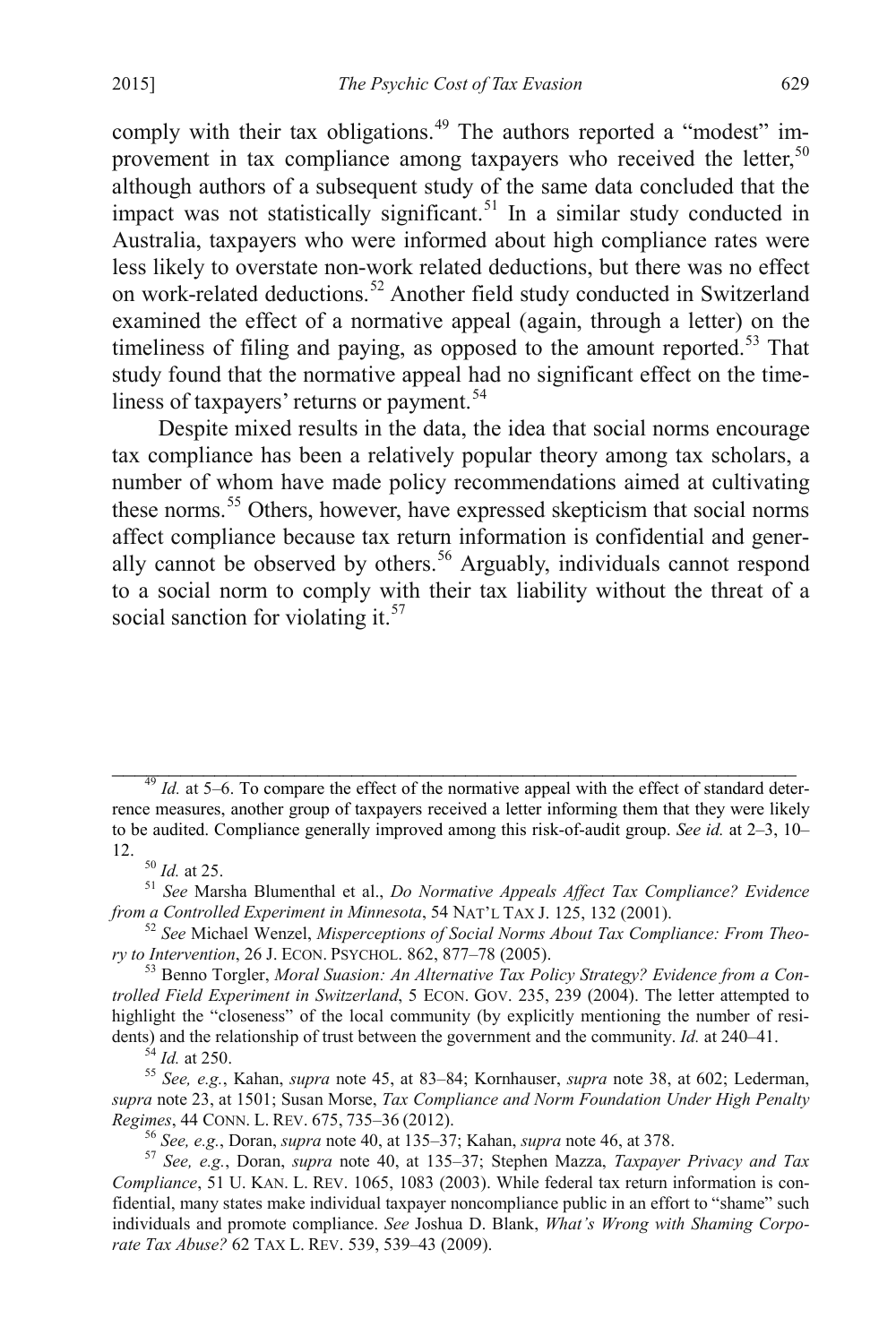# 2. Personal Norms

<span id="page-14-10"></span><span id="page-14-0"></span>In addition to attributing compliant behavior to social norms, scholars have also recognized that taxpayers are likely driven by an internal motivation to comply, arising out of one's innate sense of honesty, ethics, or civic obligation.[58](#page-14-2) These intrinsic motivations, sometimes called "personal norms," have also been the subject of a number of empirical studies. In one seminal field experiment, researchers compared the effect of "appeals to conscience" on a group of taxpayers to the effect of the threat of legal sanctions on another group.[59](#page-14-3) Both groups were interviewed during the month prior to the filing of their returns and asked questions intended to emphasize certain motives for payment.<sup>[60](#page-14-4)</sup> For example, members of the "sanctions" group were asked about their opinion regarding the severity of various sanctions for tax evasion. The "conscience" group was asked questions such as whether citizens have an obligation to the government and whether one should feel guilty for not paying their taxes.<sup> $\delta$ 1</sup> In cooperation with the IRS, the authors subsequently examined changes in tax compliance among the treated groups for the year under study by examining tax return information.<sup>[62](#page-14-6)</sup> While both treated groups demonstrated an improvement in tax compliance, the conscience appeal had a much stronger effect than the threat of sanctions, with a mean increase in income reported of  $$804$  in the conscience group<sup>[63](#page-14-7)</sup> as compared to \$181 in the sanctions group.<sup>[64](#page-14-8)</sup>

<span id="page-14-1"></span>Another study surveyed individuals to compare the effects of legal sanctions, social stigma, and guilt on tax compliance.<sup>[65](#page-14-9)</sup> Participants were asked about past tax noncompliance and whether they expected to be noncompliant in the future. To gauge the effect of different sources of deterrence, the participants responded to questions regarding their views on the likelihood of legal sanctions for tax evasion, whether they believed the peo-

<span id="page-14-2"></span>\_\_\_\_\_\_\_\_\_\_\_\_\_\_\_\_\_\_\_\_\_\_\_\_\_\_\_\_\_\_\_\_\_\_\_\_\_\_\_\_\_\_\_\_\_\_\_\_\_\_\_\_\_\_\_\_\_\_\_\_ <sup>58</sup> *See, e.g.*, Andreoni et al*., supra* note 38, at 850; Doran, *supra* note 40, at 132; Michael W.

<span id="page-14-3"></span><sup>&</sup>lt;sup>59</sup> Richard D. Schwartz & Sonya Orleans, *Appeals to Conscience*, 34 U. CHI. L. REV. 274,

<span id="page-14-5"></span><span id="page-14-4"></span><sup>284 (1967).&</sup>lt;br><sup>60</sup> *Id.* at 285–88.<br><sup>61</sup> *Id.* A placebo group was given a basic interview without any "accentuation questions,"<br>while a fourth group served as an untreated control. *Id.* at 288.

<span id="page-14-6"></span><sup>&</sup>lt;sup>62</sup> By providing compliance data on a group-wide rather than individual basis, the IRS did not violate taxpayer confidentiality. *Id.* at 285.<br><sup>63</sup> This amount, in 1962 dollars, would be greater today when adjusted for inflation. *See id.* at

<span id="page-14-7"></span>

<span id="page-14-8"></span><sup>&</sup>lt;sup>64</sup> *Id.* at 295. The authors of the study cautioned that "results obtained from the experiment are 294. not of a magnitude which uniformly produces statistically significant differences." *Id.* at 294.<br>There were approximately ninety taxpayers in each group. *See id.* at 285.

<span id="page-14-9"></span><sup>&</sup>lt;sup>65</sup> See Grasmick & Scott, *supra* note [47,](#page-12-9) at 213–14. Whereas violations of a social norm may result in perceived stigma, the authors noted that guilt results from a violation of a personal norm. *Id.* at 215.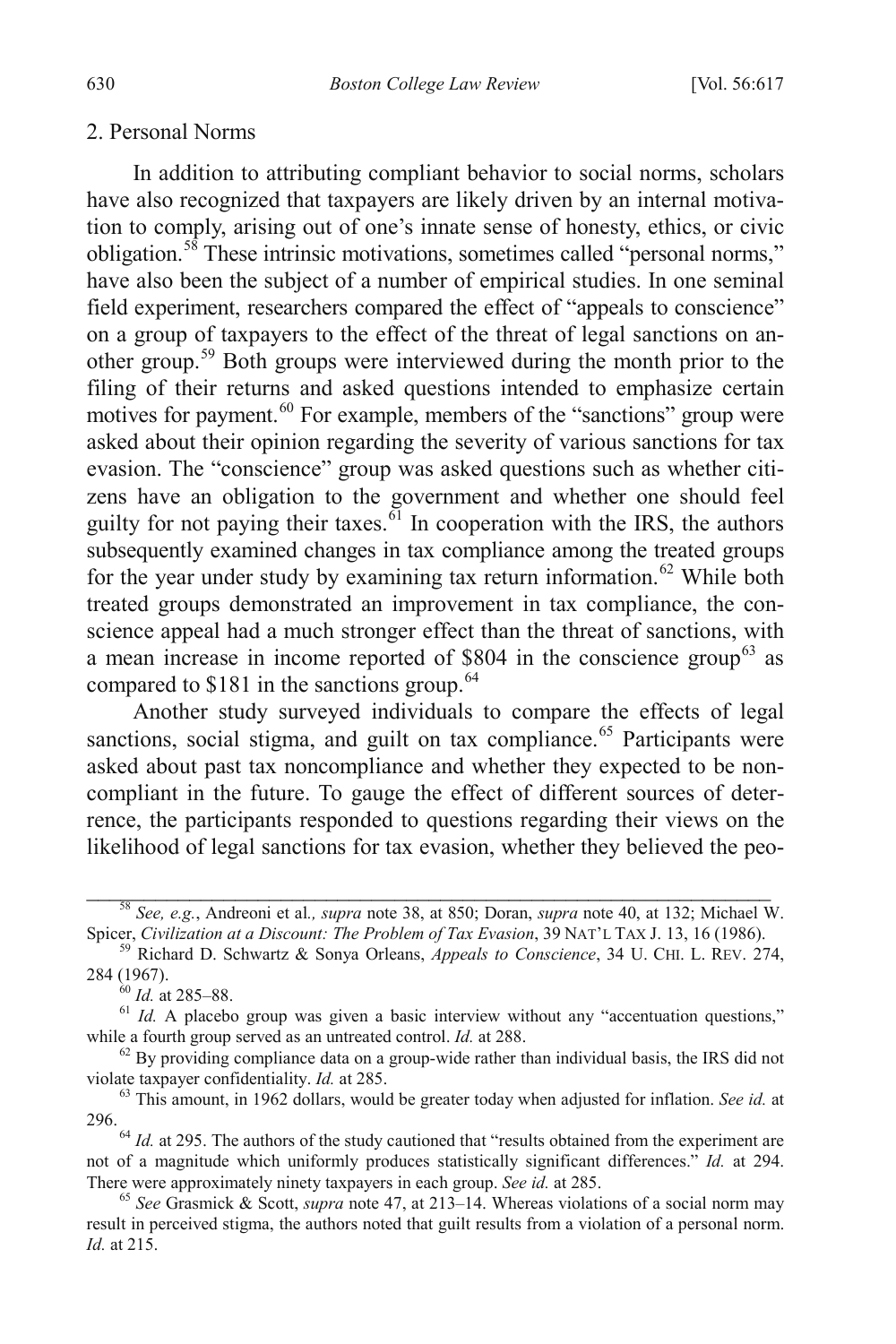<span id="page-15-1"></span><span id="page-15-0"></span>ple close to them evaded tax, and whether they felt it is "wrong" to evade taxes.[66](#page-15-2) The authors of the study concluded that "[t]he threat of guilt feelings . . . is noticeably greater than the effect of stigma . . . which, in turn, is greater than the effect of legal punishment ...  $\cdot$ <sup>[67](#page-15-3)</sup> Another similar survey study that also examined the impact of guilt (attributable to personal norms), embarrassment (attributable to social norms), and legal sanctions on tax compliance found that the effect of guilt was 1.5 times as great as the effect of legal sanctions, and that there was no significant effect found from embarrassment.<sup>[68](#page-15-4)</sup>

<span id="page-15-9"></span>Personal versus social rationales for tax compliance are not necessarily alternative theories, nor are they likely to be independent of one another. For example, a taxpayer's personal norms may be influenced by her percep-tions of social norms of tax compliance.<sup>[69](#page-15-5)</sup> Once those perceptions of social norms have been internalized, however, violations of a taxpayer's personal norms are associated with feelings of guilt and/or discomfort from acting outside of one's own moral code, which should be distinguished from em-barrassment or fear of social stigma.<sup>[70](#page-15-6)</sup> In other words, empirical studies showing that personal norms influence compliance suggest that taxpayers may comply with their tax liability simply because they believe it is the right thing to do. Regardless of whether they believe their neighbors are complying, some taxpayers may choose not to cheat because doing so would be inconsistent with their belief system.<sup>[71](#page-15-7)</sup> This may be the case even for tax-

There have been additional studies finding a link between ethical beliefs and tax compliance, as well. *See, e.g.*, Philip M. J. Reckers et al., *The Influence of Ethical Attitudes on Taxpayer Compliance*, 47 NAT'L TAX J. 825, 825–26 (1994); Dipanker Ghosh & Terry L. Crain, *Ethical Standards, Attitudes Toward Risk, and Intentional Noncompliance: An Experimental Investigation*, 14 J.

<span id="page-15-5"></span>BUS. ETHICS 353, 353 (1995). <sup>69</sup> *See, e.g.*, Kahan, *supra* note [45,](#page-12-8) at 81; Kornhauser, *supra* note 38, at 612; Lederman, *supra* 

<span id="page-15-6"></span><sup>70</sup> See, e.g., Brian Erard & Jonathan S. Feinstein, *The Role of Moral Sentiments and Audit Perceptions in Tax Compliance*, 49 PUB. FIN. 70, 74–76 (1994) (discussing the difference between guilt for violating a personal norm versus shame for violating a social norm); Grasmick & Bursik, *supra* note 68, at 840–41 (contrasting feelings of guilt from violating personal norms with feelings of embarrassment from violating social norms).<br><sup>71</sup> However, research suggests that certain attitudes may "neutralize" taxpayers' feelings of

<span id="page-15-7"></span>guilt from tax evasion. For example, people who believe that the government wastes their tax dollars may feel less guilt from evading tax than they otherwise would from being dishonest. *See*  Quint C. Thurman, Craig St. John & Lisa Riggs, *Neutralization and Tax Evasion: How Effective Would a Moral Appeal Be in Improving Compliance to Tax Laws?* 6 LAW & POL'Y 309, 311 (1984).

<span id="page-15-8"></span>

<span id="page-15-4"></span><span id="page-15-3"></span><span id="page-15-2"></span>\_\_\_\_\_\_\_\_\_\_\_\_\_\_\_\_\_\_\_\_\_\_\_\_\_\_\_\_\_\_\_\_\_\_\_\_\_\_\_\_\_\_\_\_\_\_\_\_\_\_\_\_\_\_\_\_\_\_\_\_ <sup>66</sup> *Id.* at 218. <sup>67</sup> *Id.* at 225. <sup>68</sup> Harold G. Grasmick & Robert J. Bursik, Jr., *Conscience, Significant Others, and Rational Choice: Extending the Deterrence Model*, 24 LAW & SOC'Y REV. 837, 851–52 (1990). The authors of the study used the term "shame" to describe feelings associated with guilt from violating personal norms, a term which others have attributed to violations of social norms. *See id.* at 846.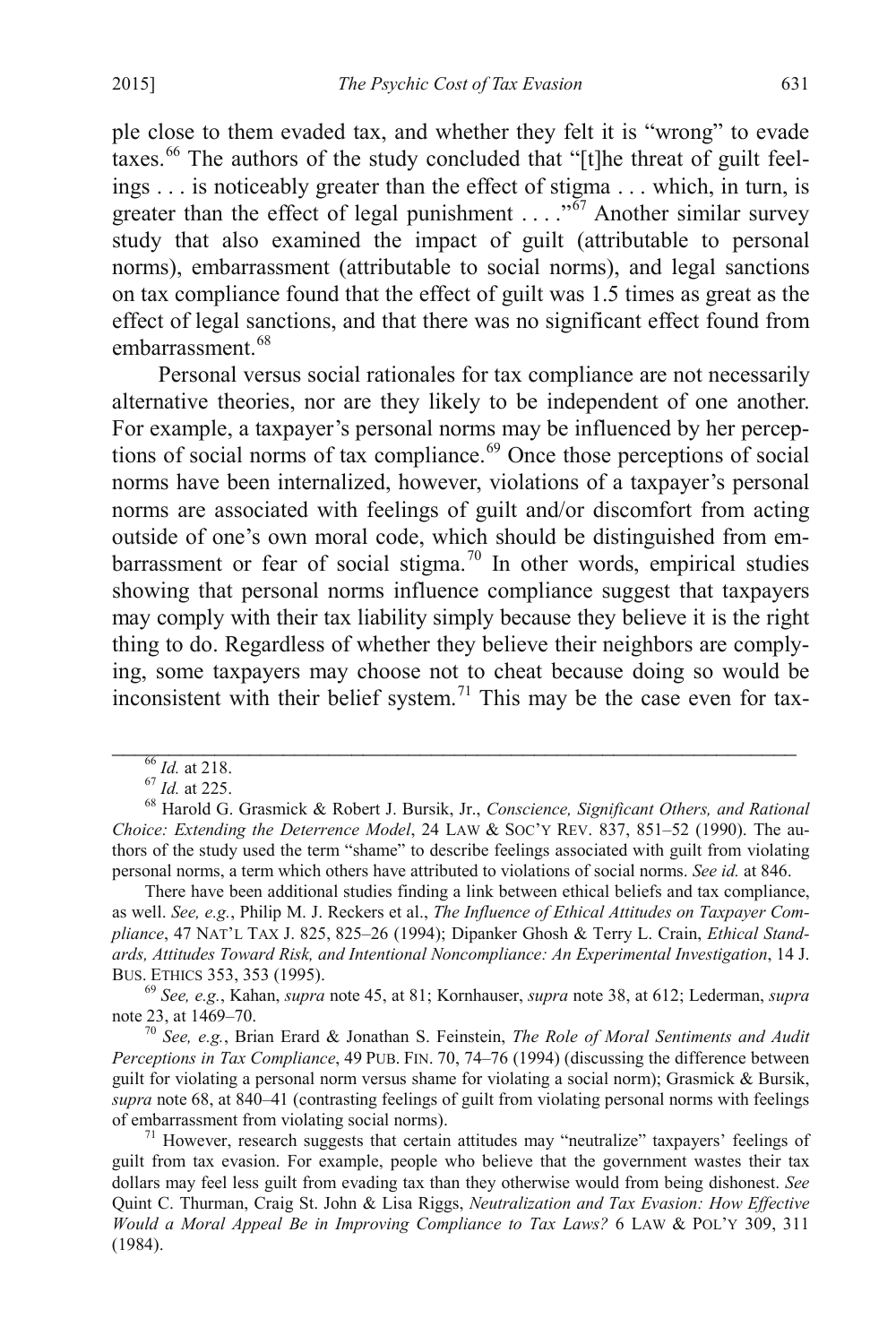payers who perceive that the expected monetary sanction for cheating would be very low.

### II. RECENT EMPIRICAL RESEARCH ON HONESTY

Psychologists have long recognized that, in addition to responding to economic incentives, individuals respond to internalized norms of conduct in making decisions.<sup>[72](#page-16-1)</sup> These personal norms create in individuals a self-concept that generally guides their actions.<sup>[73](#page-16-2)</sup> For example, most people consider themselves to be honest, and acting according to that self-concept would generally result in honest behavior.<sup>[74](#page-16-3)</sup> Acting contrary to one's selfconcept, by being dishonest for example, imposes a psychological cost such as guilt or some other feeling of discomfort.  $\bar{7}$ :

In recent years, psychologists have updated our understanding of the role of self-concept in honest behavior by examining external factors that tend to result in individuals behaving more or less honestly. Although studies indicate that most people view themselves as honest (i.e., most peoples' self-concept is that they are honest), studies also indicate that, when given the opportunity to cheat, most people will cheat by a small amount.<sup>[76](#page-16-5)</sup> The presence of certain non-monetary external factors, however, appears to make it more difficult for individuals to act contrary to their self-concept, thus resulting in more honest behavior. Although this is not an exhaustive discussion of that research, this Part discusses several of those factors.

## <span id="page-16-0"></span>*A. Attention to Moral Standards*

One external factor that has been shown to influence honesty is whether, at the time of decision making, an individual is paying attention to her own ethical standards. If a person is not mindful of such standards, presumably she can more easily act contrary to her self-concept without generating negative feelings.[77](#page-16-6) Indeed, studies show that people are more likely to be dishonest if they are not asked to think about moral standards. On the other hand, when an individual's moral standards are specifically called to mind

\_\_\_\_\_\_\_\_\_\_\_\_\_\_\_\_\_\_\_\_\_\_\_\_\_\_\_\_\_\_\_\_\_\_\_\_\_\_\_\_\_\_\_\_\_\_\_\_\_\_\_\_\_\_\_\_\_\_\_\_

<span id="page-16-3"></span><span id="page-16-2"></span><span id="page-16-1"></span><sup>&</sup>lt;sup>72</sup> *See* Mazar et al., *supra* not[e 8,](#page-4-0) at 633.<br><sup>73</sup> *Id.* at 634.<br><sup>74</sup> *Id.*; *see also* SHELLEY DUVAL & ROBERT A. WICKLUND, A THEORY OF OBJECTIVE SELF AWARENESS 82 (1972) (describing the tendency of individuals to "avoid the negative affect generated by [one's] awareness of a discrepancy between a standard of correctness and the actual attitude or behavior").<br>
<sup>75</sup> Mazar et al., *supra* not[e 8,](#page-4-0) at 633.<br>
<sup>76</sup> *Id.* <sup>77</sup> *Id.* at 635. For example, an individual might believe it is wrong to lie, but not think about <br>
<sup>77</sup> *Id.* at 635. For example, an indiv

<span id="page-16-6"></span><span id="page-16-5"></span><span id="page-16-4"></span>his belief and compare it to his behavior at the time a decision is made. *Id.*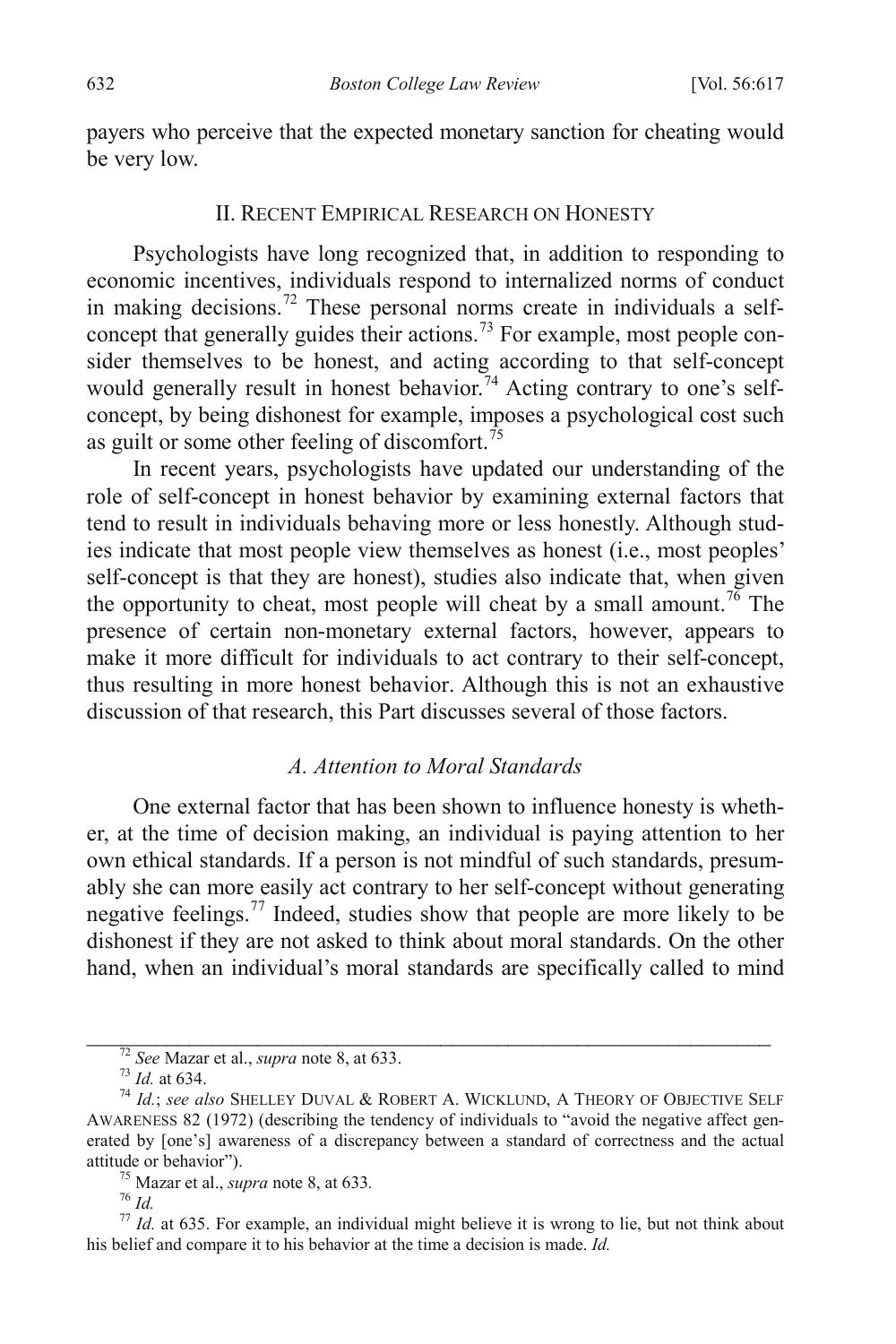or made salient in some other way at the time of decision-making, individuals tend to be more honest.[78](#page-17-0)

<span id="page-17-9"></span>In one lab study of attention to moral standards, a group of subjects were asked to recall the Ten Commandments immediately prior to performing a numeric problem-solving exercise, while a control group was asked to recall ten books they had read in high school.<sup>[79](#page-17-1)</sup> Subjects had a financial in-centive to solve as many problems as possible in the allotted time.<sup>[80](#page-17-2)</sup> Within each of these two groups, an instructor checked the answers of one subgroup of subjects, which gave them virtually no opportunity to cheat. $81$  Another subgroup of subjects, however, was told to tear up and recycle their answer sheet and self-report the number of problems solved, giving them a high opportunity to cheat.<sup>[82](#page-17-4)</sup> The authors of the study then compared the average number of problems solved among those who had the opportunity to cheat and those that did not.

In the subgroups that did not have an opportunity to cheat, the average number of problems correctly solved was the same whether or not they had been asked to recall the Ten Commandments. This was expected, since individuals in those groups were presumably honest given their low opportunity to cheat. $83$  In the subgroups that had an opportunity to cheat, however, the results were different. The subgroup that was asked to recall ten books from high school claimed to have solved more problems than the other groups, a likely indicator of cheating. $84$  On the other hand, the subgroup asked to recall the Ten Commandments reported the same average number of problems solved as the groups with no opportunity to cheat, an indicator of honesty.[85](#page-17-7) Notably, it made no difference if the subject could actually recall all or any of the Ten Commandments.<sup>[86](#page-17-8)</sup> It appears that the mere act of having to think about the Ten Commandments—a proxy for moral standards—encouraged people to be more honest.

Another similar lab study involved the same problem solving task with the same no opportunity/high opportunity to cheat conditions. In this study, rather than recalling the Ten Commandments, subjects were asked to sign

 $\mathcal{L}_\text{max}$  , and the contract of the contract of the contract of the contract of the contract of the contract of

- <span id="page-17-7"></span><span id="page-17-6"></span>
- <span id="page-17-8"></span>

<span id="page-17-10"></span>

<span id="page-17-1"></span><span id="page-17-0"></span><sup>&</sup>lt;sup>78</sup> *See id.* <sup>79</sup> *Id.* at 635–36. The exercise involved a sheet of twenty matrices made up of three-digit numbers between one and ten (e.g., 1.65 or 8.23). Subjects were given four minutes to "solve" as many matrices as possible. To solve a matrix, the subject had to find two numbers in the matrix that added up to ten. *Id.* 80 Subjects were told two randomly selected participants would receive \$10 per matrix solved.

<span id="page-17-5"></span><span id="page-17-4"></span><span id="page-17-3"></span><span id="page-17-2"></span>*Id.* at 636.

<sup>82</sup>  $\overline{1d}$ .<br>
83 *Id.* at 635.<br>
84 *Id.*<br>
85 *Id.* 86 The average number recalled was 4.3. *Id.*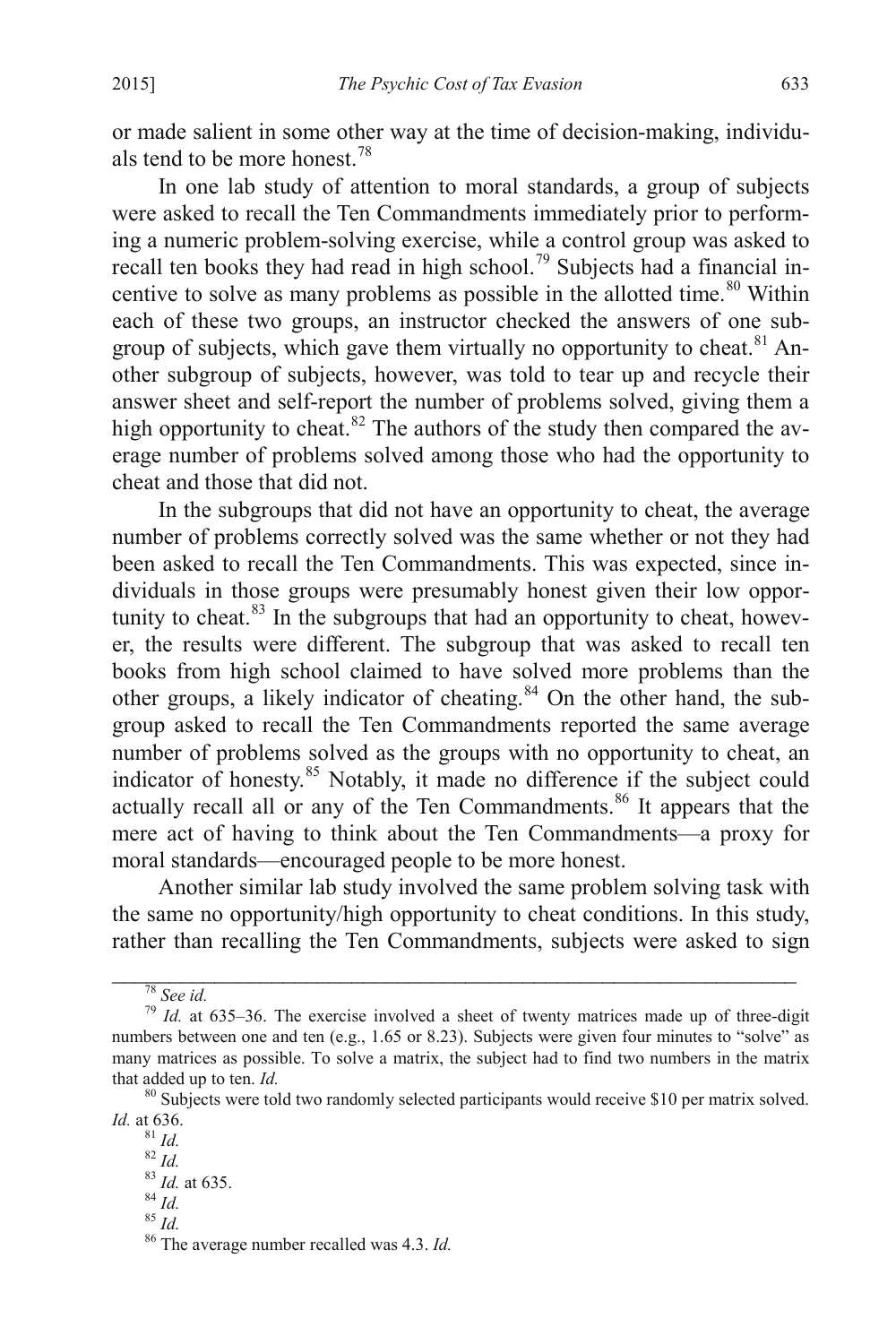an honor code statement before the task. $87$  Additionally, some subjects were paid fifty cents per correct problem while others were paid \$2 per correct problem.<sup>[88](#page-18-1)</sup> The results were similar to the Ten Commandments experiment. Subjects who recycled their answer sheets cheated more than those who had their answers checked, but among those with the opportunity to cheat, the group that signed the honor code cheated significantly less than the group that did not. $8\overline{9}$  Interestingly, among those in the high opportunity group who cheated, there was little variation between those who received \$2 per problem and those who received fifty cents per problem, suggesting that the change in economic incentive had virtually no impact.  $90$ 

The significance of attention to moral standards was further demon-strated through a field study of actual auto insurance consumers.<sup>[91](#page-18-4)</sup> The authors of that study examined whether signing one's name *before* reporting information, rather than afterwards, would call attention to moral standards and induce more honest behavior.<sup>[92](#page-18-5)</sup> In cooperation with an auto insurance company, the authors used a form that asked customers to self-report the odometer mileage of their car and moved the signature line from the bottom to the top, so that customers would sign before they reported the number of miles.<sup>[93](#page-18-6)</sup> Half of the customers received the new form (signature at the top) and half received the old form (signature at the bottom).<sup>[94](#page-18-7)</sup> A review of 13,488 forms revealed that customers who signed at the top reported 10.25% *more* miles than those that signed at the bottom, suggesting that moving the signature line resulted in more honest reporting.<sup>[95](#page-18-8)</sup>

<span id="page-18-11"></span>The authors of the study reached a similar result in a lab experiment that also tested the effect of moving a signature line.<sup>[96](#page-18-9)</sup> In the study, which involved solving math puzzles for financial compensation, subjects were given a tax form to report their earnings (based on the amount of puzzles solved) and to claim deductions for travel expenses to the laboratory.<sup>[97](#page-18-10)</sup> As in the insurance study, subjects who signed the top of the tax form *before*

<span id="page-18-9"></span><span id="page-18-8"></span><span id="page-18-7"></span><span id="page-18-6"></span><span id="page-18-5"></span>driven means lower insurance premiums. *See id.* <sup>95</sup> *Id.* This amounted to an average of 2428 more miles per car. <sup>96</sup> *Id.* at 15197–98. <sup>97</sup> *Id.* at 15197.

<span id="page-18-10"></span>

<span id="page-18-4"></span><span id="page-18-3"></span><span id="page-18-2"></span><span id="page-18-1"></span><span id="page-18-0"></span><sup>&</sup>lt;sup>87</sup> *Id.* at 636–37.<br><sup>88</sup> *Id.* at 636.<br><sup>89</sup> *Id.* at 637.<br><sup>90</sup> *Id.*<br><sup>91</sup> Lisa L. Shu et al., *Signing at the Beginning Makes Ethics Salient and Decreases Dishonest Self-Reports in Comparison to Signing at the End*, 109 PROC. NAT'L ACAD. SCI. 15197, 15198 (2012), *available at* http://www.pnas.org/content/109/38/15197.full.pdf+html, *archived at* https:// perma.cc/7KKN-S2QS?type=pdf.<br><sup>92</sup> *Id.* <sup>93</sup> *Id.* Customers have an incentive to underreport the number of miles, because fewer miles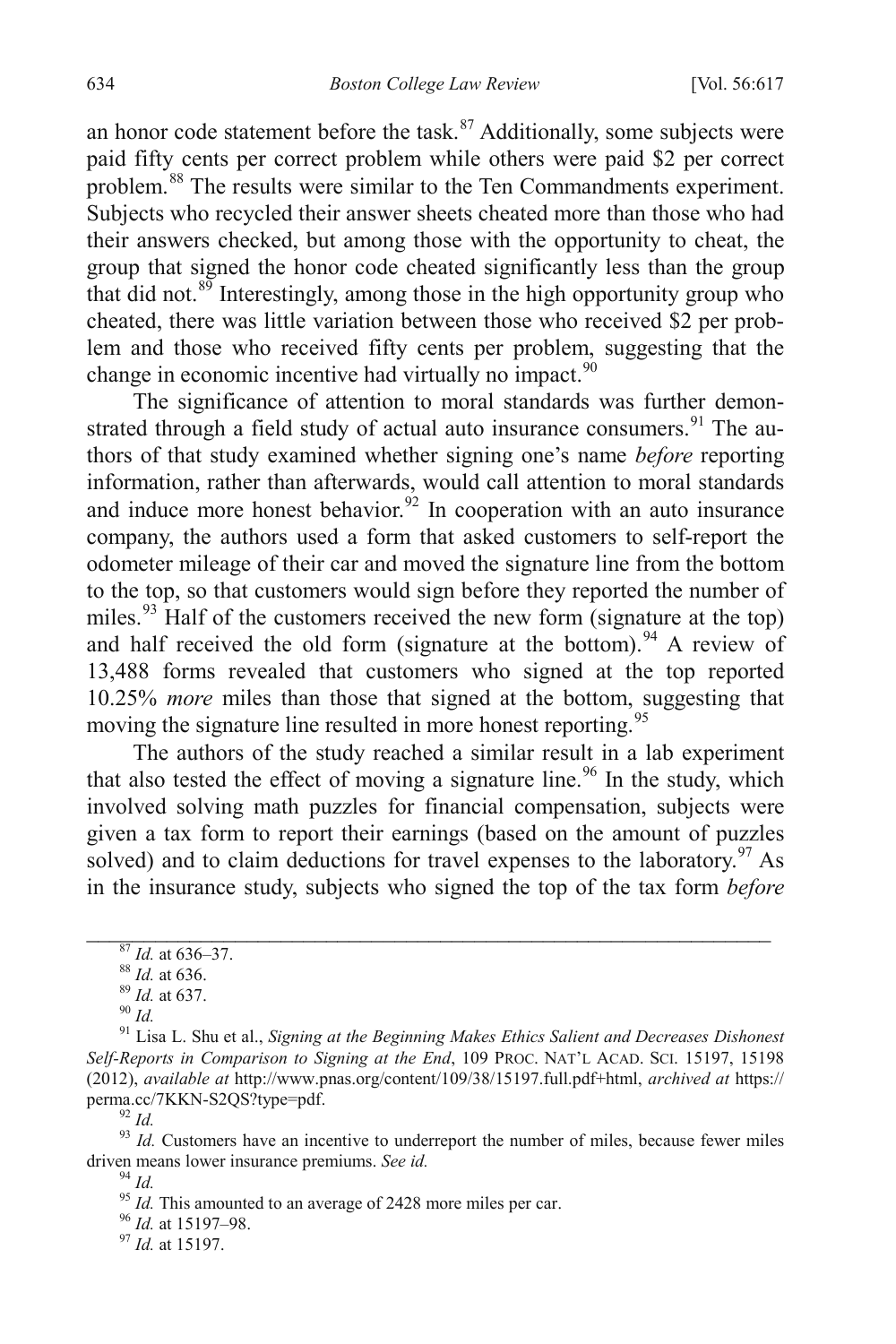<span id="page-19-0"></span>reporting information cheated significantly less than subjects who signed at the bottom <sup>[98](#page-19-1)</sup>

#### *B. Ability to Categorize Behavior*

At first blush, it may appear to be a paradox that most individuals con-sider themselves to be honest,<sup>[99](#page-19-2)</sup> yet most people will cheat to some degree when given the opportunity to do so.<sup>[100](#page-19-3)</sup> This is particularly surprising given that individuals generally are averse to acting contrary to their self-concept. Studies reveal, however, that individuals tend to adopt strategies to "categorize" dishonest behavior as something other than cheating. Categorization is the process by which an individual constructs an internal narrative that al-lows him to view his behavior as consistent with his self-concept.<sup>[101](#page-19-4)</sup> For example, if an individual took \$1 from a friend's wallet without asking, he might tell himself "I am borrowing this and it will all even out eventually" instead of "I have stolen \$1." Doing so might allow the individual to perform the dishonest act (taking the \$1) without incurring any discomfort from acting contrary to his self-concept.

Some behaviors are more susceptible to categorization than others, and psychologists have posited that the presence of certain external factors influences the degree of that susceptibility. For example, transactions that involve money tend to be less susceptible to categorization while transactions that involve some non-monetary medium tend to be more susceptible. $102$ Consider for example, the difference between taking \$10 in office supplies from one's place of work versus taking \$10 from a petty cash box at work.

<span id="page-19-1"></span><sup>&</sup>lt;sup>98</sup> Id. Unlike the field study of auto insurance customers, the lab environment allowed the authors to detect actual cheating on the math puzzles by coding the forms with unique identifiers that were undetectable by the participants. *Id.* With respect to over-claimed income from the math puzzles, thirty-seven percent of subjects cheated when they signed at the top compared to seventynine percent when they signed at the bottom. *Id.* With respect to overstated deductions, those who signed at the top reported fewer expenses (average of \$5.27) compared to those that signed at the bottom (average of \$9.62). *Id.* <sup>99</sup> Mazar et al., *supra* note [8,](#page-4-0) at 638. In one study, subjects were asked to complete a task

<span id="page-19-2"></span>where some had the opportunity to cheat and some did not. *Id.* As in other similar studies, performance on the task with an opportunity to cheat was higher, suggesting subjects were being dishonest. When subjects in both groups were given a personality questionnaire after the task, however, those who had cheated rated their level of honesty and morality just as highly as those who had not. The results suggest that there are circumstances in which individuals do not "update their self-concept" despite acting dishonestly. *Id.* at 638–39.<br><sup>100</sup> *See* Mazar & Ariely, *supra* note 8, at 120. Although many subjects cheat in studies in

<span id="page-19-3"></span>which the chance of detection is low or zero, the magnitude of cheating for most subjects is small. *See id.* <sup>101</sup> *See* Mazar et al., *supra* note [8,](#page-4-0) at 634; *cf.* Andrew T. Hayashi, *Occasionally Libertarian:* 

<span id="page-19-5"></span><span id="page-19-4"></span>*Experimental Evidence of Self-Serving Omission Bias*, 29 J. LAW, ECON. & ORG. 711, 712–13 (2013) (finding evidence that individuals select behavioral norms that serve their self-interest). <sup>102</sup> *See* Mazar et al., *supra* not[e 8,](#page-4-0) at 634, 637–38.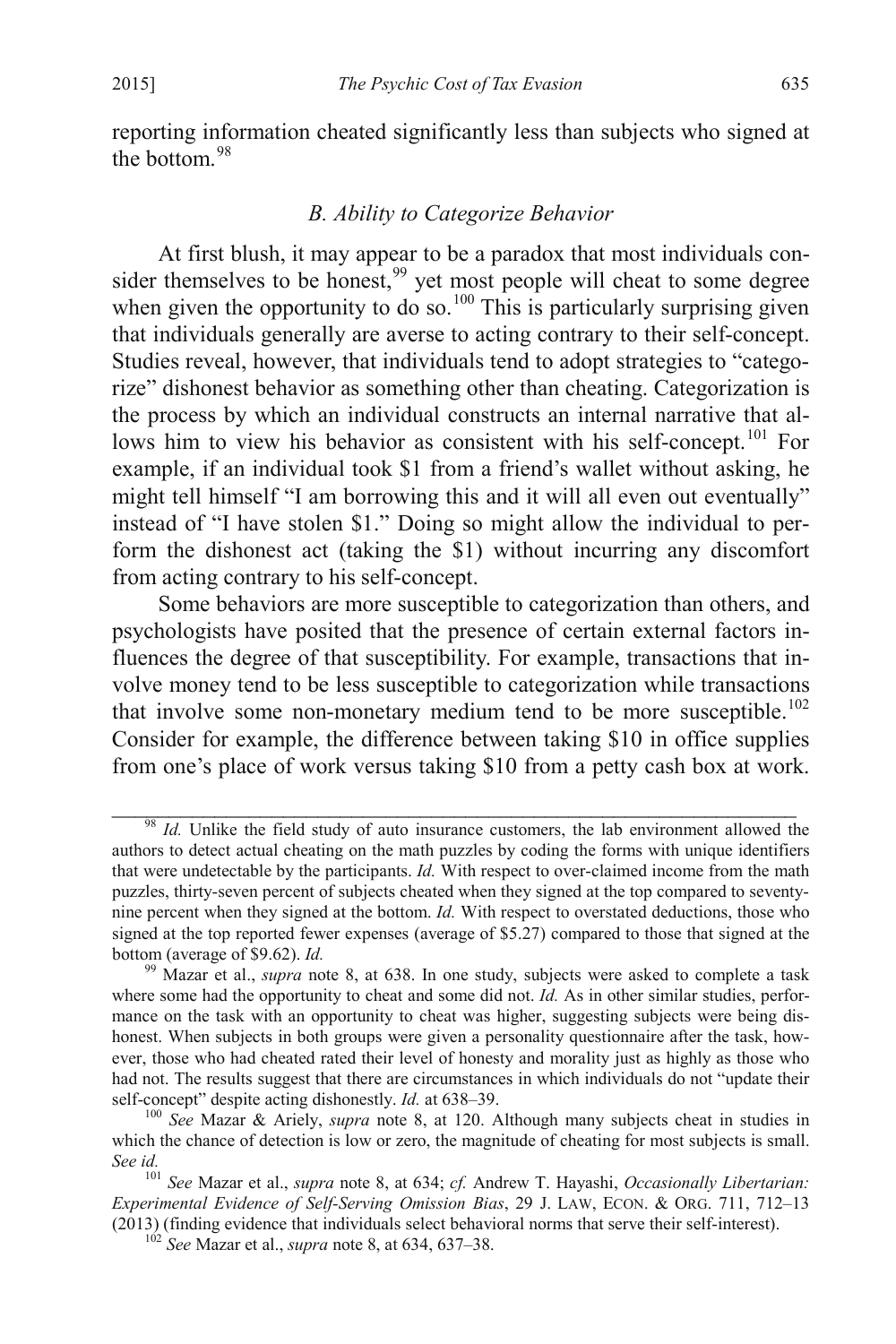If neither transaction is authorized, then there is no economic difference between the two. But it is not difficult to imagine that an individual who would never consider taking the \$10 in cash might take the \$10 in office supplies without a second thought.<sup>[103](#page-20-0)</sup> The individual might consider the former to be "stealing," but might successfully categorize the latter as something other than stealing.

<span id="page-20-8"></span>A study of the effect of a non-monetary medium on cheating was conducted using the same problem-solving task as the Ten Commandments study.<sup>[104](#page-20-1)</sup> The same no opportunity/high opportunity to cheat conditions in-volving recycled answer sheets and checked answer sheets also applied.<sup>[105](#page-20-2)</sup> In this study, some participants were told they would receive fifty cents per correct answer and some were told they would receive a token for each cor-rect answer, which could be subsequently exchanged for fifty cents.<sup>[106](#page-20-3)</sup> Not only did participants who had the opportunity to cheat claim to have solved more problems than those that did not, but the magnitude was even higher among those who were paid in tokens, suggesting that the presence of the tokens allowed for "categorization" and induced more dishonest behavior.<sup>[107](#page-20-4)</sup>

# <span id="page-20-9"></span>*C. The Presence of a Victim*

A third external factor that appears to influence individuals' willingness to be dishonest is whether the individual perceives that a victim will be harmed by her dishonesty. For example, an individual might not feel guilty for telling a lie intended to make someone happy (e.g., "you look nice today"), but might feel guilty for telling a lie that benefits the liar at the ex-pense of the other party (e.g., "there are no cookies left in the cookie jar").<sup>[108](#page-20-5)</sup>

<span id="page-20-10"></span>One study examined the willingness of individuals to lie if the monetary payoff from dishonesty directly decreased the payoff to a counterpar-ty.<sup>[109](#page-20-6)</sup> The experiment involved a game with two players, each of whom did not know the identity of the other.<sup>[110](#page-20-7)</sup> Player 1 had information about potential payout scenarios, while Player 2 did not. This allowed Player 1 to manipulate the outcome by conveying either truthful or untruthful information

<span id="page-20-0"></span> $\frac{103}{103}$  Cf. *id.* at 634 (describing how it is easier for a person to steal a ten cent pencil from a friend than to steal ten cents out of a friend's wallet).

<span id="page-20-4"></span><span id="page-20-3"></span><span id="page-20-2"></span><span id="page-20-1"></span><sup>&</sup>lt;sup>104</sup> Supra note[s 79](#page-17-9)[–86](#page-17-10) and accompanying text.<br><sup>105</sup> Mazar et al., *supra* note [8,](#page-4-0) at 638.<br><sup>106</sup> Id.<br><sup>107</sup> See id. The authors of the study note that there are other factors that influence categorization, as well, such as the magnitude of dishonesty. *See id.* at 634–35 ("[I]t may be possible to 'stretch' the truth and the bounds of mental representations only up to a certain point . . . ."). <sup>108</sup> *See* Gneezy, *supra* not[e 8,](#page-4-0) at 385–86. <sup>109</sup> *See id.* at 385. <sup>110</sup> *Id.* at 387.

<span id="page-20-6"></span><span id="page-20-5"></span>

<span id="page-20-7"></span>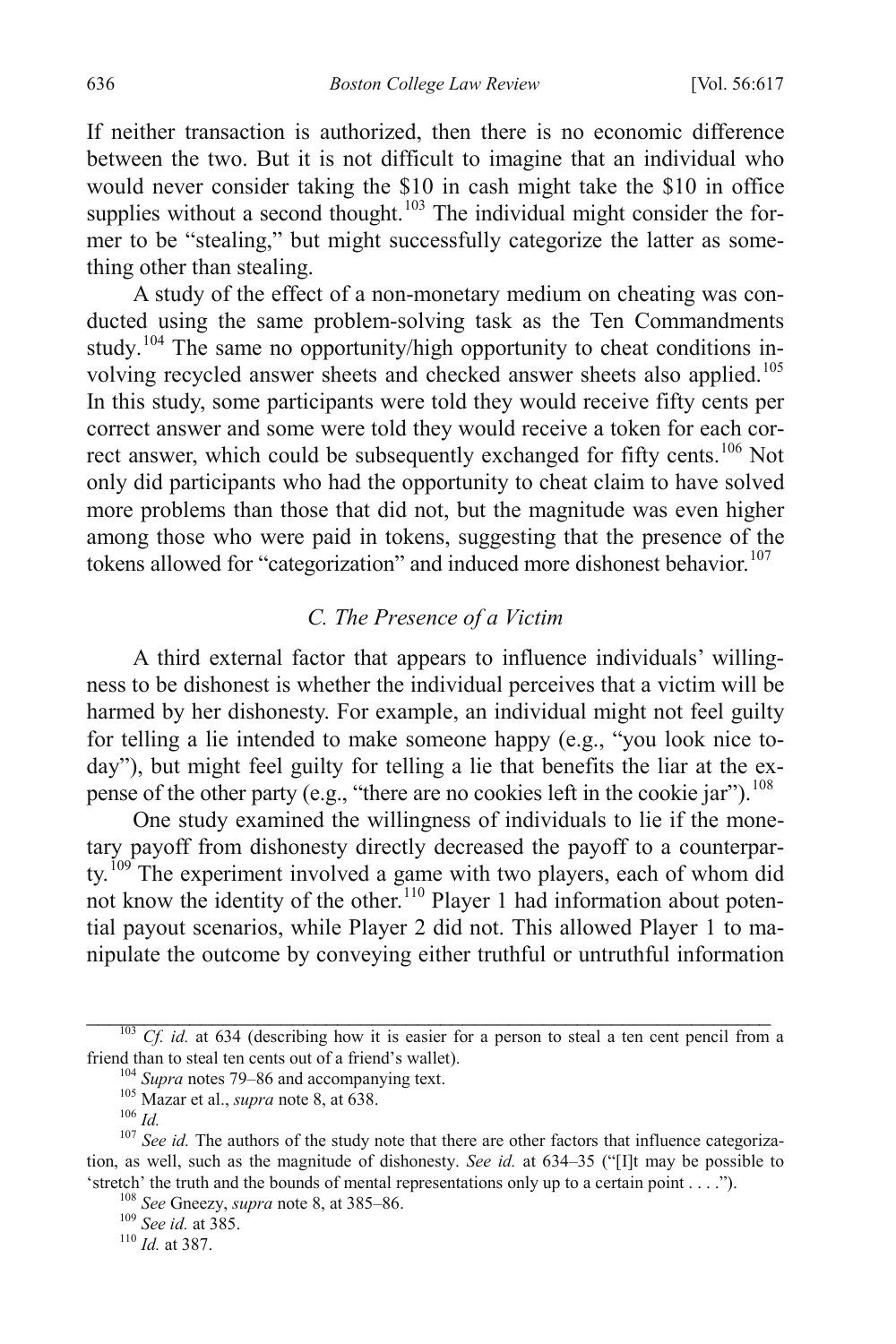to Player 2.<sup>[111](#page-21-0)</sup> If Player 1 lied, she would receive a larger payoff and Player 2 would receive a smaller payoff.<sup>[112](#page-21-1)</sup> When the gain for Player 1 for lying was \$1 and the loss to Player  $2$  was also \$1, 36 percent of the subjects lied.<sup>[113](#page-21-2)</sup> But when the gain for lying was \$1 and the loss to Player 2 was \$10, the number that lied dropped to seventeen percent, suggesting that subjects were less willing to lie as the harm to the other party increased. When the gain to Player 1 for lying was \$10 and the loss to Player 2 was \$10, fifty-two percent of subjects lied.<sup>[114](#page-21-3)</sup> This suggests that, although the harm to a counterpart influences individuals' willingness to lie, increasing economic benefits from lying diminish that influence.

In another study, participants were asked to judge a hypothetical scenario in which an individual selling a car chooses not to disclose knowledge of a faulty oil pump that will cost the buyer \$250 to repair when discov-ered.<sup>[115](#page-21-4)</sup> Seventy percent of the participants responded that the seller's action was "unfair" and eighteen percent responded that it was "very unfair."<sup>[116](#page-21-5)</sup> When the scenario was changed so that the buyer would incur \$1000 of damage (no change in seller's payoff for selling the car), however, thirtytwo percent responded "unfair" and sixty-six percent responded "very unfair."[117](#page-21-6) The results again suggest that individuals are less comfortable with dishonesty as the harm to another party increases.

<span id="page-21-9"></span>Studies also reveal that individuals' willingness to lie depends on their perception of the wealth of the victim. In general, the wealthier the victim, the more acceptable people think it is to be dishonest. For example, subjects surveyed thought lying to a lawyer was more acceptable than lying to a law student.<sup>[118](#page-21-7)</sup> Similarly, subjects considered a lie from an employee (individual) to an employer (bank) to be more acceptable than a lie from the same employer to the employee. $119$ 

<span id="page-21-0"></span> $\frac{111}{11}$  *Id.* at 386. Player 1 had information about an Option A scenario (e.g., \$6 to Player 1 and \$5 to Player 2) and an Option B scenario (e.g., \$5 to Player 1 and \$6 to Player 2). Player 1 communicated a message to Player 2 about which option was more beneficial (e.g., "Option A will earn you more money than Option B"), which was either truthful or not, and Player 2 ultimately chose the option with no further information. About eighty percent of Player 2's followed Player

<span id="page-21-6"></span><span id="page-21-5"></span>

<span id="page-21-7"></span>

<span id="page-21-4"></span><span id="page-21-3"></span><span id="page-21-2"></span><span id="page-21-1"></span><sup>1&#</sup>x27;s suggestion. *Id.* at 387–88, 392.<br>
<sup>112</sup> *Id.* at 387.<br>
<sup>113</sup> *Id.*<br>
<sup>114</sup> *Id.* at 387–88.<br>
<sup>115</sup> *Id.* at 389.<br>
<sup>116</sup> *Id.*<br>
<sup>117</sup> *Id.* at 390.<br>
<sup>118</sup> *See* Uri Gneezy, *Deception: The Role of Consequences* 32 (Apr www.econ.pitt.edu/seminar\_docs/uri.pdf, *archived at* http://perma.cc/9W7R-3K57?type=pdf. <sup>119</sup> *Id.* at 30–32.

<span id="page-21-8"></span>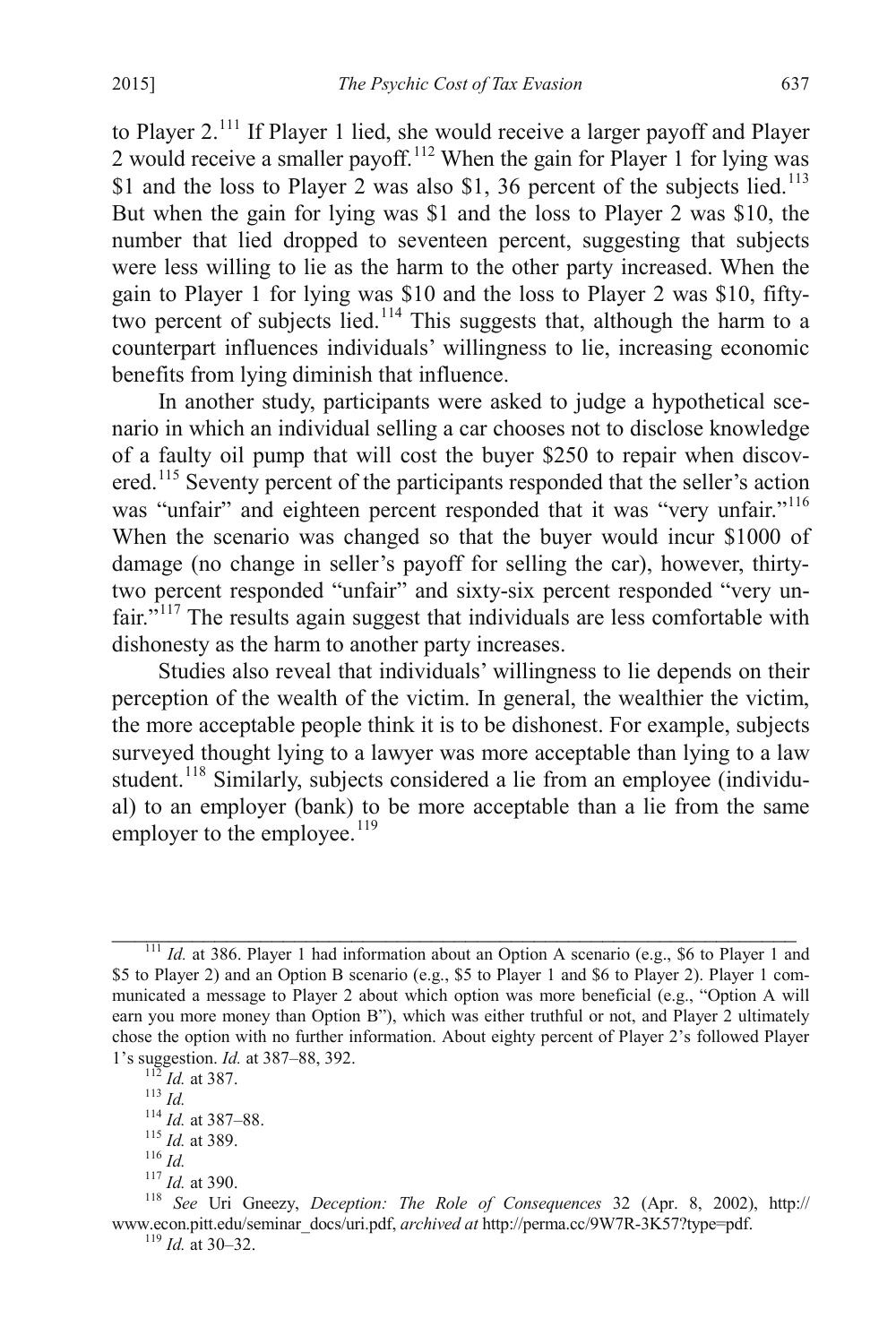## III. A NEW THEORY OF THE PSYCHIC COST OF TAX EVASION

Although some legal scholars have recognized that personal norms influence tax compliance, personal norms have received relatively little attention in the tax literature. This Part argues that violating personal norms imposes a psychic cost that should be incorporated into our understanding of a taxpayer's cost-benefit analysis when making tax compliance decisions. Further, the recent empirical work discussed in Part II provides an updated understanding of the external factors that influence personal norms. While economists have traditionally assumed that the psychic cost of evading taxes is a constant function that increases as the amount evaded increases, studies have shown that *non-monetary* factors also influence this psychic cost. Accordingly, this Part argues that we should understand the psychic cost of tax evasion as one that can be increased or decreased based on factors such as attention to moral standards, categorization, and the presence of a victim.

## *A. The Role of "Psychic Cost" in the Standard Deterrence Model*

This Section introduces an updated model of tax compliance that accounts for the psychic cost of tax evasion. It then discusses the limitations of the model and the merits of incorporating the concept of psychic costs into the standard deterrence model.

## 1. The Model

As discussed above in Part I, standard deterrence theory posits that taxpayers make compliance decisions by comparing the expected cost of compliance with the expected cost of evasion. In the traditional model, these expected costs are monetary, determined by the nominal penalty dis-counted by the probability of detection.<sup>[120](#page-22-0)</sup> If the monetary cost of noncompliance (i.e., the expected penalty) is higher than the tax saved from non-compliance, then presumably a taxpayer will choose not to evade tax.<sup>[121](#page-22-1)</sup>

Research shows, however, that taxpayers also incur non-monetary utility costs when they evade tax. The guilt or psychological discomfort a taxpayer may feel from violating her personal norms imposes an additional, psychic cost of evading taxes.<sup>[122](#page-22-2)</sup> Because studies have demonstrated that

<span id="page-22-0"></span>\_\_\_\_\_\_\_\_\_\_\_\_\_\_\_\_\_\_\_\_\_\_\_\_\_\_\_\_\_\_\_\_\_\_\_\_\_\_\_\_\_\_\_\_\_\_\_\_\_\_\_\_\_\_\_\_\_\_\_\_ <sup>120</sup> The model may also account for risk aversion. *See supra* notes [5,](#page-2-4) [23](#page-8-0) and accompanying text.

<span id="page-22-3"></span>

<span id="page-22-2"></span><span id="page-22-1"></span><sup>&</sup>lt;sup>121</sup> This assumes risk neutrality. *See supra* not[e 19](#page-7-5) and accompanying text.<br><sup>122</sup> *See, e.g.*, Joseph G. Eisenhauer, *Ethical Preferences, Risk Aversion, and Taxpayer Behavior*, 37 J. SOCIO-ECON. 45, 48–50 (2008); Joseph G. Eisenhauer et al., *Experimental Estimates of Taxpayer Ethics,* 69 REV. SOC. ECON. 29, 33–34 (2011); Erard & Feinstein, *supra* not[e 70,](#page-15-8) at 74– 76; James P.F. Gordon, *Individual Morality and Reputation Costs as Deterrents to Tax Evasion*,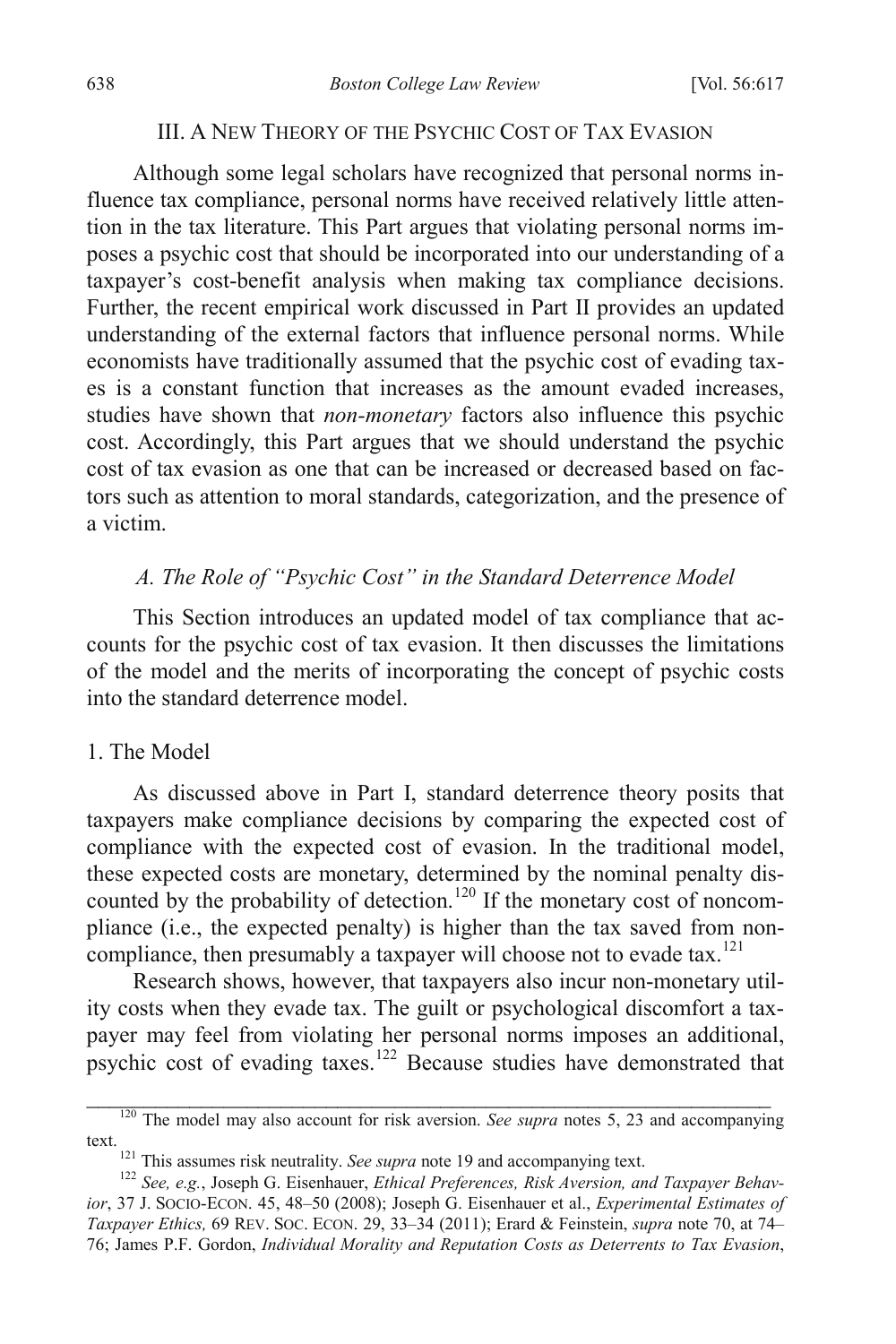this psychic cost influences individual decision-making, it should be viewed as part of a taxpayer's overall utility calculus along with expected penalties. In its simplest form, we can add an additional cost (call it *Z* where *Z* represents the psychic cost of evasion) to the basic deterrence model and arrive at the following cost-benefit comparison for a taxpayer deciding whether to comply or evade:

Cost of Compliance = Tax Owed  
v.  
Expected Cost of Evasion = 
$$
(P \times F) + Z^{123}
$$

It remains the case that when deciding whether to comply or evade, a taxpayer will evaluate the utility she derives from paying the full tax as compared to the utility she derives from evading. Under this modified model, however, the utility costs of evasion are both the expected penalty she will incur (the monetary cost), as well as the additional psychic cost imposed from being dishonest. This means that even in cases where the monetary benefit of evasion outweighs the expected penalty, taxpayers might choose to comply because the psychic cost is too high. The psychic cost is presumably incurred regardless of whether the taxpayer's evasion is detected, and thus is not discounted by  $P$  (the probability of detection).<sup>[124](#page-23-1)</sup> On the other hand, a compliant taxpayer does not incur the psychic cost of dishonesty.<sup>[125](#page-23-2)</sup>

## 2. Defining the Psychic Cost

One challenge presented by the above simplified model is in defining *Z.*[126](#page-23-3) Those economists who have addressed the possibility of a psychic cost of tax evasion have traditionally assumed that it is a linear function of the

 <sup>33</sup> EUR. ECON. REV. 797, 798 (1989); Grasmick & Bursik, *supra* note [68,](#page-15-9) at 840; Spicer, *supra*  note [58,](#page-14-0) at 17. <sup>123</sup> Where *P* = the probability of detection and *F* = the total fine for evasion (tax due + penalty

<span id="page-23-0"></span>due). *See supra* note [18](#page-7-0) and accompanying text. The model assumes that the taxpayer incurs a psychic cost for evasion (*Z*) regardless of whether she is caught.<br><sup>124</sup> It is possible, however, that when some taxpayers are caught and penalized for evasion, the

<span id="page-23-1"></span>sanctions would effectively "crowd out" guilty feelings. For those taxpayers, the psychic cost of evasion would only be incurred when tax evasion went undetected and/or was not subject to mon-

<span id="page-23-2"></span>etary sanctions.<br><sup>125</sup> Tax compliance could impose other kinds of psychic costs, however, such as those gener-<br>ated by resentment about having to pay taxes to the government.

<span id="page-23-3"></span> $126$  Another potential oversimplification in the model as presented is that it assumes there is no interaction between deterrence and the psychic cost of tax evasion. In reality, there could be such an interaction. For example, individuals might perceive that the IRS's efforts to promote honesty by increasing the psychic cost of tax evasion are a result of their inability to detect evasion through audits. The result could be lower deterrence accompanied by a higher psychic cost of tax evasion (which could offset one another).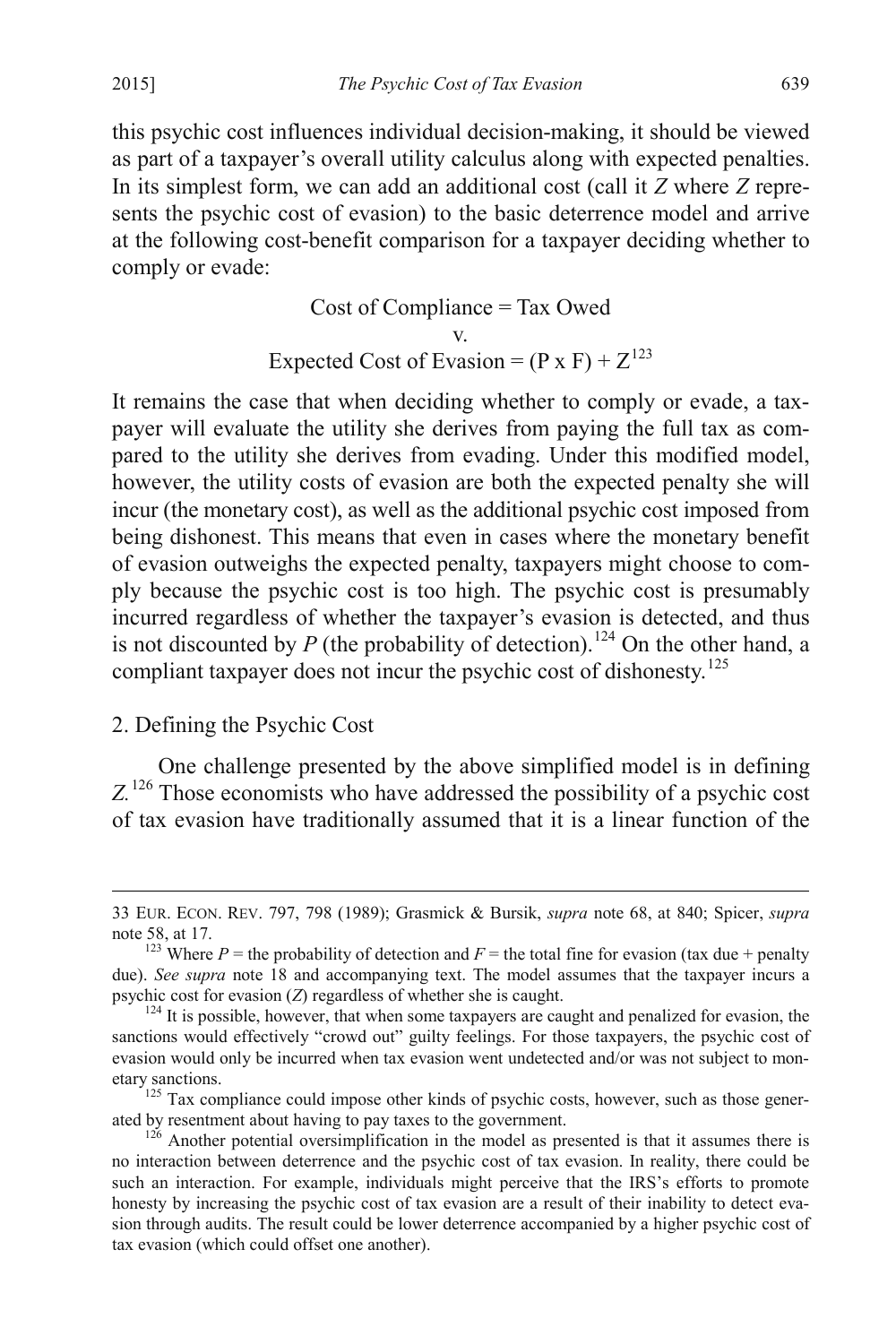amount of tax evaded.<sup>[127](#page-24-1)</sup> Under such a view, evading more tax imposes a higher psychic cost and evading less tax imposes a lower cost. The standard presumption has also been that the amount of psychic cost that taxpayers incur from cheating is heterogeneous across taxpayers, but not within a tax-payer.<sup>[128](#page-24-2)</sup>

<span id="page-24-0"></span>Heterogeneity across taxpayers is to be expected. Different taxpayers are bound to have different ethical standards, which may be a product of any number of factors such as internalization of social norms, attitudes about fairness or government spending, or religious beliefs.<sup>[129](#page-24-3)</sup> These variations in personal norms likely result in taxpayers incurring varying levels of psychic cost when they cheat. The traditional assumption in the literature, however, has generally been that for each individual taxpayer with her unique set of personal norms, the level of psychic cost she incurs when she evades her tax liability will vary only based on how much tax she evades.<sup>[130](#page-24-4)</sup>

The recent empirical work on honesty, however, calls into doubt this assumption that the psychic cost of evasion is fixed within an individual and varies only in response to the amount of tax evaded. As discussed above in Part II, studies have shown that the presence of certain external factors at the time of decision-making can influence an individual's willingness to be dishonest. These factors have been shown to increase or decrease honesty without a corresponding increase in monetary incentives or the probability of detection.[131](#page-24-5) Further, the studies indicate that certain of these factors are

The experiments described in Part II generally involved two variations of the probability of detection: high opportunity to cheat (recycled answer sheets) and no opportunity to cheat (answers checked). *Id.* at 635–36. However, other studies have shown little change in dishonesty at varying levels of detection. *See id.* at 640–41. For example, in one study in which participants answered

<span id="page-24-1"></span><sup>&</sup>lt;sup>127</sup> See, e.g., Eisenhauer, *supra* not[e 122,](#page-22-3) at 49; Gordon, *supra* note [122,](#page-22-3) at 798–99. Erard and Feinstein model the utility of cost of guilt from evading taxes as proportional to the ratio of the taxpayer's underpayment (the amount of tax evaded over the amount of tax owed). Erard & Feinstein, *supra* not[e 70,](#page-15-8) at 75–76. <sup>128</sup> *See, e.g.*, Eisenhauer, *supra* not[e 122,](#page-22-3) at 49; Erard & Feinstein, *supra* note [70,](#page-15-8) at 71; Gor-

<span id="page-24-2"></span>don, *supra* note [122,](#page-22-3) at 801. As is the case with any economic model that assumes a single, rational actor, the assumption of homogeneity is a simplifying one, rather than an intended description of the real world. <sup>129</sup> *See, e.g.*, Erard & Feinstein, *supra* note [70,](#page-15-8) at 76. <sup>130</sup> *See supra* note [128](#page-24-0) and accompanying text. In another work modeling a tax compliance

<span id="page-24-4"></span><span id="page-24-3"></span>game with honest and dishonest taxpayers, Erard and Feinstein assume (for purposes of their model) that at each level of income, there is a fraction of taxpayers that are "inherently" honest. Brian Erard & Jonathan S. Feinstein, *Honesty and Evasion in the Tax Compliance Game*, 25 J. ECON. 1,  $2-4$  (1994).<br><sup>131</sup> Experiments showing the effect of attention to moral standards demonstrated similar ef-

<span id="page-24-5"></span>fects when the monetary incentive was constant (e.g., the Ten Commandments Study) and when it was manipulated (e.g., the Honor Code study). *See* Mazar et al., *supra* note [8,](#page-4-0) at 635–37. In the Honor Code study, there was a substantial change in compliance based upon whether or not subjects signed the honor code, but there was not a significant variation between participants compensated fifty cents per correct problem versus those compensated \$2.00. *Id.* at 636–37.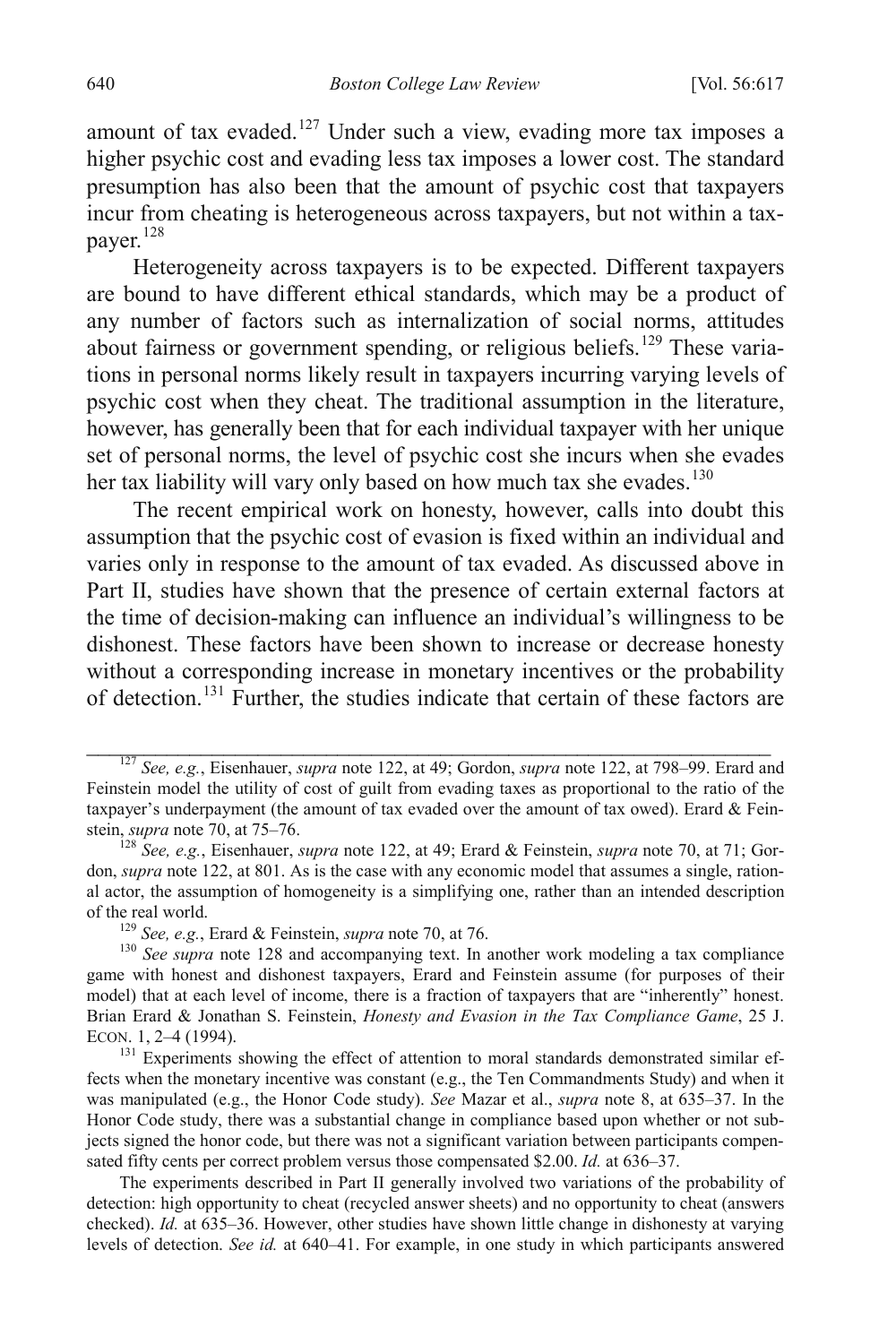truly "external" in that they appear to be independent of things like social norms. For example, informing participants in honesty studies about the average number of problems solved by other participants had no effect on the number of problems those participants claimed to solve.<sup>[132](#page-25-0)</sup>

External factors that encourage honesty can be viewed as raising the psychic cost of evasion, while those that result in more dishonesty can be viewed as lowering the psychic cost of evasion. Thus, the psychic cost should be understood as a cost that increases or decreases depending on the presence of factors such as attention to moral standards, categorization, or the presence of a victim. These variations will be discussed further in the next Section.

## 3. Why Model the Psychic Cost?

The interactions of the various factors that influence the psychic cost of tax evasion are likely too complex to express with a simple function.<sup>[133](#page-25-1)</sup> Is there any benefit, then, to incorporating the psychic cost of tax evasion into a simplified deterrence model? Even if we can't define *Z* with precision, viewing taxpayer dishonesty as imposing a utility "cost" from a cost-benefit standpoint is still helpful from a policy perspective. While the idea that personal norms play some role in tax compliance is fairly uncontroversial, those norms may be perceived as too intangible, and their effects too untested, to have appeal to policymakers. In contrast, audits and penalties impose distinct costs, with which we are familiar and can understand from a tradi-

fifty multiple choice questions and were promised ten cents per correct answer, there were four different conditions representing different levels of detection for cheating. *Id.* In the first condition (no opportunity), the experimenter checked the answer sheet. In the second condition (some chance of detection), the subject graded her own answers but then handed both the test sheet and the answer sheet (showing the number of correct answers) to the experimenter at the time of payment. In the third condition (lower chance of detection), the subject graded her own answers, shredded her test sheet, and handed her answer sheet to the experimenter at the time of payment. In the fourth condition (no chance of detection), the subject graded her own answers, shredded both the answer and test sheets, and paid herself. Although there was significantly less cheating in the first condition, the level of cheating in the other three conditions was not significantly different. *Id.*; *see* Mazar & Ariely, *supra* note [8,](#page-4-0) at 119–20.<br><sup>132</sup> *See* Mazar et al., *supra* note 8, at 639–40. The study involved the same matrix task in-

<span id="page-25-0"></span>volved in the other honesty studies, in which some answers were checked (no opportunity to cheat) and some answered sheets were recycled (opportunity to cheat). Additionally, some subjects were correctly informed about the average number of problems correctly solved (4) and some were given an exaggerated number (8). Although more subjects cheated in the recycle condition than the answers checked condition, there was no significant variation in cheating between those told the correct average problems solved and those told the inflated number. The authors concluded that "[t]his finding argues against drive toward achievement, threshold due to external costs, or

<span id="page-25-1"></span>norm compliance as alternative explanations for our findings." *Id.* at 640.<br><sup>133</sup> This is further complicated by the fact that the psychic cost likely varies from person to person.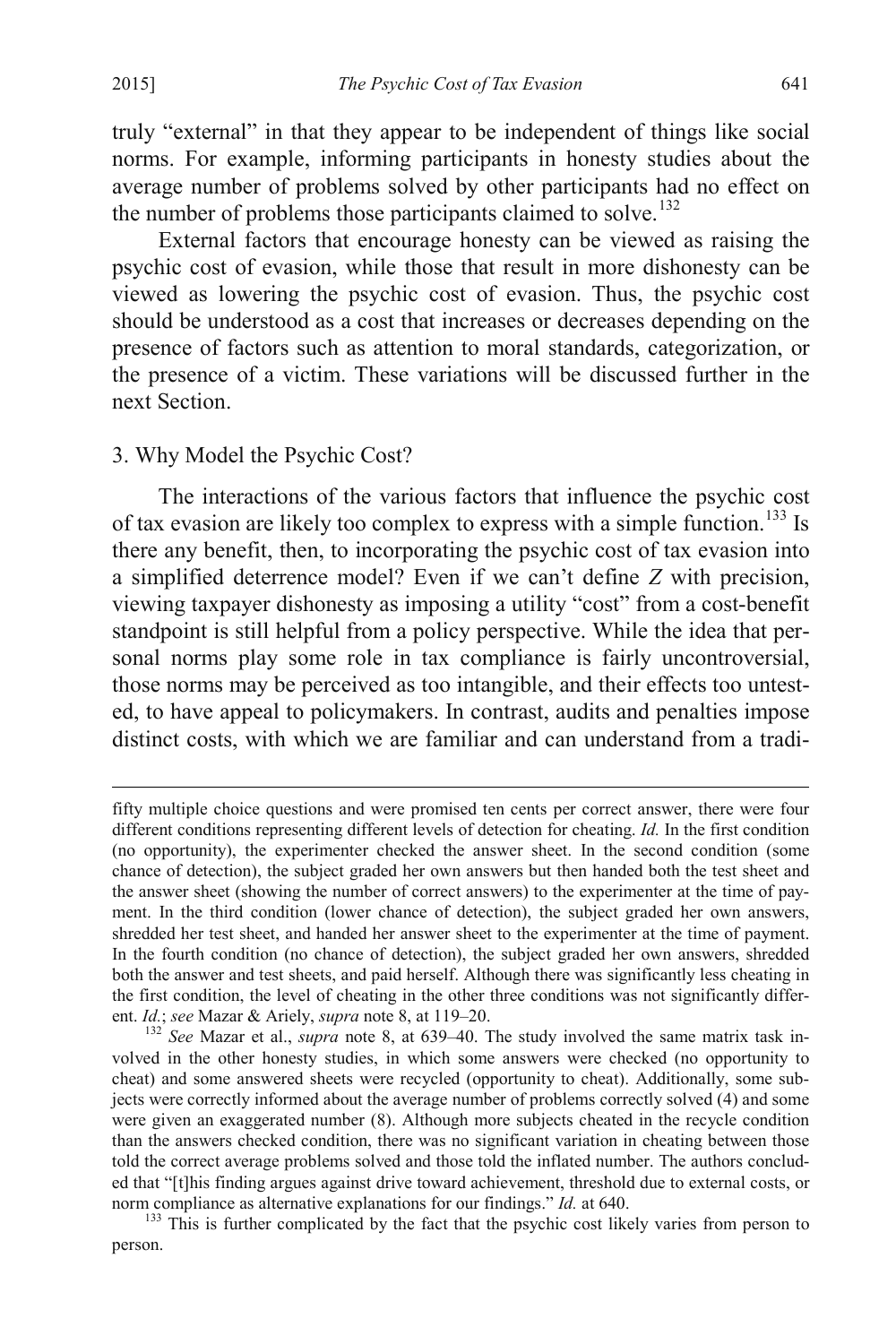tional cost-benefit approach. By viewing dishonesty as imposing another "cost" that can be incorporated into a cost-benefit analysis, we can situate honesty-based policy recommendations in a context familiar to policymakers, and provide a frame of reference to evaluate and compare such pro-posals with current compliance initiatives.<sup>[134](#page-26-0)</sup>

Further, and more importantly, by understanding the psychic cost of tax evasion as malleable, rather than a fixed trait of a particular taxpayer, this cost becomes another policy tool—along with audits and penalties that can be manipulated by the government in an effort to increase compliance. In the same way that raising fines, expanding information reporting, or increasing the audit rate would make the expected cost of evasion higher for taxpayers (thus improving compliance), adopting behavioral nudges that are designed to raise the psychic cost of tax evasion could have a similar impact. These policy implications are explored further in Part IV.

# *B. Updating the Model*

Because taxpayer honesty may play a role in tax evasion, it is helpful to reexamine the external factors that influence honesty in this context. These factors include: drawing attention to moral standards, categorizing behavior, and the presence of a victim. This Section explores how these three factors relate to taxpayer behavior and evaluates the effect of the factors on the psychic cost of tax evasion.

# 1. Attention to Moral Standards and Tax Evasion

As detailed in Part II, a number of empirical studies have demonstrated that individuals are less likely to cheat if they are paying attention to their personal norms at the time that they make the decision whether to be honest. In the context of tax compliance, this means that individuals should be less likely to report inaccurately on their tax returns if their moral standards are made salient at the time of reporting.

Policies designed to increase attention to moral standards have been shown to reduce cheating without any change in either the opportunity to cheat or the financial incentive to cheat. Rather, such policies appear to have a purely psychological impact on individuals, outside of the standard

<span id="page-26-0"></span><sup>&</sup>lt;sup>134</sup> Cf. On Amir et al., *Behavioral Economics, Psychology, and Public Policy*, 16 MARKETING LETTERS 443, 451 (2005) (suggesting the use of behavioral economics to influence policy by using "the established path from economics to policy—attempting to modify economics to be more descriptively accurate, and from there influencing policy"); Sarah B. Lawsky, *How Tax Models Work*, 53 B.C. L. REV. 1657, 1693 (2012) (contending that economic models cannot provide certainty to tax policy discussions, but noting that they are important because they help refine ideas and shape arguments that enhance policymakers' understanding of issues).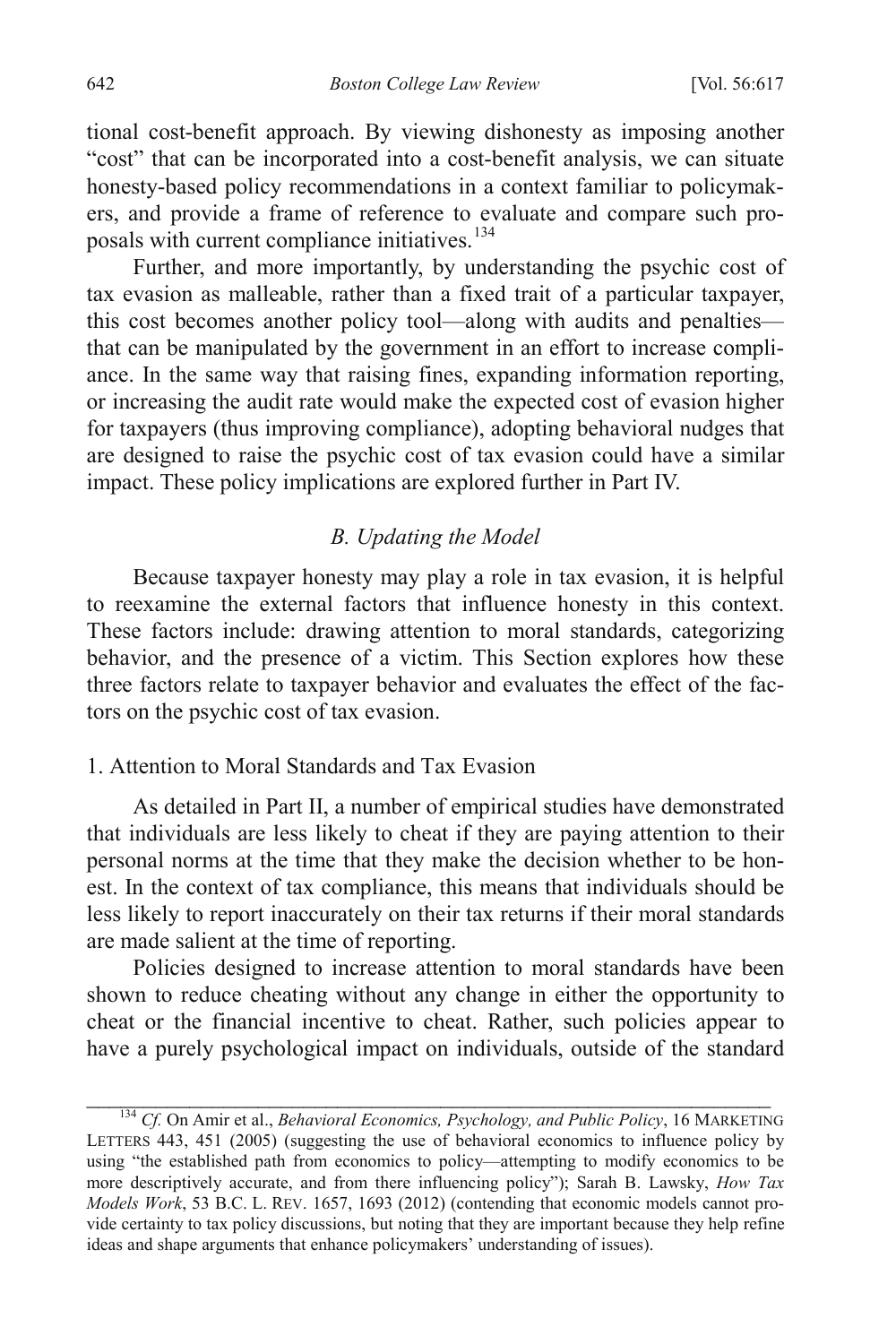deterrence model of decision-making. Attention to moral standards, then, can be viewed as increasing the psychic cost of evasion. In the same way that raising audit rates and penalties would make evasion more expensive for taxpayers, drawing attention to personal norms appears to make evasion more expensive from a utility standpoint. In the context of the model, attention to moral standards should be viewed as increasing *Z* in a taxpayer's cost-benefit calculus, where *Z* represents the psychic cost of tax evasion.

<span id="page-27-5"></span>The empirical data indicates that attention to moral standards may have as strong of an impact on honesty as increasing the risk of detection. For example, in studies in which subjects performed a problem-solving task for a cash reward, recall that subjects claimed to solve twice as many problems when they had a high opportunity to cheat as compared to when they had no opportunity to cheat.<sup>[135](#page-27-0)</sup> This difference suggests that risk of detection clearly plays a significant role in the decision to be honest. When subjects with a high opportunity to cheat signed the honor code, however, they reported the same number of correctly solved problems as those who had no opportunity to cheat.<sup>[136](#page-27-1)</sup> In other words, the honor code diminished cheating to the same degree that having an experimenter check the answer sheets did. Further, increasing the monetary reward (from \$0.50 per correct problem to \$2 per correct problem) for cheating had virtually no impact among subjects who had signed the honor code, suggesting again that attention to moral standards increases compliance in a manner that is not accounted for by the rational model $137$ 

<span id="page-27-8"></span><span id="page-27-7"></span><span id="page-27-6"></span>The notion that there is more cheating in the absence of attention to moral standards is consistent with the relatively high level of tax evasion that exists among individuals with a high opportunity to cheat (i.e., those who are not subject to third-party information reporting), who in the aggre-gate report only forty-four percent of their income.<sup>[138](#page-27-3)</sup> On a paper version of Form 1040, the taxpayer signs a statement at the bottom of the form, under penalties of perjury, verifying that the information is accurate.<sup>[139](#page-27-4)</sup> Thus, a taxpayer presumably will not sign the return until *after* she has reported her total taxable income (calculated by reporting gross income and accounting

<span id="page-27-0"></span><sup>&</sup>lt;sup>135</sup> See Mazar et al., *supra* not[e 8,](#page-4-0) at 637. Subjects claimed to have solved an average of approximately three matrices in the control condition in which their answers were checked. Subjects who were allowed to throw away their answer sheets without having them checked claimed to

<span id="page-27-1"></span>have solved about six problems on average. *Id.* <sup>136</sup> *Id.* The average number of matrices that subjects claimed to have solved in the honor code condition was approximately three. *Id.* 

<span id="page-27-2"></span><sup>&</sup>lt;sup>137</sup> *Id.* The average number of matrices solved among honor code subjects was 3.1 when the reward was \$0.50, and 3.0 when the reward was \$2. *Id.*<br><sup>138</sup> See Tax Gap for Tax Year 2006, *supra* not[e 4,](#page-2-5) at 3.<br><sup>139</sup> See IRS, Form 1040 (2012), *available at http://www.irs.gov/pub/irs-pdf/f1040.pdf, ar-*

<span id="page-27-4"></span><span id="page-27-3"></span>*chived at* http://perma.cc/NWZ8-HJSF.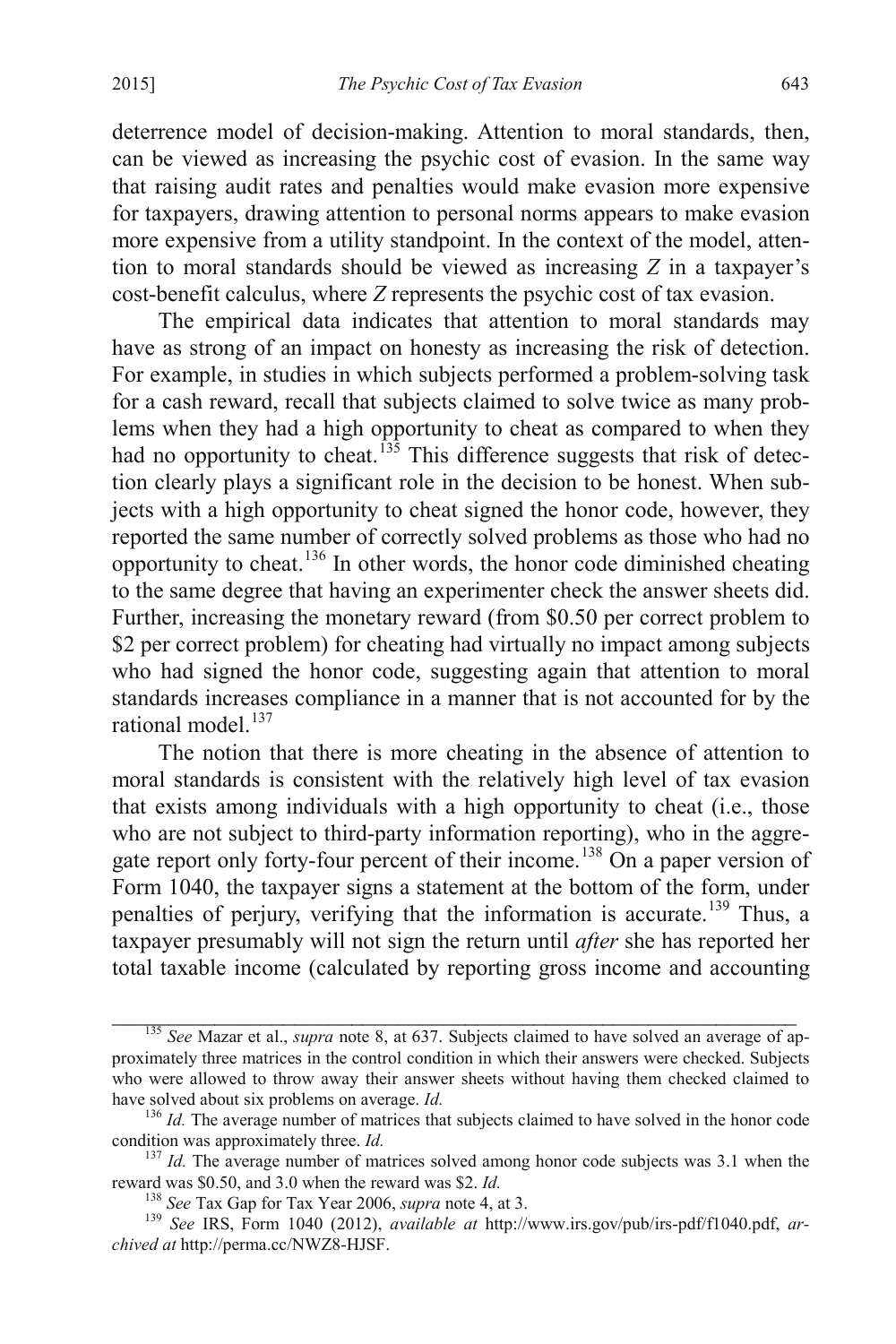<span id="page-28-5"></span>for various exemptions, deductions, and credits).<sup>[140](#page-28-0)</sup> Similarly, nothing in the Instructions to Form 1040 appears designed to call attention to moral stand-ards before the form is filled out.<sup>[141](#page-28-1)</sup> Additionally, the use of electronic filing software, signing returns with electronic signatures, and the use of return preparers may further aid taxpayers in reporting without having to think about their personal norms.

## 2. Categorization and Tax Evasion

Whereas attention to moral standards makes individuals less likely to cheat, categorization—the process by which individuals rationalize dishonesty—leads to more cheating. If individuals do not consider tax evasion to be "cheating" or "stealing", then they are not forced to update their selfconcept when they evade, making evasion less costly from a utility standpoint. Thus, categorization effectively decreases the psychic cost of evasion, potentially diminishing it to zero (or close to zero) when individuals can completely rid themselves of any psychological discomfort from dishonesty. In the context of the formal model, categorization should be viewed as reducing *Z* in a taxpayer's utility calculus. This is analogous to reducing fines or penalties, which would similarly make evasion less costly for taxpayers.

Categorization likely plays an important role in the low rate of tax compliance (less than fifty percent) observed among those taxpayers, such as individuals with self-employment income, who have a high opportunity to cheat. For example, studies indicate that individuals do not perceive tax evasion to be as serious as stealing. One survey study compared attitudes about tax evasion with attitudes about petty theft, defined as stealing something worth less than \$20, and grand theft, defined as stealing something worth more than  $$20$ .<sup>[142](#page-28-2)</sup> In the study, subjects were asked to rank the various forms of deception as "always wrong, usually wrong, sometimes wrong, seldom wrong, or never wrong."<sup>[143](#page-28-3)</sup> While the vast majority of people in the study believed that both grand theft (90.2%) and petty theft (86.2%) are always wrong, significantly fewer people (61.1%) believed that tax cheating is always wrong.[144](#page-28-4) Other studies have yielded similar results. For example, one survey revealed that individuals ranked tax fraud as less

<span id="page-28-1"></span><span id="page-28-0"></span>\_\_\_\_\_\_\_\_\_\_\_\_\_\_\_\_\_\_\_\_\_\_\_\_\_\_\_\_\_\_\_\_\_\_\_\_\_\_\_\_\_\_\_\_\_\_\_\_\_\_\_\_\_\_\_\_\_\_\_\_ <sup>140</sup> *See id.* <sup>141</sup> *See* IRS, FORM 1040 INSTRUCTIONS (2012), *available at* http://www.irs.gov/pub/irs-pdf/ i1040.pdf, *archived at* http://perma.cc/DD45-P67U. Page ninety-five of the current instructions does contain information about penalties for misreporting. It is unlikely, however, that this is intended to serve anything other than informational purposes since it is somewhat buried in over 200

<span id="page-28-4"></span><span id="page-28-3"></span><span id="page-28-2"></span>pages of instructions. <sup>142</sup> Grasmick & Scott, *supra* note [47,](#page-12-9) at 217–18. <sup>143</sup> *Id.* at 218. <sup>144</sup> *Id.* at 221.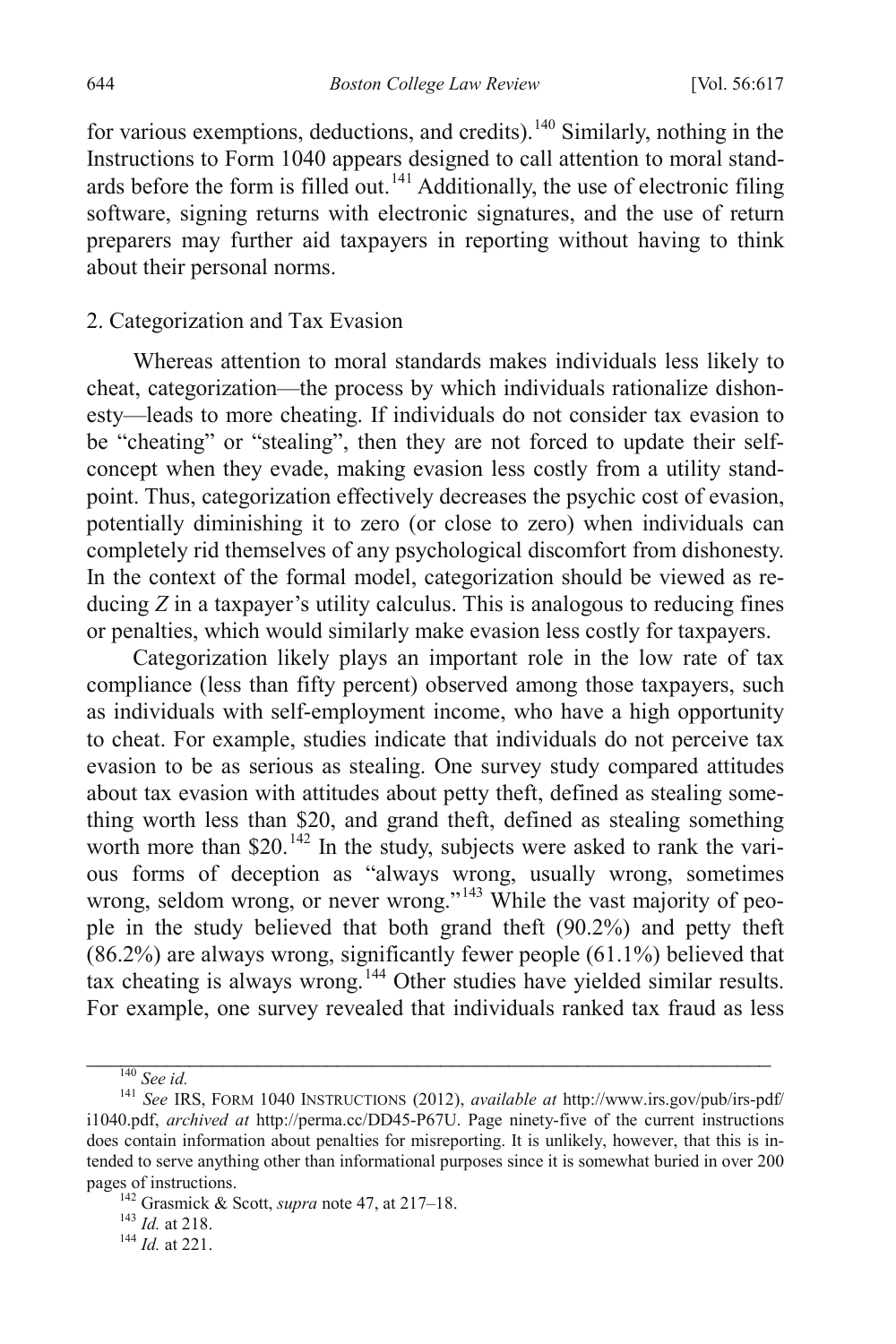serious than embezzlement and bribery and that "the typical taxpayer apparently considers tax evasion only slightly more serious than 'stealing a bicycle.""<sup>[145](#page-29-0)</sup>

A simple thought experiment demonstrates categorization in the context of tax evasion with an anecdotally familiar scenario. Consider the following hypothetical:

Peter is a schoolteacher who considers himself to be a morally upstanding citizen. If he is given too much change at a cash register, he will point out the error and return it, no matter the amount. He once found \$20 in an ATM and returned it to the bank. However, when Peter earns cash from odd jobs on weekends, he never reports it on his tax return.

Peter might categorize keeping the extra change or the money found at the ATM as stealing, and simultaneously categorize underreporting his tax lia-bility as something other than stealing.<sup>[146](#page-29-1)</sup> This categorization may occur even if the dollar amounts to be gained from the various forms of deception are identical. If he categorizes his behavior in such a manner, Peter would not be forced to update his self-concept (that he is a morally upstanding person) and would not experience psychological discomfort from failing to pay tax on the cash from the odd jobs.

Studies have shown that certain factors, such as the immediacy of a cash reward versus a substitute such as a token, can influence the likelihood that an individual will re-categorize dishonest behavior as acceptable.<sup>[147](#page-29-2)</sup> For Peter*,* the presence of an immediate cash benefit at the cash register or ATM might make it harder for him to categorize his actions as honest in those scenarios. On the other hand, simply reducing his tax bill (instead of receiving immediate cash) might make it easier for Peter to categorize not reporting the income from the odd jobs as acceptable, akin to the experiments showing that people cheat more when dealing with tokens than with cash.

# 3. The Presence of a Victim and Tax Evasion

The empirical data discussed above in Part II also reveals that individuals tend to be more honest when they perceive that another individual will be directly harmed by their dishonesty.<sup>[148](#page-29-3)</sup> Although the influence of a poten-

 $\mathcal{L}_\text{max}$  , and the contract of the contract of the contract of the contract of the contract of the contract of

<span id="page-29-1"></span><span id="page-29-0"></span><sup>145</sup> Young-dahl Song & Tinsley E. Yarbrough, *Tax Ethics and Taxpayer Attitudes: A Survey*, 38 PUB. ADMIN. REV. 442, 445 (1978). The vast majority of subjects (87.7%), however, said that they disagreed with the following statement: "[S]ince tax dodging hurts no one but the govern-<br>ment, it is not a serious offense."  $Id$ .

<span id="page-29-2"></span><sup>&</sup>lt;sup>146</sup> The example assumes that Peter knows that the income from the odd jobs is reportable.<br><sup>147</sup> See supra note[s 104](#page-20-8)[–107](#page-20-9) and accompanying text.<br><sup>148</sup> See supra note[s 109](#page-20-10)[–117](#page-21-9) and accompanying text.

<span id="page-29-3"></span>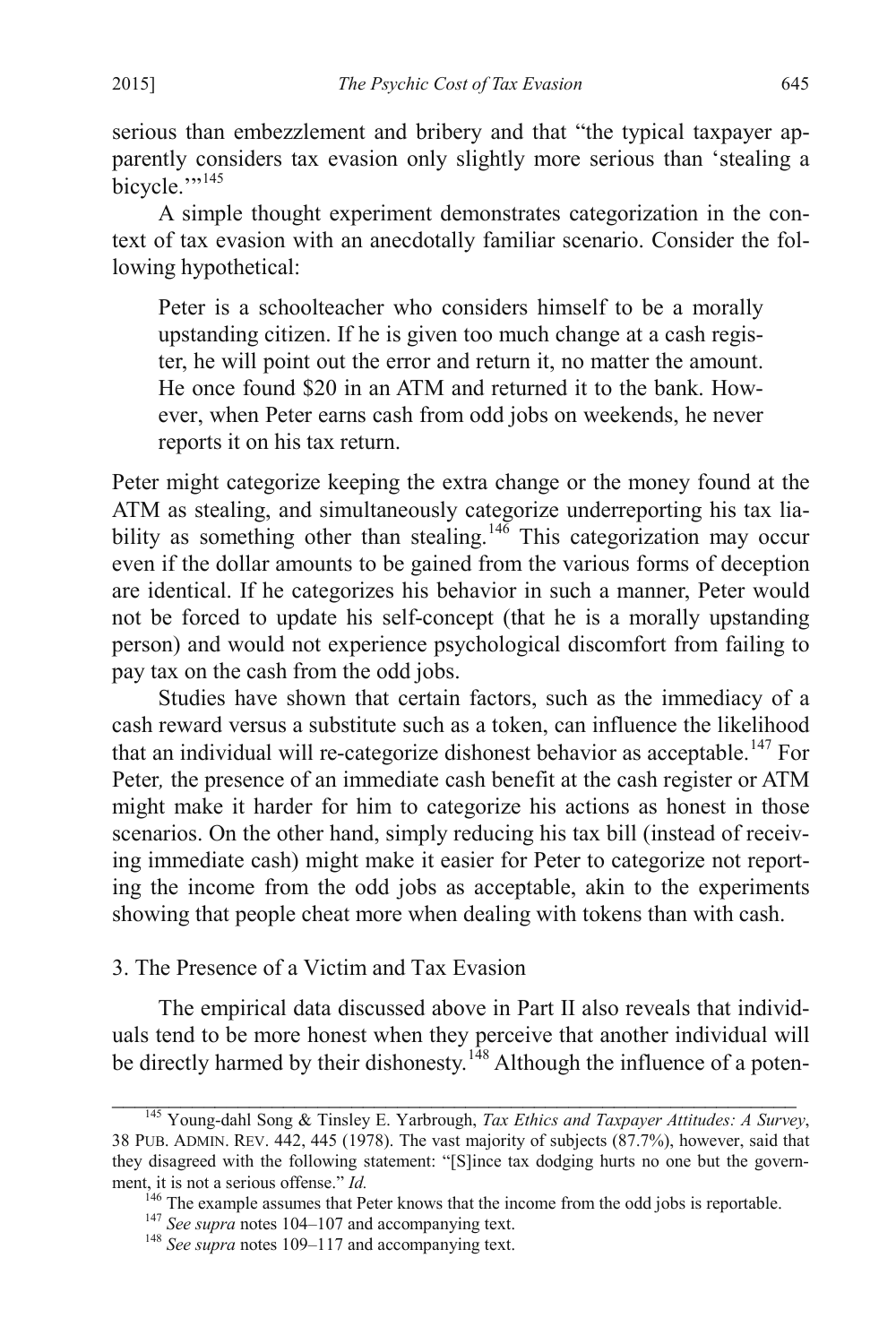<span id="page-30-0"></span>tial victim is not entirely divorced from the economic incentive to cheat,  $149$ individuals appear to incur a psychological cost when their dishonesty inflicts economic harm on another party, which makes them less likely to cheat even when there is a financial reward for cheating. Thus, a perceived victim can be viewed as increasing *Z*, or raising the psychic cost of tax evasion, in the taxpayer's cost-benefit analysis.

For example, in the thought experiment above, Peter might perceive that keeping an extra \$10 of cash from a store clerk is stealing at the expense of the storeowner. The psychic cost he might incur from feeling that he harmed the storeowner might outweigh his economic incentive to keep the \$10, causing him to decide to return it. But he might feel that underreporting his tax liability by \$10 is essentially a "victimless" crime. Or, he might feel that the only victim is the government, and that the government is too wealthy of a victim to alter his behavior. In either case, he would likely incur a lower psychic cost from "stealing" \$10 of tax as compared to keeping the \$10 in change from the store.

## 4. Effect of Honesty Factors on the Psychic Cost of Tax Evasion

The factors discussed above—attention to moral standards, categorization, and the presence of a victim—can be seen as influencing *Z*, the psychic cost of tax evasion. Although traditional economic analyses of tax evasion tended to view *Z* as increasing only as the amount of tax evaded increases, an updated understanding of taxpayer behavior indicates that the variation in *Z* is more complex. Specifically, attention to moral standards and the presence of a victim likely increase *Z,* making evasion more costly and taxpayers less likely to evade. On the other hand, categorization likely decreases *Z,* making the psychic cost of evasion lower and resulting in more evasion. Studies indicate that these factors operate independently from financial incentives to cheat, and, in some cases, can be just as powerful of a motivator or deterrent. Although the relationship between these factors and the psychic cost of tax evasion likely cannot be modeled with precision, it is useful to understand how these factors contribute to compliance or evasion in the tax context. These relationships are summarized in the table below:<sup>[150](#page-30-2)</sup>

<span id="page-30-2"></span><span id="page-30-1"></span><sup>&</sup>lt;sup>149</sup> Individuals display more willingness to cheat at the expense of another as the financial reward increases. *See supra* note 14 and accompanying text.

<sup>&</sup>lt;sup>150</sup> Supra note[s 135](#page-27-5)[–149](#page-30-0) and accompanying text.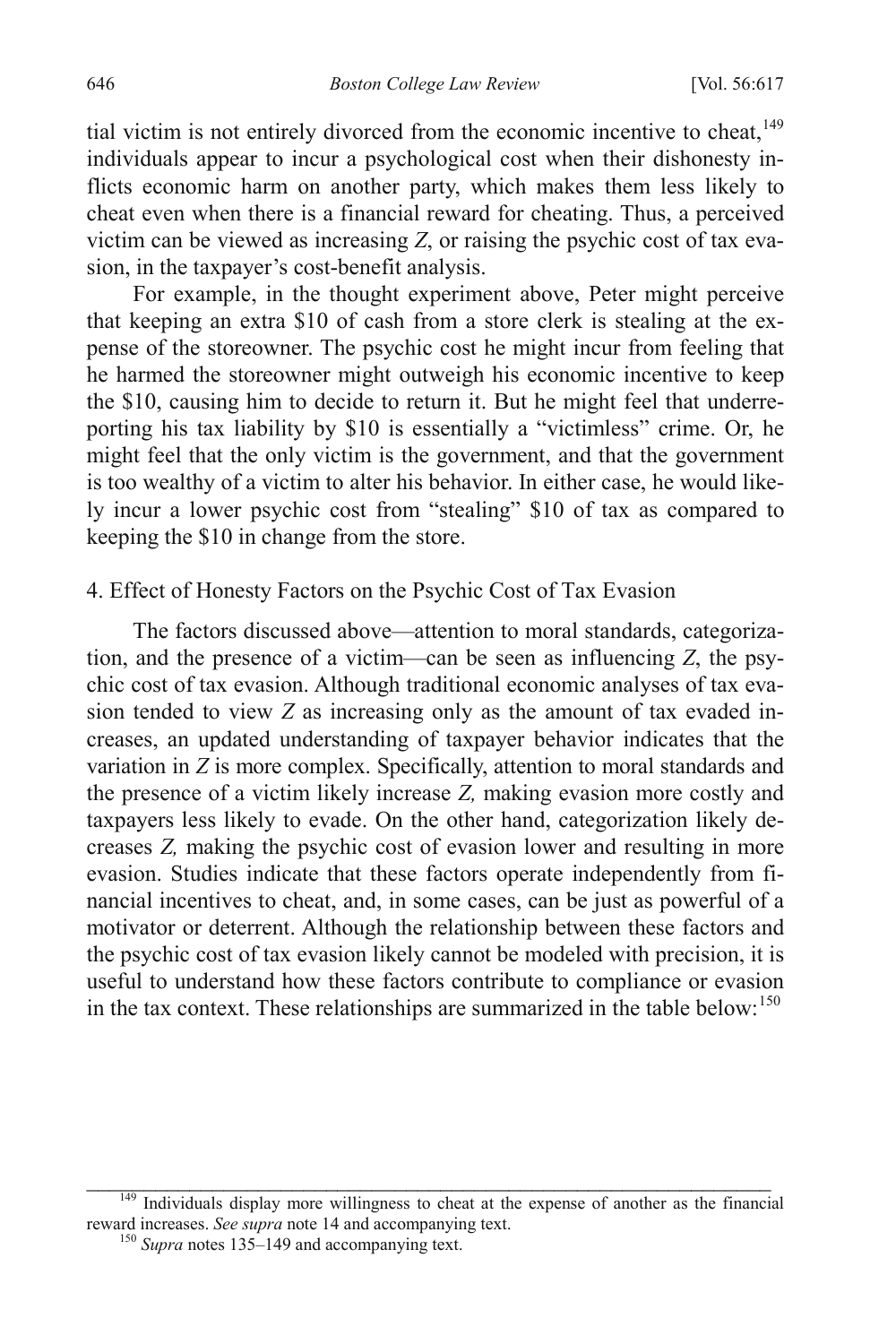

IV. TAX POLICY IMPLICATIONS

Given that increasing the psychic cost of tax evasion could be a more cost-effective approach to improving tax compliance than raising the risk of detection or the fine for evasion, the next question is how policymakers might go about raising this cost. The empirical work on dishonesty provides a broad framework for how external factors influence the psychic cost of evasion. The more difficult challenge involves translating this high level knowledge of what influences the psychic cost of dishonesty into realistic policies designed to improve tax compliance. This Part offers concrete policy applications for increasing the psychic cost of tax evasion, identifies areas for future study, and addresses potential objections to the policy proposals.

## *A. Policy Proposals*

<span id="page-31-0"></span>In light of empirical evidence indicating that honesty can be induced by simple, external measures like signing a form at the top, researchers have suggested that the IRS move the signature line to the top of individual tax forms.[151](#page-31-1) Yet, while the notion of having individuals sign tax forms at the top rather than the bottom has garnered media attention,<sup>[152](#page-31-2)</sup> it does not ap-pear that the government has been receptive to the suggestion.<sup>[153](#page-31-3)</sup>

<span id="page-31-2"></span><span id="page-31-1"></span><sup>&</sup>lt;sup>151</sup> See DAN ARIELY, THE (HONEST) TRUTH ABOUT DISHONESTY 47–48 (2012).<br><sup>152</sup> See, e.g., Carmen Nobel, An Easy Trick to Mitigate Tax Cheating, FORBES, Apr. 15, 2013, http://www.forbes.com/sites/hbsworkingknowledge/2013/04/15/an-easy-trick-to-mitigate-tax-formcheating, *archived at* https://perma.cc/4KSH-DAFK?type=pdf; Dan Ariely, *Why We Lie*, WALL ST.

<span id="page-31-3"></span>J., May 26, 2012, at C2. <sup>153</sup> *See* ARIELY, *supra* not[e 151,](#page-31-0) at 47–48.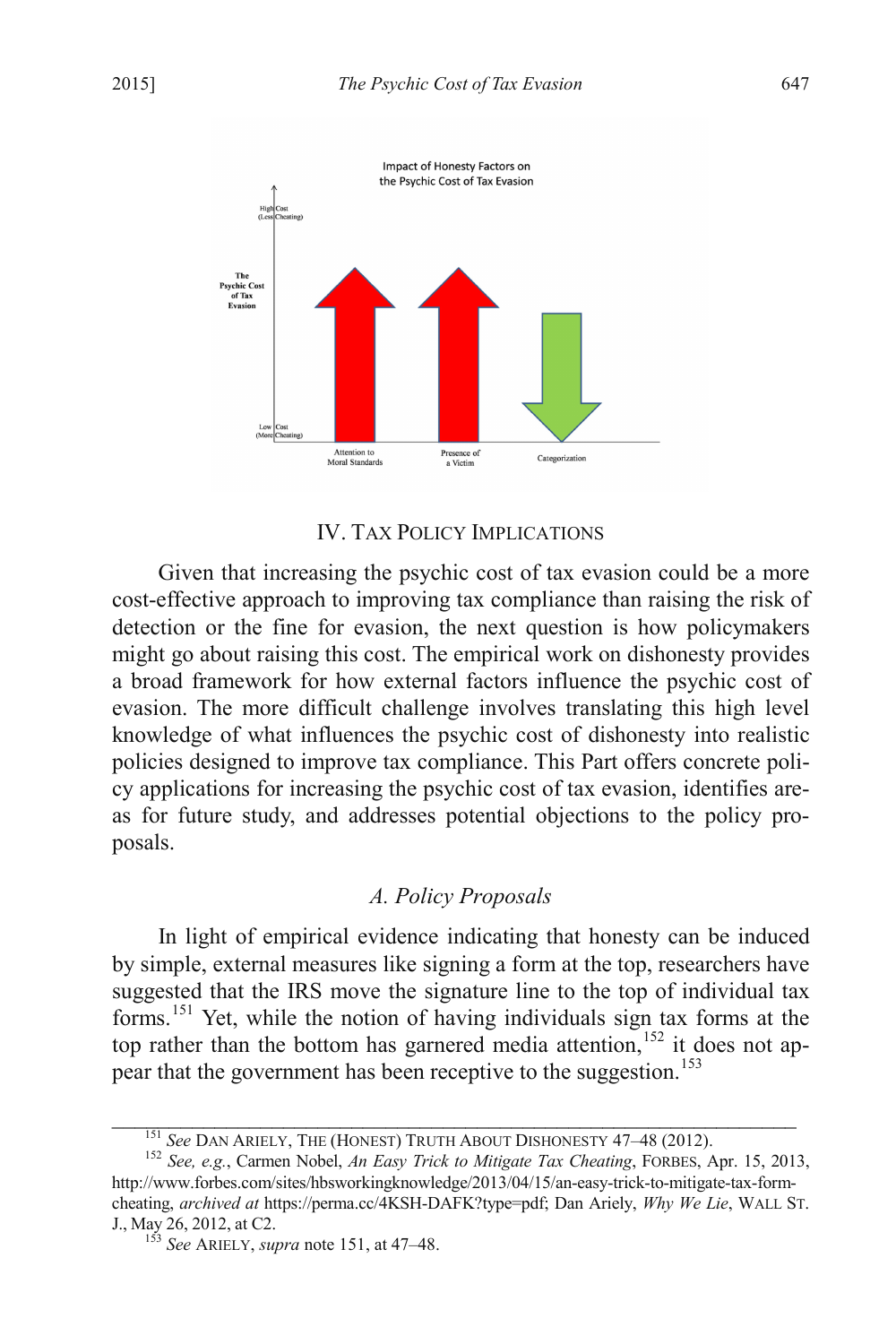The particular challenge presented by incorporating the findings of behavioral economics studies into tax policy is how to translate measures that successfully induce honesty in laboratories or field experiments into measures that will be relevant in the reality of present-day taxpayer behavior. For example, simply moving the signature line on Form 1040 may have little or no impact on actual taxpayer compliance for a number of reasons. First, the vast majority of taxpayers electronically file their tax returns (sev-enty-eight percent in 2011),<sup>[154](#page-32-0)</sup> which does not require a physical signature at all. Additionally, roughly sixty percent of tax returns are prepared by tax professionals,<sup>[155](#page-32-1)</sup> which would make it even more difficult to build in a mechanism at the beginning of the filing process (such as an electronic signature) to bring moral standards to mind. Further, those individuals with the biggest opportunity to cheat—the self-employed, who demonstrate the highest levels of evasion—must make estimated tax payments during the year, and thus have likely already made the decision whether to cheat by the time they file their year-end tax return on Form 1040.

<span id="page-32-2"></span>Although translating the results of empirical studies into feasible policy applications is no easy task, this does not mean the government should abandon increasing the psychic cost of tax evasion as a policy matter. Raising the cost of tax evasion through other, more traditional means presents other challenges of potentially equal magnitude. Legal scholars have a role here to supplement the social science research on dishonesty by helping to translate principles (such as attention to moral standards) into practice in a manner that reflects realistic taxpayer practices. With that aim, this Section offers proposals for behavioral nudges designed to encourage more honest tax reporting.

## 1. Attention to Moral Standards on Electronic Forms

Although physically signing a self-prepared Form 1040 may not be relevant for most taxpayers, the IRS could incorporate similar mindfulness principles into electronic returns. The goal would be to find an electronic method of calling moral standards to mind *before* a taxpayer reported information on an electronic return. For example, a taxpayer could be prompted to check a box confirming that a short statement has been viewed before she

<span id="page-32-0"></span><sup>&</sup>lt;sup>154</sup> IRS, *Top 10 Helpful Features on the IRS Website* (Jan. 24, 2012), http://www.irs.gov/<br>uac/Top-10-Helpful-Features-on-the-IRS-Website, *archived at* http://perma.cc/PEC7-G4SN.

<span id="page-32-1"></span><sup>&</sup>lt;sup>155</sup> See Sandra Block, *More Taxpayers Are Preparing Their Taxes on Their Own*, USA TO-DAY, Apr. 14, 2010, http://usatoday30.usatoday.com/money/perfi/taxes/2010-04-14-1Ataxprep14\_ CV\_N.htm, *archived at* https://perma.cc/XQ9B-B6QT?type=source (sixty-four percent of tax returns filed electronically were prepared by professionals in 2010); IRS, *IRS Releases the Dirty Dozen Tax Scams for 2012* (Feb. 16, 2012), http://www.irs.gov/uac/IRS-Releases-the-Dirty-Dozen-Tax-Scams-for-2012, *archived at* http://perma.cc/F47F-E6SY.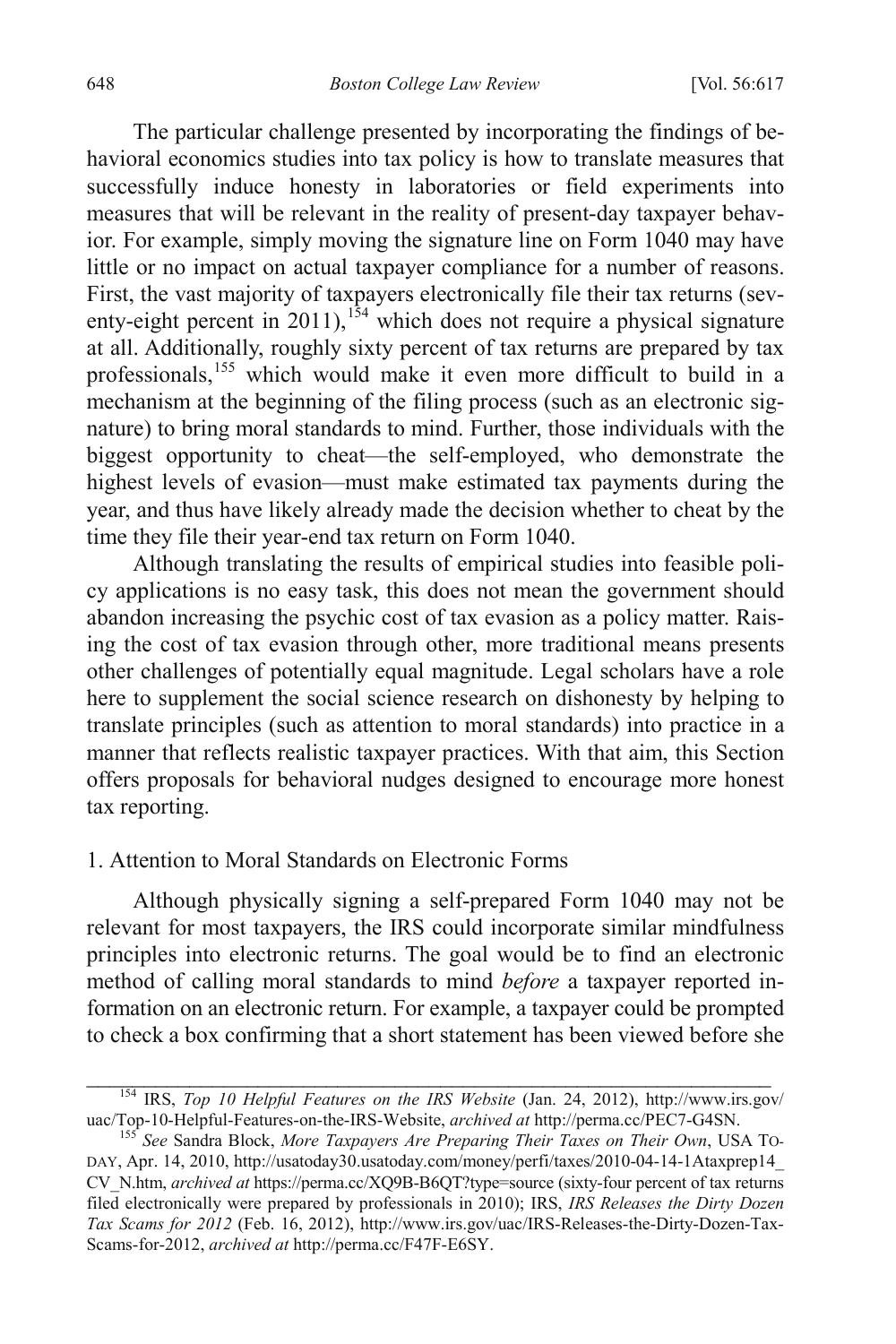can proceed to filling out her electronic form. The statement could be a ver-sion of the statement on the Form 1040 signature block,<sup>[156](#page-33-0)</sup> or contain a more concise statement intended to call attention to personal norms against tax evasion. For example, it might simply read: "Reporting false or incorrect information on a federal tax return, including failing to report income that you have earned, is illegal."<sup>[157](#page-33-1)</sup>

<span id="page-33-5"></span>It may be the case that electronic signatures (or simply checking a box on a computer screen) may not cause individuals to examine their moral standards in the same manner that physically signing an identical statement would, however. Further research would aid our understanding of this potential nuance in behavior, as discussed below. An additional consideration is whether taxpayers would actually read a simple statement such as that described in the text above, or whether they would ignore it or become so familiar with it that the statement no longer triggered actual mindfulness. To mitigate these potential effects, policymakers could keep the statement as short as possible, display it prominently and boldly with no surrounding text, and vary it from year to year. In the alternative, taxpayers might pay more attention if they are required to read and then type out a short jurat in order to electronically sign.[158](#page-33-2)

As another possibility, the IRS could target specific tax items that are commonly evaded by taxpayers and institute policies to trigger mindfulness among electronic filers with respect to those particular items. A taxpayer might have to read a statement and check a box at several points during the filing process verifying that they do *not* have certain types of income or tax to report. For example, one commonly evaded<sup>[159](#page-33-3)</sup> item is paying employment taxes on household employees like babysitters, house cleaners, or yard maintenance workers.<sup>[160](#page-33-4)</sup> For a taxpayer who is considering not reporting household employee wages, having to affirmatively indicate that they did

<span id="page-33-2"></span> $158$  Requiring taxpayers to type out a jurat before filling out their tax return is analogous to requiring witnesses to take an oath before testifying in a judicial proceeding.<br><sup>159</sup> See IRS Notice 2007-35, 2007-15 I.R.B. 940 ("Common Mistakes on Tax Returns").<br><sup>160</sup> For certain household employees, taxpayers may have

<span id="page-33-0"></span> $^{156}$  The text immediately above the signature line on Form 1040 reads: "Under penalties of perjury, I declare that I have examined this return and accompanying schedules and statements, and to the best of my knowledge and belief, they are true, correct, and complete. Declaration of preparer (other than taxpayer) is based on all information of which preparer has any knowledge."

<span id="page-33-1"></span>*Supra* not[e 141](#page-28-5) and accompanying text.<br><sup>157</sup> Statements that highlight the illegality of tax evasion might also deter taxpayers from cheating by making the sanctions for noncompliance more salient.

<span id="page-33-4"></span><span id="page-33-3"></span>federal unemployment taxes. *See* I.R.C. §§ 3111, 3301 (2012). Whether a household worker constitutes a taxable "employee" or an independent contractor depends on a number of factors including, but not limited to, the amount paid for the services, the period of time spent working during the year, and the amount of control the employer has over the worker's services. *See* IRS Publ'n 926, *Household Employer's Tax Guide*, 2–3 (2013), *available at* http://www.irs.gov/publications/p926/ar02. html, *archived at* http://perma.cc/5CDV-2DJ3.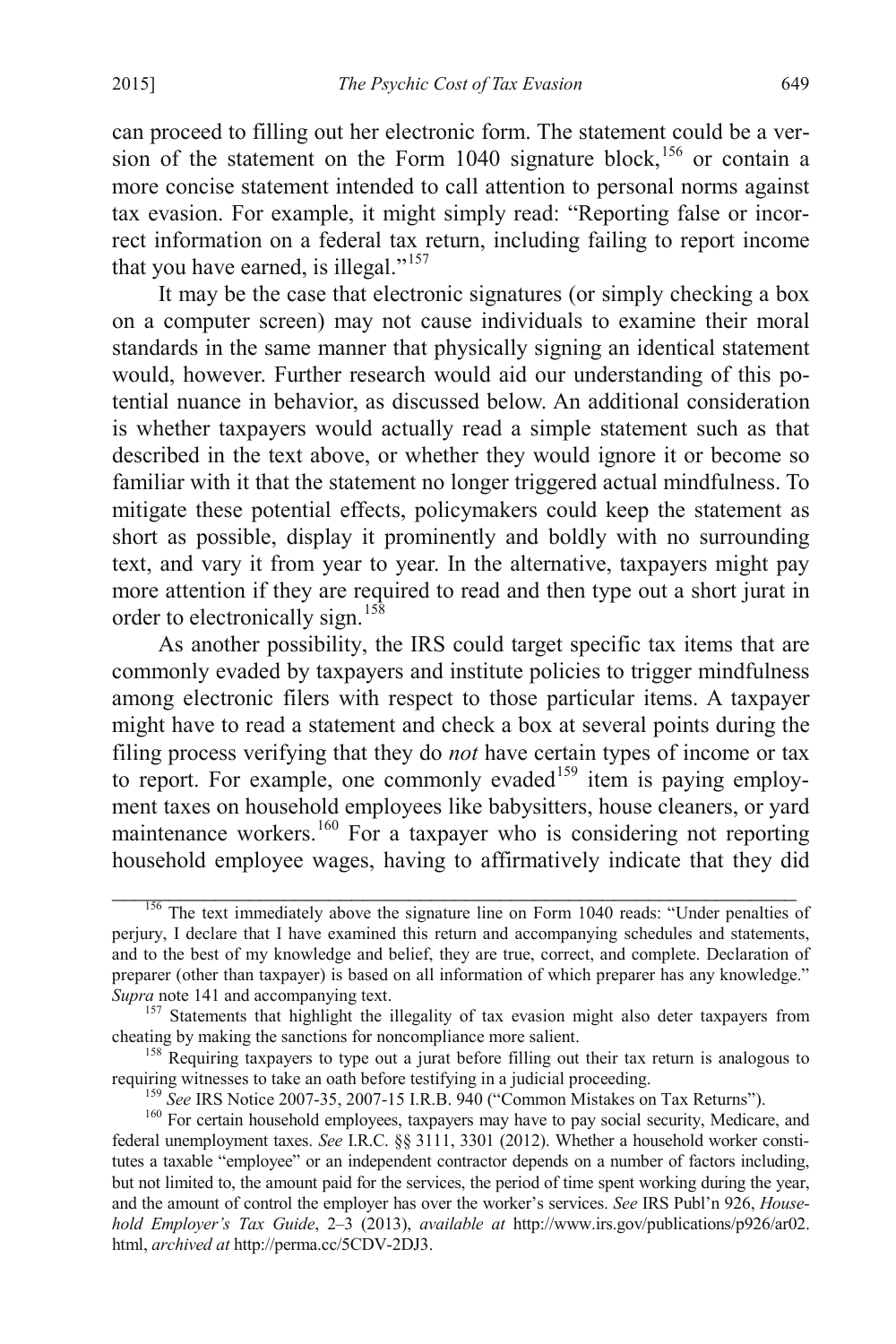*not* have an eligible household employee might impose a higher psychic cost than simply omitting the tax liability from their return. Alternatively, having to read a statement about the potential penalties that could be imposed for failing to report taxes on household employees might similarly raise the psychic cost of evading such taxes. Presumably, reminding taxpayers of penalties for cheating would make their personal norms of compli-ance more salient.<sup>[161](#page-34-0)</sup>

For taxpayers filing electronically directly with the IRS, the IRS could easily institute such measures. For taxpayers self-preparing with return preparation software, such as TurboTax, the IRS would have to encourage or somehow require the software companies to include the relevant statements as part of the filing process on the software. One method of inducement might include requiring software companies to present the statements in the software (before any information is filled in) as a condition of the govern-ment accepting electronic filing from those companies.<sup>[162](#page-34-1)</sup>

#### 2. Taxpayer Surveys

Researchers have had success inducing honesty through a number of different mechanisms designed to call attention to moral standards, from signing forms at the top, to signing honor codes, to the simple act of having to recall the Ten Commandments. With this breadth of approaches in mind, tax policymakers might also seek to make taxpayers' moral standards salient through mechanisms other than electronic signatures, checking boxes to "agree" to online statements, or typing out a jurat.

For example, the IRS might ask taxpayers to fill out a brief survey before they file an electronic tax return. The survey could be designed to call attention to taxpayers' ethical attitudes about tax evasion. Or, the survey could make salient to taxpayers the fact that tax evasion is not a "victimless" crime. Calling to mind a potential victim of tax evasion should also increase the cost of such evasion, in the same manner that calling attention to moral standards would.

<span id="page-34-0"></span><sup>&</sup>lt;sup>161</sup> Making the monetary sanctions salient might also serve as a deterrent independent of calling attention to the taxpayer's moral standards. *See supra* note 157 and accompanying text.

<span id="page-34-1"></span><sup>&</sup>lt;sup>162</sup> Tax return preparers would continue to present a challenge. The government could choose to focus solely on taxpayers who are currently self-preparers (a significant portion of taxpayers). Or, it might institute policies to further encourage self-preparation (for example, by extending free software services to a larger number of taxpayers). Another possibility would be to require tax return preparers to have their clients sign a statement affirming the truth of the information they are providing at the time they turn over their records to the preparer.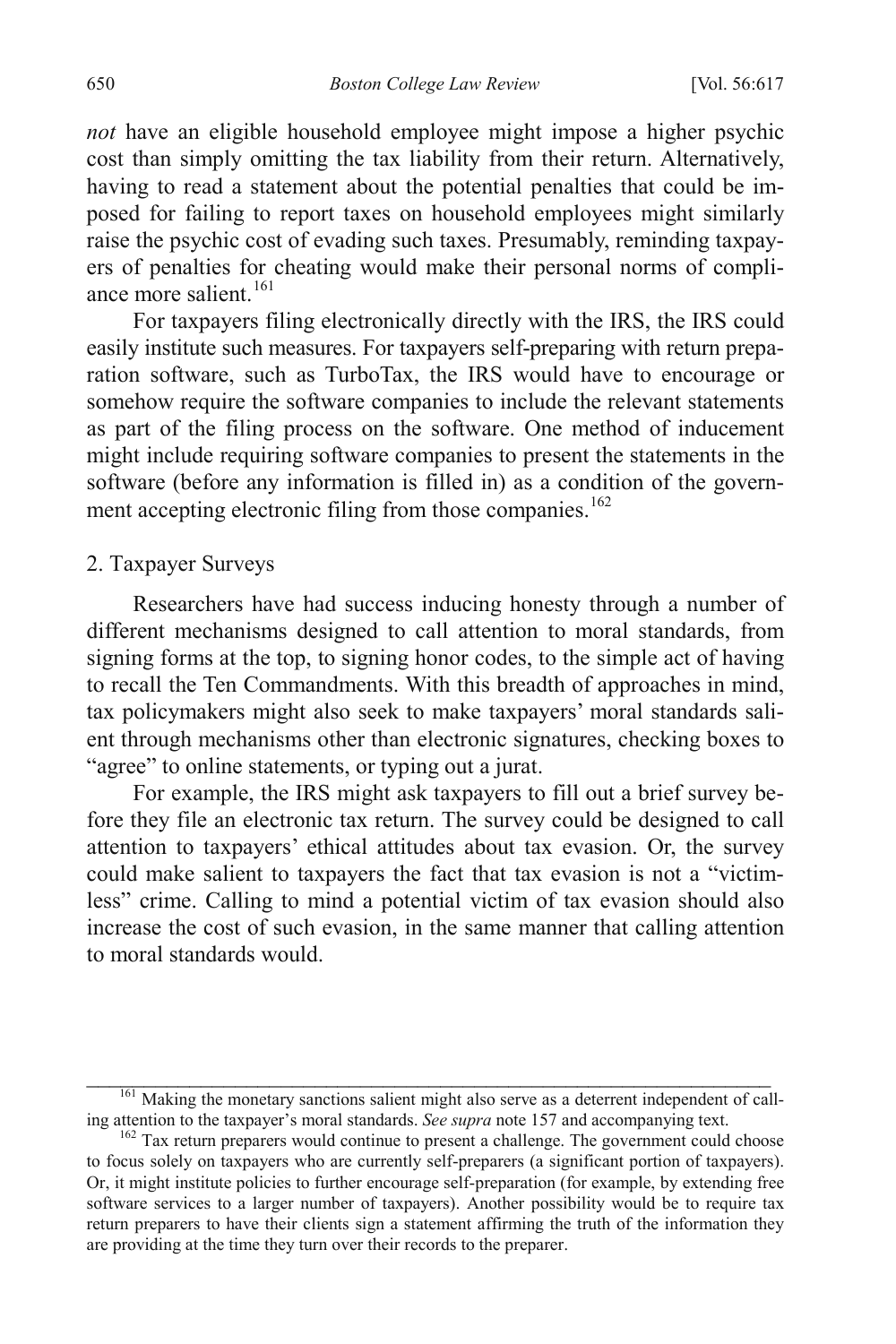To complete the survey, taxpayers might be asked to rate the degree to which they disagree or agree with brief statements<sup>[163](#page-35-0)</sup> such as: (i) "it is morally wrong to underreport one's tax liability, no matter how small the amount," (ii) "it is a crime to underreport one's tax liability, no matter how small the amount," or (iii) "tax evasion results in honest taxpayers having to pay higher taxes."

To induce taxpayers to fill out the survey immediately before they file their tax return, the IRS might offer free e-filing software to taxpayers who complete the survey.[164](#page-35-1) Alternatively, the IRS might offer a few dollars of tax credit (applied against the taxpayer's balance due or added to the taxpayer's refund) for any taxpayer who fills out the survey. Additionally, the IRS could induce software companies such as TurboTax to include the survey at the beginning of the software program by making it a condition of accepting electronic filing. Finally, the survey could be included along with paper returns to be filled out by hand and mailed in with the completed return.

## 3. Targeting Self-Employed Taxpayers

In considering policies designed to increase the psychic cost of tax evasion, policymakers would be well-advised to focus on the group of taxpayers with the highest rate of noncompliance: the self-employed. Selfemployed individuals earn income that is generally not subject to thirdparty withholding or information reporting and, as a group, are estimated to report less than half of their tax liability to the IRS.<sup>[165](#page-35-2)</sup> Income earned by cash-based businesses is particularly easy to conceal from the IRS.<sup>[166](#page-35-3)</sup> The

 $\mathcal{L}_\text{max}$  , and the contract of the contract of the contract of the contract of the contract of the contract of

<span id="page-35-0"></span><sup>&</sup>lt;sup>163</sup> The format could be modeled after the Taxpayer Attitude Survey, which asks taxpayers to indicate whether they "Completely Agree"; "Mostly Agree"; "Mostly Disagree"; or "Completely Disagree" with a number of statements. See TAXPAYER ATTITUDE SURVEY, *supra* note 41, at 13.

<span id="page-35-1"></span><sup>&</sup>lt;sup>164</sup> Currently, all taxpayers can *file* their return electronically with the IRS free of charge, but only taxpayers with adjusted gross income under \$60,000 can also access free software to help them prepare their returns. *See* IRS, *Free File: Do Your Taxes for Free* (last visited Feb. 22, 2015), http://www.irs.gov/uac/Free-File:-Do-Your-Federal-Taxes-for-Free, *archived at* http://perma.cc/ VNL5-4HPZ. The IRS might waive the adjusted gross income ceiling for any taxpayer who fills out the survey. Although this may require the government to compensate the software companies that offer the filing software (e.g., TurboTax), the cost could be offset by compliance gains resulting from the survey. A more cost-effective solution might be for the federal government to develop its own tax preparation software that it could provide for free to taxpayers. This would give the IRS a significant degree of control over compliance mechanisms like taxpayer surveys that are designed to induce honesty. <sup>165</sup> *See supra* not[e 138](#page-27-6) and accompanying text. <sup>166</sup> *See* Thomas, *supra* note [5,](#page-2-4) at 115 n.32.

<span id="page-35-3"></span><span id="page-35-2"></span>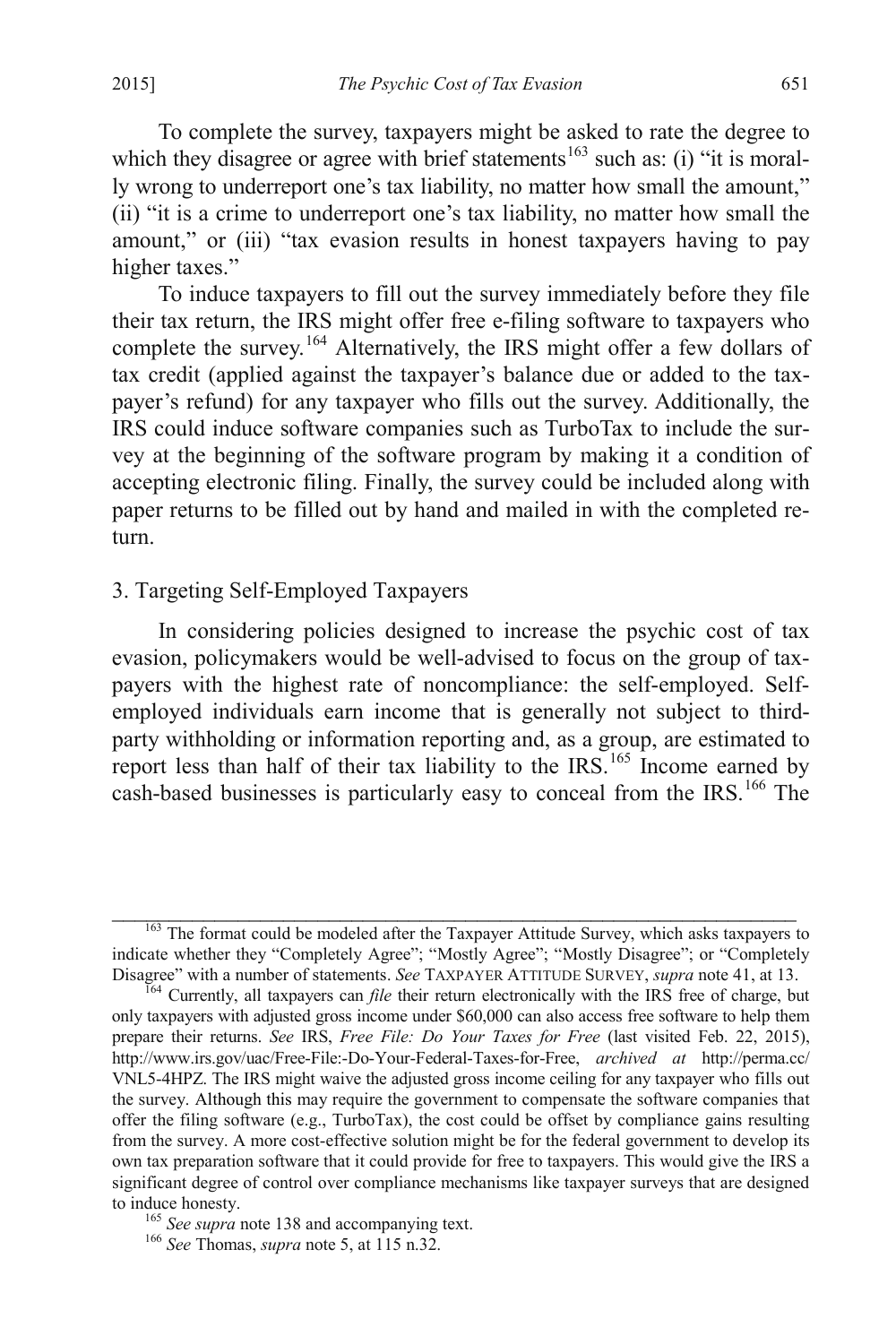IRS estimates that failure to report self-employment income costs the gov-ernment \$179 billion in unpaid tax each year.<sup>[167](#page-36-0)</sup>

Unlike employees whose taxes are withheld by employers, self-employed taxpayers generally must submit quarterly estimated tax payments to the IRS during the year or face a penalty.[168](#page-36-1) To avoid the penalty, the estimated payments must total ninety percent of the current year's tax liability (four payments of 22.5%) or one hundred percent of the previous year's liability (four payments of 25%).<sup>[169](#page-36-2)</sup> Presumably, self-employed taxpayers who intend to underreport their business income to the IRS take this intention into account when they make their estimated tax payments and un-derreport on those payments accordingly.<sup>[170](#page-36-3)</sup>

For example, a storeowner who expects to owe \$100,000 of tax for a particular year could make estimated tax payments totaling \$90,000 (ninety percent of \$100,000) during the year to avoid an estimated tax penalty. But if the storeowner plans to report only \$50,000 of his \$100,000 in tax liability, then he would likely make estimated tax payments totaling just \$45,000 (ninety percent of \$50,000).

Suppose now that our storeowner was exposed to one of the abovedescribed mindfulness policies. For example, suppose the storeowner paid \$45,000 of estimated tax during the year, and then when he self-prepared his Form 1040 in April, he was required to fill out a short survey inquiring about his attitudes regarding tax evasion. It is possible that the survey would make the psychic cost of underreporting his business income significantly higher, but it is also likely that the storeowner feels pre-committed to the tax evasion he has already engaged in during the estimated tax process. The storeowner has paid estimated taxes on only \$50,000 of tax liability (\$45,000 in estimated tax representing ninety percent of \$50,000), yet he has actually incurred \$100,000 of tax liability. To report such a high number on his Form 1040 would be a drastic departure from his behavior during the year and would subject him to estimated tax penalties for failing to report

<span id="page-36-0"></span><sup>&</sup>lt;sup>167</sup> IRS, *Tax Gap "Map"* (Dec. 2011), *available at* http://www.irs.gov/pub/newsroom/tax\_gap map\_2006.pdf, *archived at* https://perma.cc/R2QJ-HR2Z?type=pdf (\$122 billion of unpaid tax on

<span id="page-36-1"></span>individual business income and \$57 billion of unpaid self-employment tax).<br><sup>168</sup> *See generally* I.R.C. § 6654 (2012) (providing that estimated tax payments are due on April 15, June 15, September 15, and January 15).

<span id="page-36-2"></span><sup>&</sup>lt;sup>169</sup> I.R.C. § 6654(d)(1). The ninety percent threshold is increased to 110% for taxpayers with net income over \$150,000 in the prior year. *Id.* 170 It may be the case that estimated taxes, by their very nature, contribute to tax evasion be-

<span id="page-36-3"></span>cause they allow taxpayers to more easily categorize underreporting at the time of the estimated tax payment as something other than cheating. For example, a taxpayer might tell herself that she is not cheating at the time of the quarterly payment because she can make it up later by fully reporting at the end of the year. When the end of the year comes, however, that same taxpayer likely will not want to make up for any underreporting during the year because doing so may subject her to an estimated tax penalty.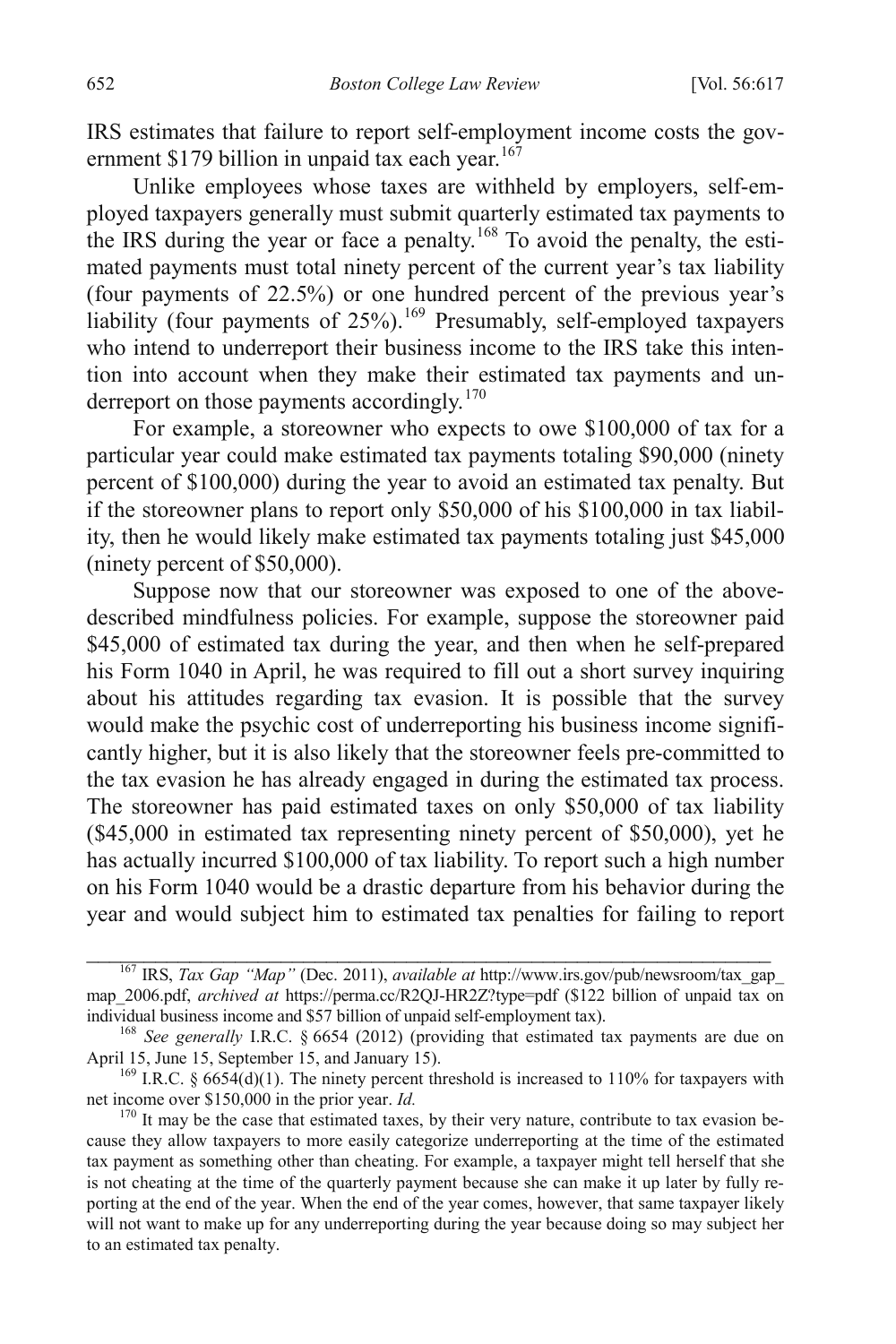more income during the year. It would seem, in this example, that the policies to induce honesty came into the picture too late for this taxpayer.

To avoid this problem, policymakers should focus on inducing honesty at the time that self-employed taxpayers are likely to make a meaningful decision about whether to be honest—when making estimated tax payments—rather than at the time of filing the year-end tax return. Currently, taxpayers who owe estimated taxes are required only to submit payments on a quarterly basis, either through the mail, by phone, or electronically, and are not required to submit and sign a form until they file their annual tax return on Form 1040. For example, taxpayers who mail in their estimated tax payments are instructed to fill out and return an estimated payment voucher, which requires identifying information but does not require a sig-nature.<sup>[171](#page-37-1)</sup> Taxpayers can also forgo completing estimated payment vouchers by paying their estimated taxes online using the Electronic Federal Tax Payment System.<sup>[172](#page-37-2)</sup> Accordingly, the IRS would likely have to alter the current system to incorporate mindfulness or other honesty-inducing policies into process of paying estimated taxes.

<span id="page-37-0"></span>The IRS could incorporate many of the above-described policies into the estimated tax process. Taxpayers could be required to sign a statement on an estimated tax voucher verifying that the submitted amount is an honest and good faith estimate of the taxpayer's income. Or, for those paying electronically, they could be required to electronically sign a statement or type out a jurat, check boxes verifying accuracy, read statements about tax evasion, or fill out a brief survey along the lines suggested above. By calling attention to taxpayers' moral standards, the presence of a victim of tax evasion, or both *at the time of the estimated tax payments*, policymakers may be able to raise the psychic cost of tax evasion at the most meaningful time for self-employed taxpayers.<sup>[173](#page-37-3)</sup>

<span id="page-37-1"></span><sup>&</sup>lt;sup>171</sup> See IRS Form 1040-ES, Estimated Tax For Individuals (2013), *available at* http://www.<br>irs.gov/pub/irs-pdf/f1040es.pdf, *archived at* http://perma.cc/V8S5-QVFV.

<span id="page-37-2"></span><sup>&</sup>lt;sup>172</sup> See EFTPS (Electronic Federal Tax Payment System) website, *at* https://www.eftps.gov/ eftps/, *archived at* https://perma.cc/NF9W-24P6?type=image (last visited Feb. 21, 2015). A taxpayer can also avoid filling out a payment voucher by paying estimated taxes over the phone. *See* 

<span id="page-37-3"></span><sup>&</sup>lt;sup>173</sup> Such policies likely would be most effective as new taxpayers enter the system, rather than at targeting established self-employed individuals who have a long history of underreporting significant amounts of income. For the latter group, even if honest-inducing policies did increase the psychic cost of evasion, entrenched behavior might be difficult to change. For example, a rational small business owner with a history of evasion might think that suddenly reporting higher amounts of income would attract an IRS audit.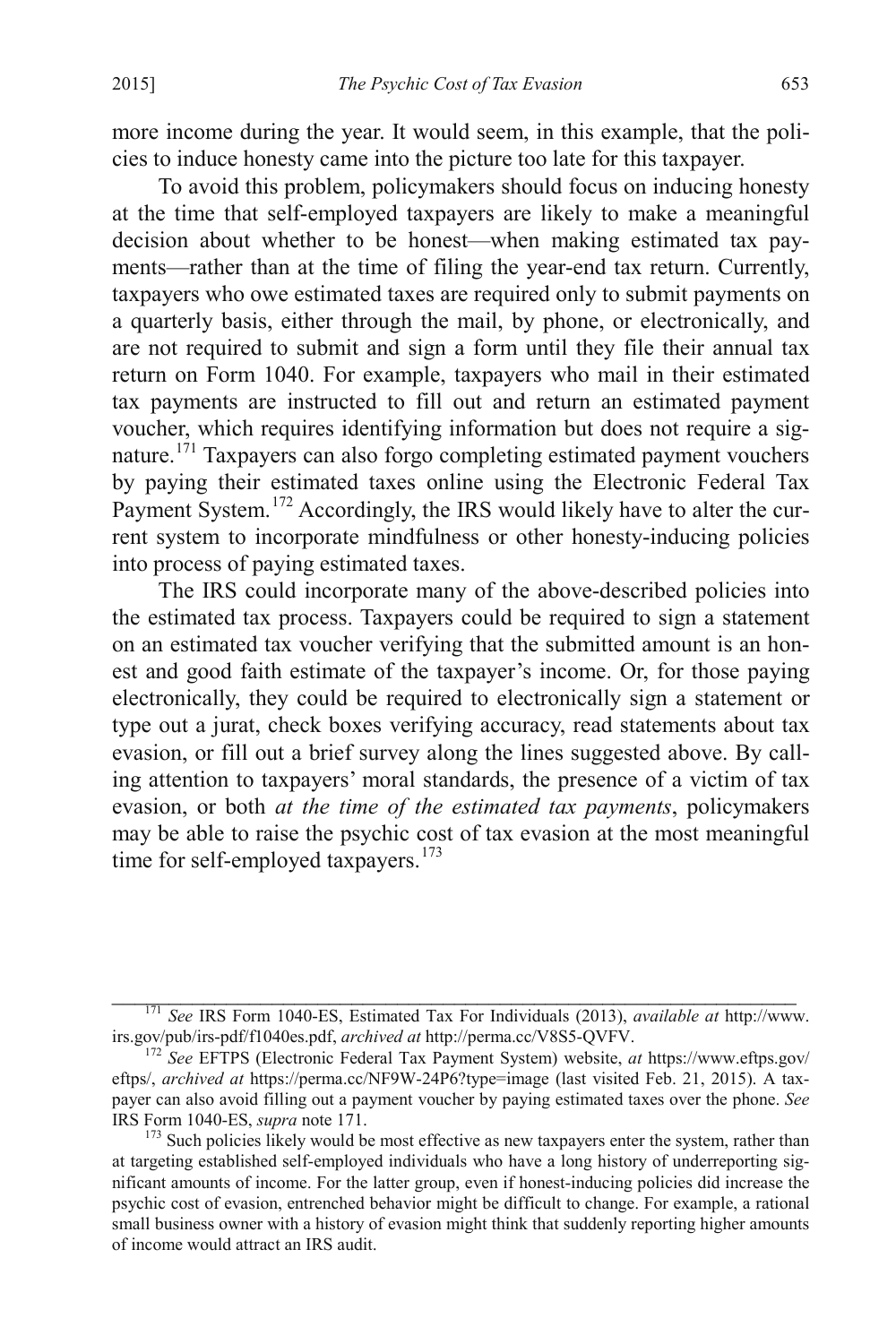## 4. Focus on Tax Return Preparers

Undoubtedly, some taxpayers would be unaffected by the policies described above because they turn to a tax professional to prepare and file their tax returns. Given that tax professionals prepare more than half of tax returns,<sup>[174](#page-38-0)</sup> efforts should be made to induce honesty among return preparers.

The credentials and training of professional tax return preparers vary. Some are certified public accountants (CPAs) or lawyers. Others may be en-rolled agents<sup>[175](#page-38-1)</sup> or registered tax return preparers,<sup>[176](#page-38-2)</sup> individuals who are neither lawyers nor CPAs but who have passed a competency exam that allows them to practice before the IRS. Regardless of credentials, all individuals who prepare tax returns for compensation must register with the IRS and obtain a Preparer Tax Identification Number,  $177$  and all such individuals are subject to ethical guidelines under what is known as "Circular 230."

Circular 230 is a set of Treasury regulations that govern many aspects of professional tax practice, including return preparation.<sup>[178](#page-38-4)</sup> Among other guidelines, Circular 230 provides ethical standards and duties for tax return preparers. For example, if a tax return preparer has knowledge that a client has omitted income from a tax return, the preparer must advise the client of the legal consequences of the omission.<sup>[179](#page-38-5)</sup> A preparer also must exercise due dili-gence as to the accuracy of the tax returns that she prepares.<sup>[180](#page-38-6)</sup> Failure to comply with Circular 230 may result in censure, suspension, or disbar-ment<sup>[181](#page-38-7)</sup>

<span id="page-38-1"></span><span id="page-38-0"></span><sup>&</sup>lt;sup>174</sup> *See supra* not[e 155](#page-32-2) and accompanying text. <sup>175</sup> Enrolled agents must either pass a three-part exam or have prior experience as an employee of the IRS. They must also complete 72 hours of continuing education every three years. Like CPAs, enrolled agents can represent taxpayers in certain disputes with the IRS, such as during the course of an audit. *See* IRS, *Enrolled Agent Information*, http://www.irs.gov/Tax-Professionals/ Enrolled-Agents/Enrolled-Agent-Information, *archived at* http://perma.cc/5Q7H-UZUR (last visited Feb. 21, 2015).<br><sup>176</sup> Registered return preparers must also pass a competency exam, but their rights to give

<span id="page-38-2"></span>advice or represent individuals beyond the preparation of a tax return are narrower than those of enrolled agents. *See* IRS Publ'n 947, *Practice Before the IRS*, 3 (May 2012), *available at* http:// www.irs.gov/pub/irs-pdf/p947.pdf, *archived at* http://perma.cc/9NUV-V6JS. This is not an exhaustive list of lay individuals who are authorized to practice before the IRS. Other permissible categories include enrolled actuaries, students under supervision, and unenrolled agents. *See id.* <sup>177</sup> *See* IRS, *PTIN Requirements for Tax Return Preparers*, http://www.irs.gov/Tax-Profession

<span id="page-38-3"></span>als/PTIN-Requirements-for-Tax-Return-Preparers, *archived at* http://perma.cc/5PAU-6JEP (last

<span id="page-38-4"></span>visited Feb. 21, 2015). 178 31 C.F.R. § 10 (2014). Circular 230 covers, among other individuals, attorneys, CPAs, enrolled agents, and registered tax return preparers. *Id.* §§ 10.0, 10.3.

<span id="page-38-7"></span><span id="page-38-6"></span><span id="page-38-5"></span><sup>&</sup>lt;sup>179</sup> See id. § 10.21.<br><sup>180</sup> See id. § 10.22.<br><sup>181</sup> See id. § 10.50. Tax return preparers also subject themselves to potential civil penalties and criminal sanctions for signing returns that they know to be false or fraudulent. *See, e.g.*, I.R.C. § 6694 (2012) (civil penalty for understatement of taxpayer's tax liability by return preparer); *id.* § 7206 (criminal sanctions for preparation of a false or fraudulent return).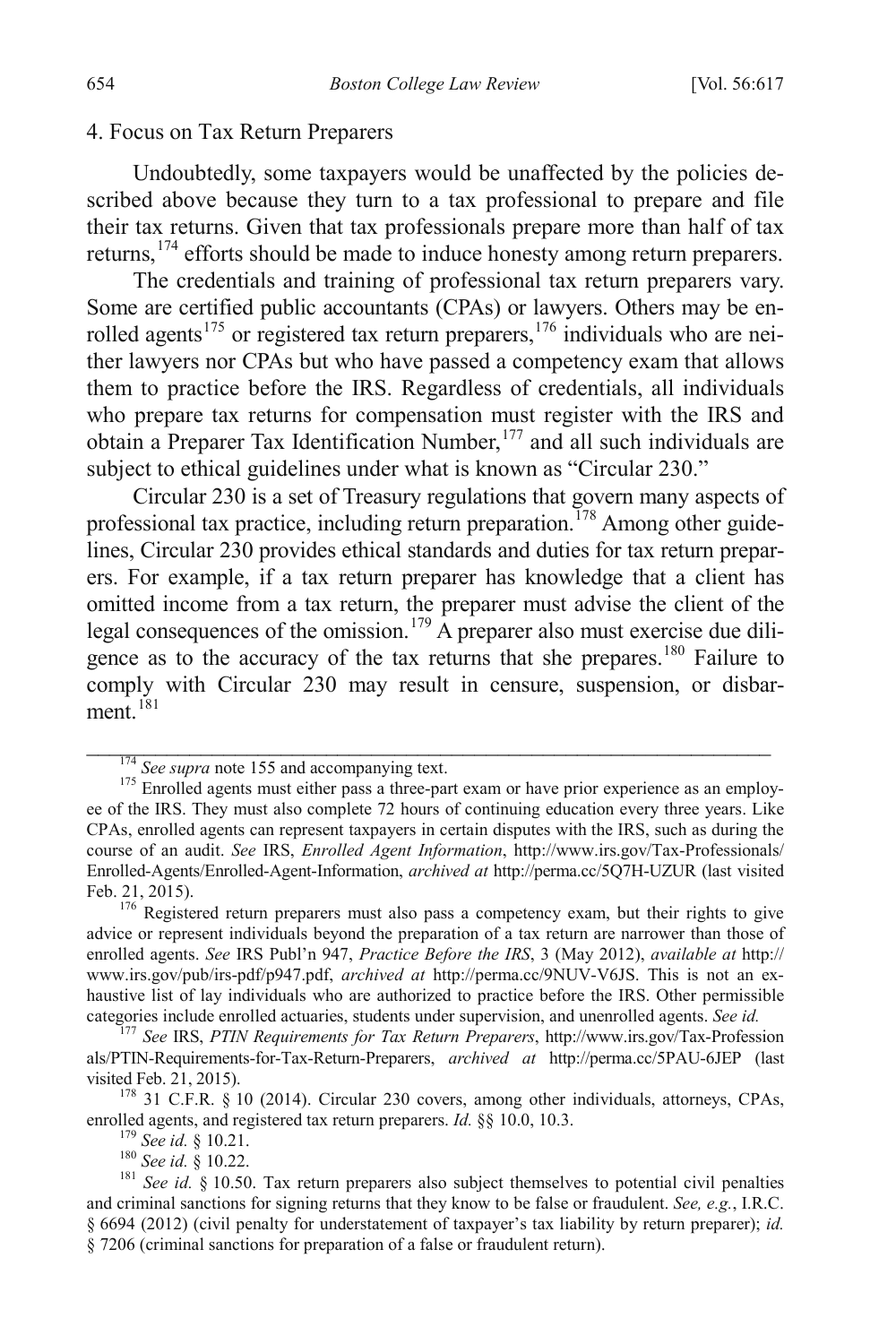Despite the fact that tax return preparers are subject to ethical standards, some preparers likely play a role, whether active or passive, in tax evasion among taxpayers. For example, one field study of tax evasion among cash businesses found that many return preparers had implicit understandings with their clients about unreported cash income and adopted a "don't ask don't tell" approach.<sup>[182](#page-39-0)</sup> Other preparers in the study played a more active role in their client's tax evasion, for example, by helping to prepare a false set of books to back up what was reported on the taxpayer's return.[183](#page-39-1) While many tax return preparers are honest, it is worthwhile to consider policies that would seek to induce honesty among less honest tax professionals.

As one possibility, the Treasury and the IRS could subject tax professionals who are otherwise governed by Circular 230 to an honor code. Many universities, for example, employ honor codes to reduce cheating among students when they take examinations. As discussed above, studies have indicated that signing an honor code immediately before performing a task with a very low risk of detection for cheating reduces cheating to the same level as when subjects were exposed to a very high risk of detection.[184](#page-39-2) In other words, honor codes have been shown to be a very effective method of reducing cheating when there is a high opportunity to cheat by raising the psychic cost.

In a similar manner, if tax return preparers were required to sign an honor code in connection with each tax return that they prepared, the psy-chic cost of dishonest reporting<sup>[185](#page-39-3)</sup> might be higher, resulting in more accurate returns. The statement of the honor code could be brief and should not be a cumbersome addition to certifying preparation of a client's tax return. The honor code statement might be a short summary of the ethical standards under Circular 230, a brief reminder of the potential sanctions for preparing a false or fraudulent return, or both. To mitigate desensitization that might occur after signing the honor code numerous times, the IRS might vary its contents from year-to-year and keep it brief. $186$ 

<span id="page-39-0"></span><sup>&</sup>lt;sup>182</sup> See Susan Cleary Morse et al., *Closing the Tax Gap: Cash Business and Tax Evasion*, 20 STAN. L. & POL'Y REV. 37, 43, 59–60 (2009).

<span id="page-39-1"></span><sup>&</sup>lt;sup>183</sup> See id. at 60–61. The study generally involved prepares with a substantial cash business clientele.<br><sup>184</sup> *See supra* note[s 136](#page-27-7)[–137](#page-27-8) and accompanying text.<br><sup>185</sup> This would be aimed at preparers who have knowledge of, or having willingly turned a

<span id="page-39-3"></span><span id="page-39-2"></span>blind eye to, their clients' dishonest reporting.<br><sup>186</sup> Some degree of desensitization to an honor code or a similar mechanism is likely inevita-

<span id="page-39-4"></span>ble, among both tax return preparers and taxpayers. Another useful area of further empirical study would be how the effects of honesty-inducing policies, like calling attention to moral standards, persist over time.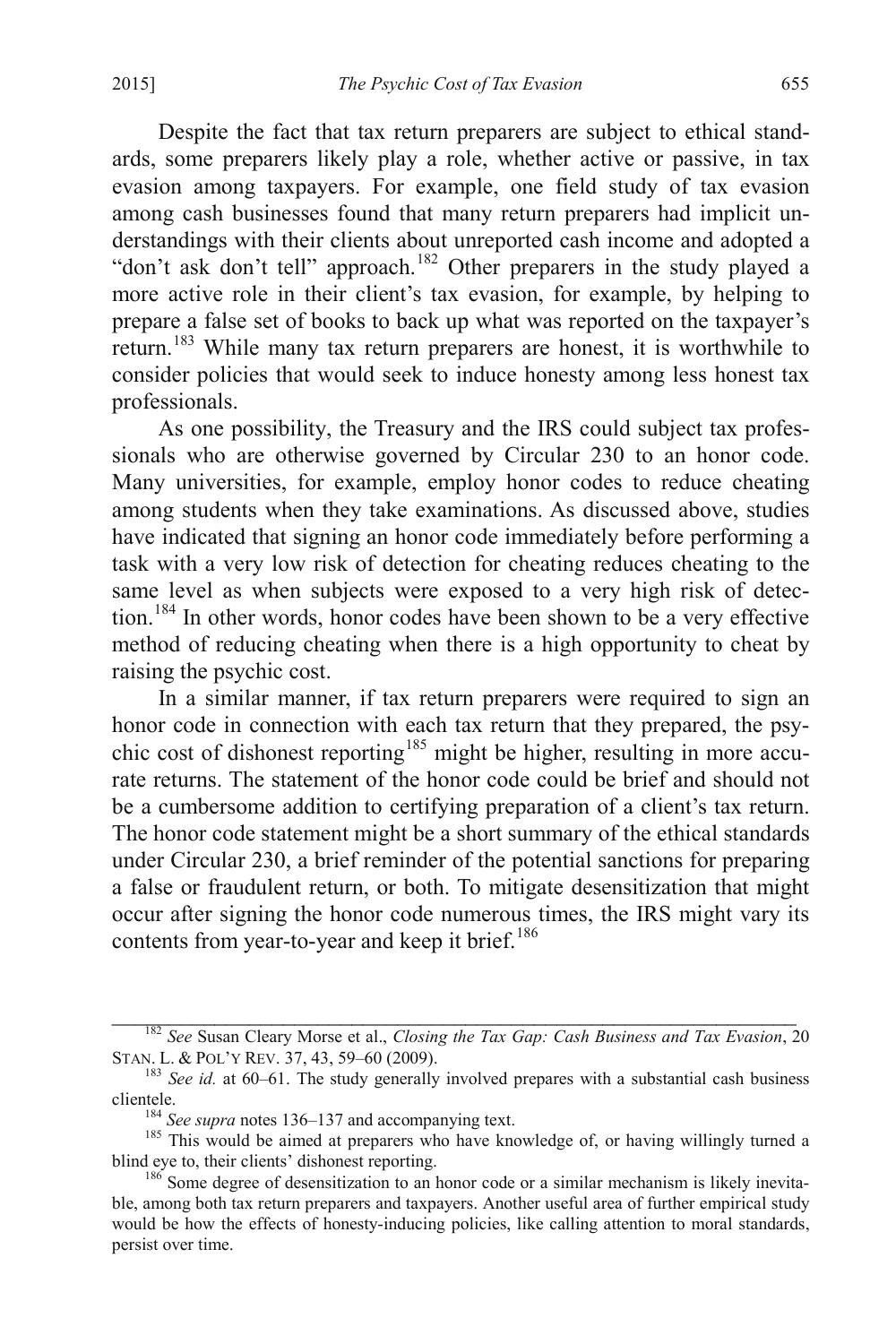Another, even simpler approach would be to simply move the current tax return preparer signature line to the top of the tax form, as suggested for taxpayers above. Currently, a paid tax return preparer must sign the bottom of Form 1040, directly underneath the taxpayer's signature. Moving the signature line to the top could call attention to moral standards and positively influence tax return preparers in the same way it could influence taxpayers.

# 5. Creating a Salient "Victim" of Tax Evasion

As discussed above in Part II, empirical studies have demonstrated that the psychic cost of dishonesty increases when individuals perceive that a victim will suffer economic harm as a result of their dishonesty.[187](#page-40-0) Indeed, one factor that may strongly contribute to tax evasion is the fact that individuals may view it as a victimless crime, thus allowing them to incur a lower psychic cost when they cheat on their taxes. To counteract this effect, policymakers should strive to make salient to taxpayers that tax evasion is not, in fact, a victimless crime. By identifying specific economic harms imposed on individuals as a result of tax noncompliance, policymakers may be able to raise the psychic cost of tax evasion and reduce cheating.

Who are the "victims" of tax evasion? With the exception of certain excise taxes,<sup>[188](#page-40-1)</sup> most federal taxes collected from individuals are not designated for specific purposes and go to the general revenue fund. In the broadest sense, any person who benefits from government spending is potentially deprived when there is a shortfall in tax revenue collected. Additionally, anyone who pays taxes is likely subject to a higher nominal tax rate to compensate for the tax gap.<sup>[189](#page-40-2)</sup> This breadth of potential victims is beneficial to policymakers because they can choose to focus on any number of government spending programs in identifying specific economic harm resulting from tax evasion.

<span id="page-40-5"></span>Policymakers should start, then, by identifying government programs that have the broadest public support. For example, data shows that the majority of Americans oppose cuts to federal spending on education, jobs pro-grams, and food stamps (among other areas).<sup>[190](#page-40-3)</sup> Policymakers could then

<span id="page-40-4"></span>

<span id="page-40-1"></span><span id="page-40-0"></span><sup>&</sup>lt;sup>187</sup> See supra note[s 109](#page-20-10)[–117](#page-21-9) and accompanying text. <sup>188</sup> For example, revenues from the federal gasoline tax are dedicated to the Highway Trust Fund. *See JOINT COMMITTEE ON TAXATION, JCX-2-13R, OVERVIEW OF THE FEDERAL TAX SYSTEM AS IN EFFECT FOR 2013, at 18 (Jan. 8, 2013).* 

<span id="page-40-2"></span><sup>&</sup>lt;sup>189</sup> This would not necessarily be the case if the government used all of the additional revenue raised from increased tax compliance to increase spending, rather than lower taxes.

<span id="page-40-3"></span><sup>&</sup>lt;sup>190</sup> See Harris Interactive, *Cutting Government Spending May Be Popular but There Is Little Appetite for Cutting Specific Government Programs* (Feb. 16, 2011), http://www.harrisinteractive. com/NewsRoom/HarrisPolls/tabid/447/mid/1508/articleId/693/ctl/ReadCustom%20Default/Default.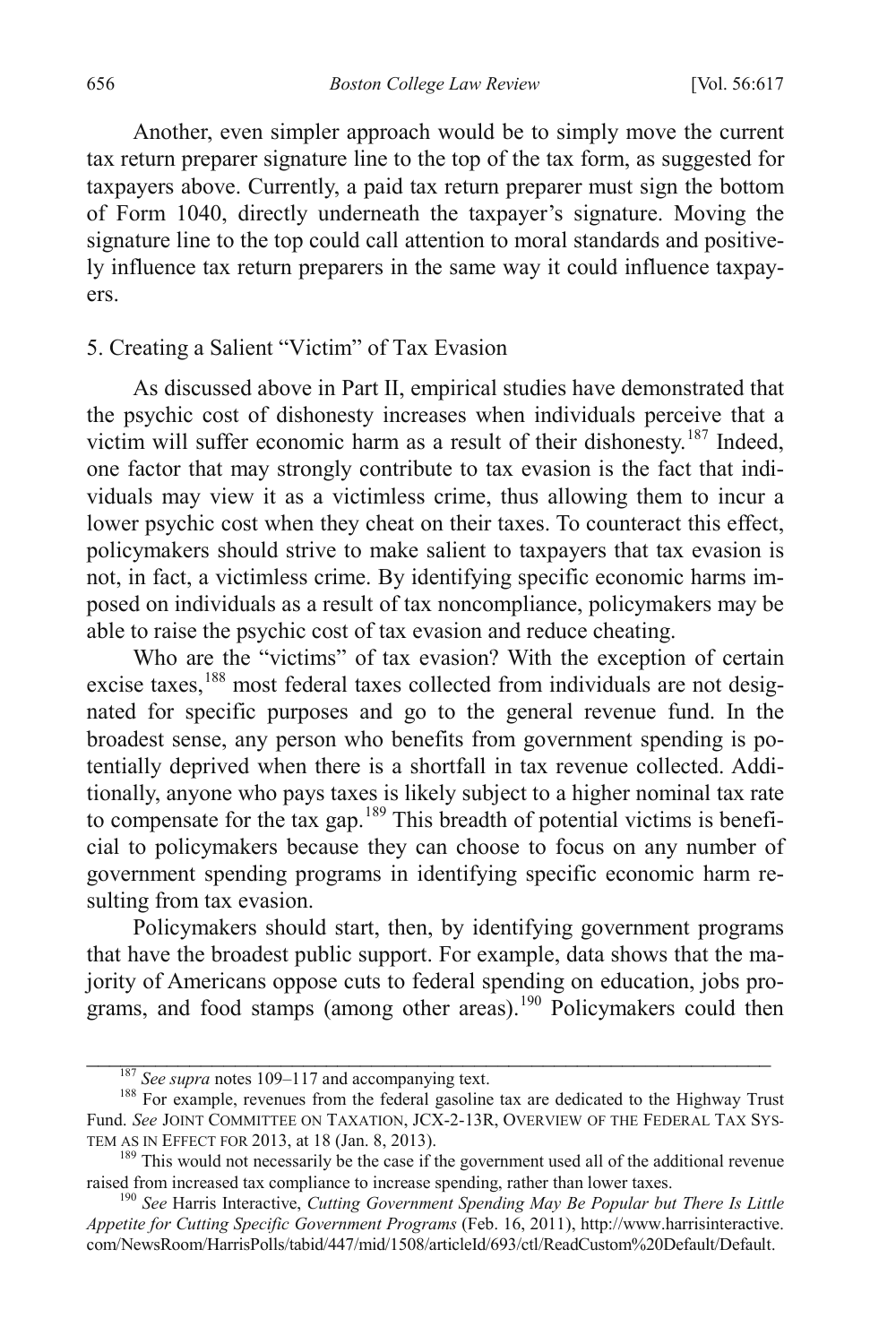identify specific cuts that have been made to popular programs within these areas, for example, a popular education program benefitting school children that has been cut due to lack of funding. By focusing on discrete and sympathetic groups that could benefit from increased tax revenue, policymakers can hone in on a more visible "victim" of tax evasion.

In addition to identifying victims of tax evasion, policymakers must be able to make potential tax evaders aware of such victims, which could be accomplished in several ways. For example, the IRS might run a media campaign, akin to public service announcements, via television or the Inter-net.<sup>[191](#page-41-0)</sup> A brief advertisement might focus on a real locality that experienced a cut to an educational program, feature affected families and teachers, and present a message that every dollar of unreported income tax takes away funding from programs like the one featured.<sup>[192](#page-41-1)</sup> In addition to television, the IRS might display the advertisement on its website and on websites that provide tax preparation software, so that taxpayers will view them when preparing their tax returns.<sup>[193](#page-41-2)</sup>

The IRS could also combine messages intended to highlight victims of tax evasion with messages intended to call attention to moral standards, as discussed above. For example, taxpayers might have to read statements or take surveys in connection with filing their tax return that point out particular programs that are affected by revenue shortfalls. The statements should point out that tax evasion directly impacts such revenue shortfalls. For example, a statement might read:

aspx, *archived at* http://perma.cc/2U45-HKYB (last visited Feb. 22, 2015) (cited in Listokin & Schizer, *supra* note 38, at 200) (arguing that policymakers should link taxes with popular government programs to encourage compliance). In contrast, a majority of Americans *support* cuts in federal spending on foreign economic aid, foreign military aid, and space programs. *See* Harris Interactive, *supra*.<br><sup>191</sup> Other scholars have also advocated the use of media campaigns to improve tax compli-

<span id="page-41-0"></span>ance. *See, e.g.*, Kornhauser, *supra* note 38, at 634–36 (recommending, among other strategies, media campaigns to improve taxpayer morale); Susan Morse, *Using Salience and Influence to Narrow the Tax Gap*, 40 LOY. U. CHI. L.J. 483, 504–07 (2009) (suggesting focusing on public goods provided by taxes as a means of fostering social norms of tax compliance).<br><sup>192</sup> For example, the news media has covered recent cuts to popular programs like Head Start,

<span id="page-41-1"></span>which provides education and nutrition services to low-income children. *See* Christin Nance Lazerus, *Federal Budget Cuts Mean Reductions in Local Head Start Programs*, POST TRIB. (Sept. 20, 2013), *available at* http://posttrib.suntimes.com/news/porter/22624656-418/federal-budget-cutsmean-reductions-in-local-head-start-programs.html, *archived at* https://perma.cc/VA69-B85J?type= pdf. The message would have to be sufficiently broad so as not to mislead the public into thinking that specific tax dollars were set aside for the featured program.<br><sup>193</sup> The IRS has relied on publicity to encourage compliance in other contexts. *See, e.g.*, Josh-

<span id="page-41-2"></span>ua D. Blank & Daniel Z. Levin, *When Is Tax Enforcement Publicized?* 30 VA. TAX REV. 1, 2–5 (2010) (providing evidence of a significant increase in IRS press releases regarding enforcement activities in early April, presumably geared towards tax-filing season).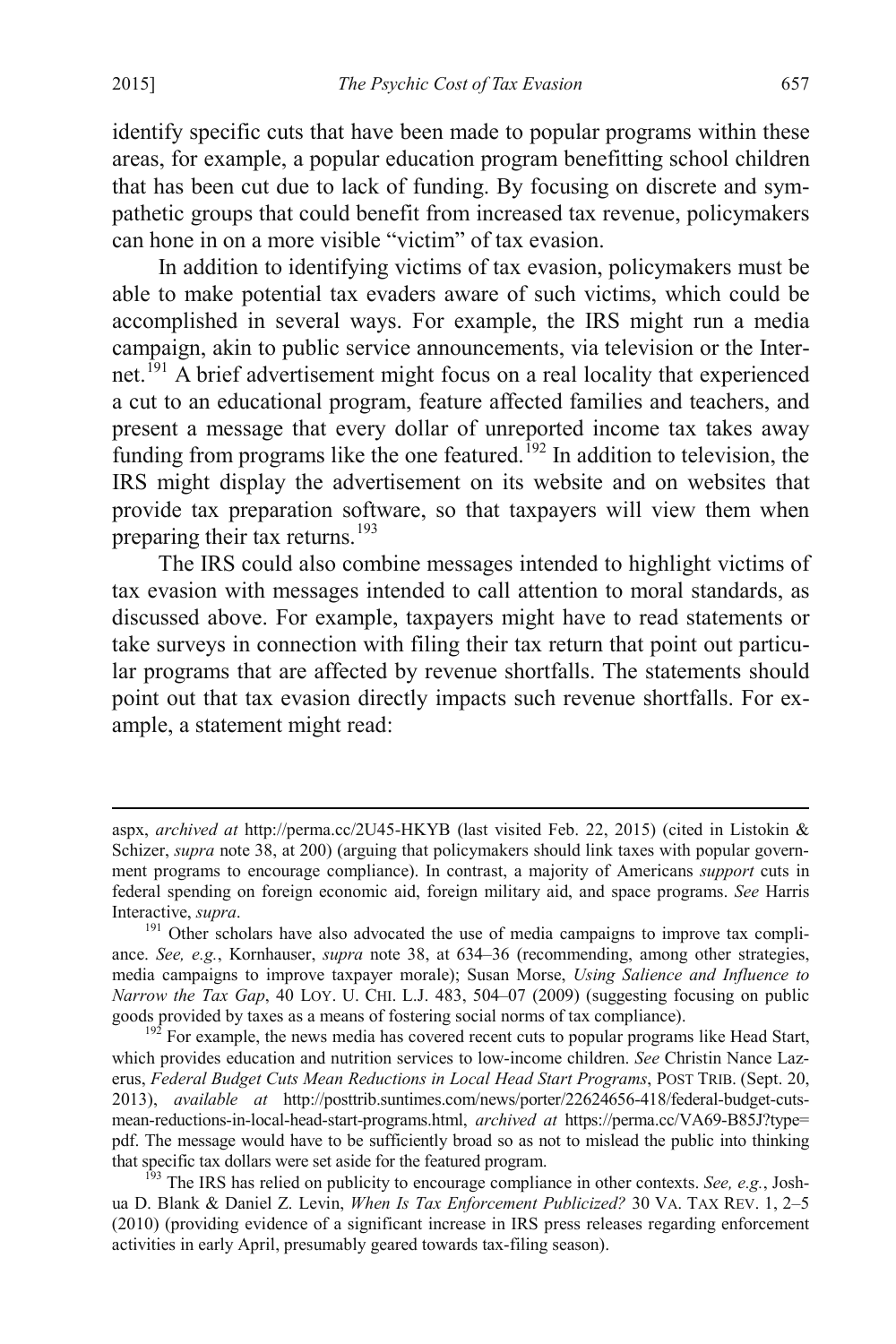In 2013, funding was cut to a number of Head Start Programs across the country due to revenue shortfalls in the federal budget, resulting in hundreds of thousands<sup>[194](#page-42-0)</sup> of low-income children failing to receive access to essential educational and nutritional support. Every dollar of tax that goes unreported by U.S. taxpayers directly harms government programs like Head Start.

By focusing taxpayers' attention on individuals who would be harmed by tax evasion, such policies could make the psychic cost of cheating higher and deter noncompliance.

A potential limitation of this approach is that it would require a critical mass of taxpayers to support the government programs highlighted. As discussed above, there is evidence that some government programs enjoy abundant popular support.<sup>[195](#page-42-1)</sup> For some taxpayers, however, messages about government spending to benefit *any* needy group may have no effect on their compliance decisions. Or, worse, such messages could breed resentment in taxpayers who generally do not support tax funding of social programs, which could encourage even lower tax compliance. Such an effect could offset compliance benefits obtained from those who were positively influenced by the messages. Further, as an empirical matter, it might be difficult to determine which government spending programs would be reinstated and which would continue to be defunded in the event that more tax revenue was generated by higher tax compliance. Taxpayers might thus view the suggested link between tax compliance and highlighted victims as too attenuated or even misleading.

This is a delicate area where a particularly thorough amount of empirical testing would need to be undertaken to determine if the compliance benefits obtained outweighed any potential compliance costs. Policymakers might also have better success in portraying potential victims of tax compliance in a less political way. For example, the IRS might simply highlight that tax evasion causes honest taxpayers to pay more taxes.<sup>[196](#page-42-2)</sup>

# *B. Directions for Future Research*

To successfully raise tax compliance by increasing the psychic cost of tax evasion, further study remains to determine which behavioral nudges would be most effective in the tax compliance context and whether they could be implemented in a cost-effective manner. This Section discusses potential policies that could be tested both in laboratory settings and through

<span id="page-42-2"></span><span id="page-42-1"></span><span id="page-42-0"></span>\_\_\_\_\_\_\_\_\_\_\_\_\_\_\_\_\_\_\_\_\_\_\_\_\_\_\_\_\_\_\_\_\_\_\_\_\_\_\_\_\_\_\_\_\_\_\_\_\_\_\_\_\_\_\_\_\_\_\_\_ <sup>194</sup> This total is hypothetical—a reliable estimate presumably could be determined by the government.<br><sup>195</sup> *See supra* not[e 190](#page-40-4) and accompanying text.<br><sup>196</sup> *But see supra* not[e 189](#page-40-5) and accompanying text.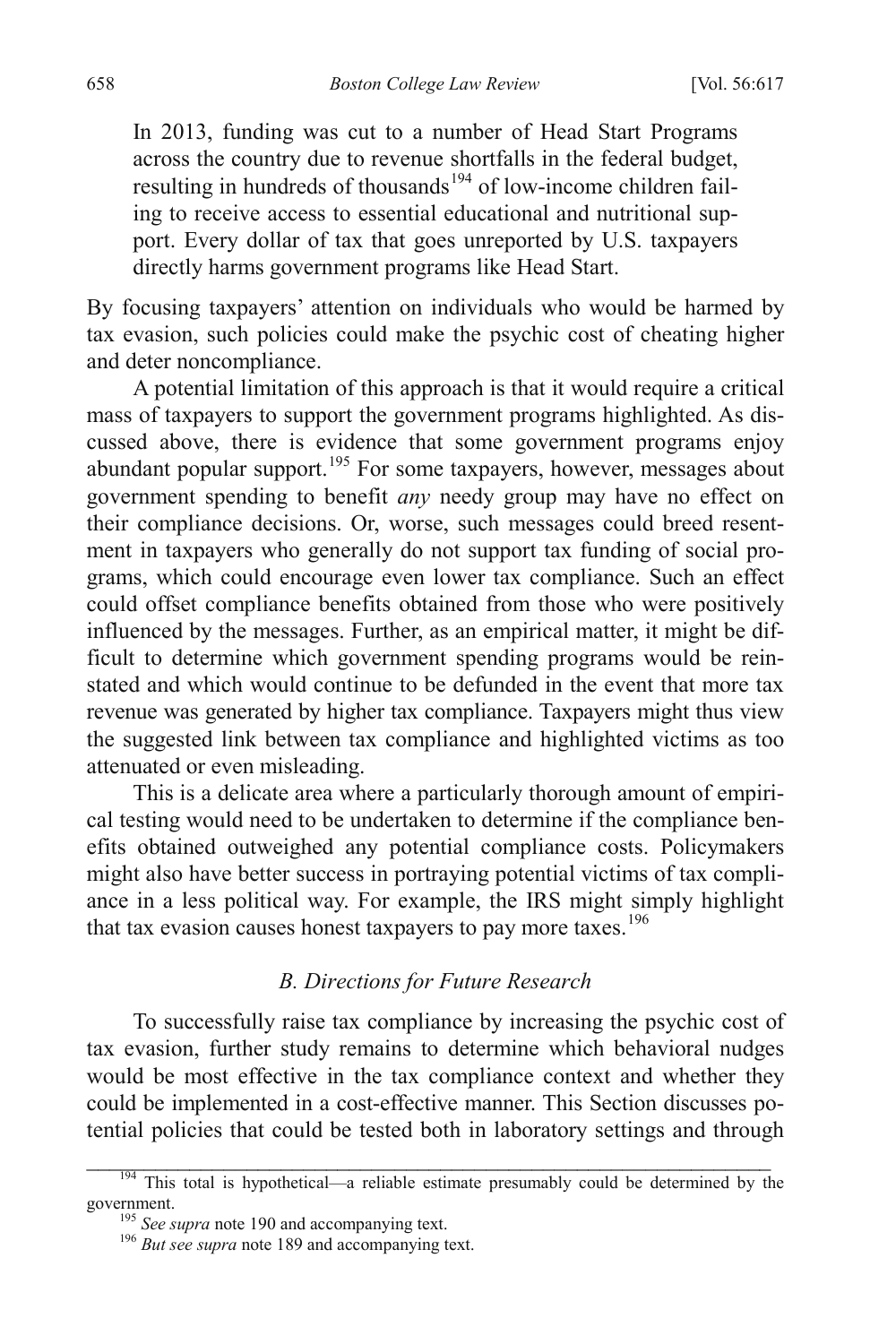small-scale field studies of actual taxpayers. Such studies could be conducted at the federal level by the IRS, but could also be conducted by states or localities. This Section also describes the success of other countries, such as the United Kingdom and Denmark, in implementing the findings of behavioral economics into government policies involving taxation.

# 1. Laboratory Studies

First, substantively, the application of (1) attention to moral standards, (2) categorization, and (3) the presence of a victim to tax compliance merits further research. With the exception of one study of the effect of physically signing a form at the top on tax reporting, $197$  most of the above-described empirical work on honesty has involved contexts other than tax compliance. Similar lab studies could be designed to determine whether results from studies involving cheating on various tasks could be replicated in studies involving reporting income on a tax return. For example, lab studies on categorization have demonstrated that subjects cheat more on problem-solving tasks when they are rewarded with tokens (that can be redeemed for cash) as opposed to cash.<sup>[198](#page-43-1)</sup> Researchers could design a similar cash/token study that instead involved tax reporting. For example, subjects could claim various deductions (e.g., for their travel expenses) that would increase or decrease the amount of tax refund they are rewarded. The results could be compared among subjects who are paid an immediate cash refund versus those who are paid in tokens exchangeable at a later time for cash. A finding that tokens led to more cheating might aid in our understanding of the role categorization plays in tax compliance currently.

Of equal importance is further research on the efficacy of honestyinducing policies in settings that reflect real world taxpayer behavior. More study is particularly merited with respect to potential differences in compliance among paper filers and electronic filers. For example, rather than simply testing whether a physical signature at the top of a tax return would increase tax compliance, studies should also focus on whether electronic signatures or checking a box next to an "I agree" statement before electronically preparing a tax return have the same honesty-inducing effect. Studies where subjects prepare fictitious tax returns by hand could be replicated with simple electronic preparation at a computer. Additionally, researchers should examine whether brief surveys induce honesty by calling attention to moral standards in the same manner that signing a form does.

<span id="page-43-0"></span>Although lab studies of taxpayer behavior have potential drawbacks, the upsides make them a valuable tool in this context. Such studies would

<span id="page-43-1"></span>

<sup>&</sup>lt;sup>197</sup> Supra note[s 96](#page-18-11)[–98](#page-19-0) and accompanying text.<br><sup>198</sup> *Supra* note[s 104](#page-20-8)[–107](#page-20-9) and accompanying text.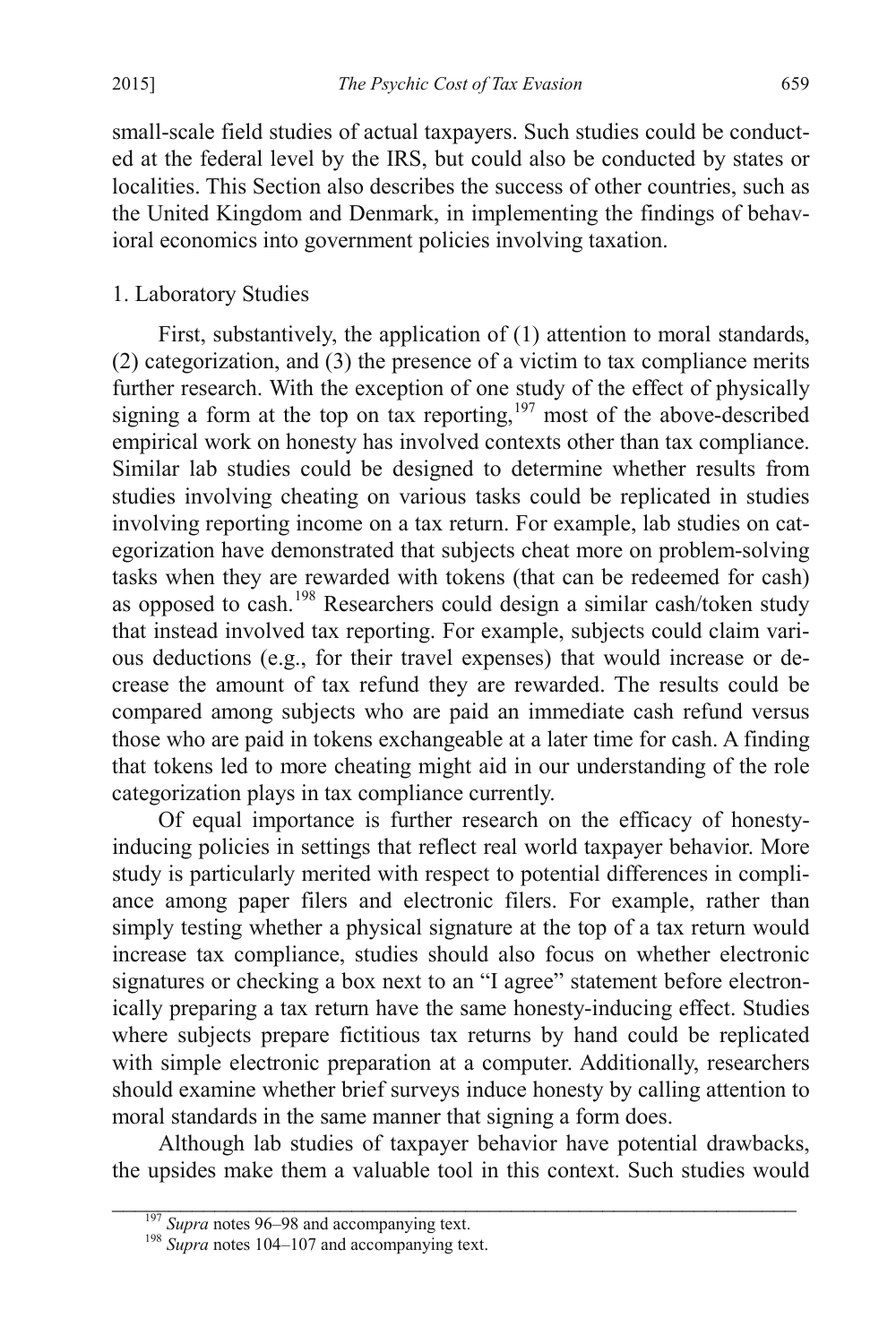<span id="page-44-6"></span>allow researchers to isolate specific factors in a controlled environment free of many complications that actual taxpayers face, such as liquidity prob-lems or other economic factors.<sup>[199](#page-44-0)</sup> For example, researchers who want to examine the effect of electronic signing versus physical signing can more carefully equalize the conditions between those that electronically sign, physically sign, and control subjects who do not sign at all to minimize the influence of additional factors on the results.

Notwithstanding these benefits, a common critique of laboratory studies of taxpayer behavior is that student subjects do not behave in the same manner that an adult taxpayer would, and that subjects may generally be-have differently in a lab.<sup>[200](#page-44-1)</sup> For example, it's possible that subjects are more compliant in laboratory tests of tax compliance because they feel more closely monitored, or because they want to please the researchers conducting the study.[201](#page-44-2) Evidence shows, however, that the behavior of student sub-jects does not deviate significantly from that of adults.<sup>[202](#page-44-3)</sup> Additionally, results of lab studies of tax compliance have generally been found to be con-sistent with IRS data on actual taxpayer behavior,<sup>[203](#page-44-4)</sup> indicating that there is not significant deviation from real world behavior when testing tax compliance in a laboratory setting.

#### <span id="page-44-7"></span>2. Pilot Programs

Lab studies of various methods of inducing honesty are only the first step in successfully implementing policies designed to increase the psychic cost of tax evasion. Even in light of evidence that laboratory studies of taxpayer behavior are consistent with real world behavior, care should be taken to determine whether the results of honesty studies are relevant to actual taxpayers operating outside of a controlled setting. Thus, the next step should be government testing through small-scale pilot programs, where specific policies are implemented among test groups in randomized controlled trials.[204](#page-44-5) Such trials could be conducted by the IRS at the national

<span id="page-44-1"></span><span id="page-44-0"></span>\_\_\_\_\_\_\_\_\_\_\_\_\_\_\_\_\_\_\_\_\_\_\_\_\_\_\_\_\_\_\_\_\_\_\_\_\_\_\_\_\_\_\_\_\_\_\_\_\_\_\_\_\_\_\_\_\_\_\_\_ <sup>199</sup> *See, e.g.*, James Alm, *Testing Behavioral Public Economic Theories in the Laboratory*, 63 NAT'L TAX J. 635, 641 (2010).<br>
<sup>200</sup> See id. at 641–42. However, not all lab studies involve student subjects.<br>
<sup>201</sup> See id. at 642.<br>
<sup>202</sup> Id.<br>
<sup>203</sup> Id.; *see also* Thomas, *supra* not[e 5,](#page-2-4) 136–39 (noting that the resul

<span id="page-44-4"></span><span id="page-44-3"></span><span id="page-44-2"></span>higher tax compliance among taxpayers claiming refunds is consistent with results of studies of IRS audit data on actual taxpayers).

<span id="page-44-5"></span> $204$  Scholars argue that any behavioral interventions should be tested first through pilot programs "given the complexity of conditions, the high uncertainty, and in particular given the incredible [potential] cost of implementing policy." Amir et al., *supra* note 134, at 451. They also note that pilot testing is particularly appropriate for tax reform, given the potential revenue gain/loss at stake: "How is it that the government cuts taxes by billions of dollars without any pilot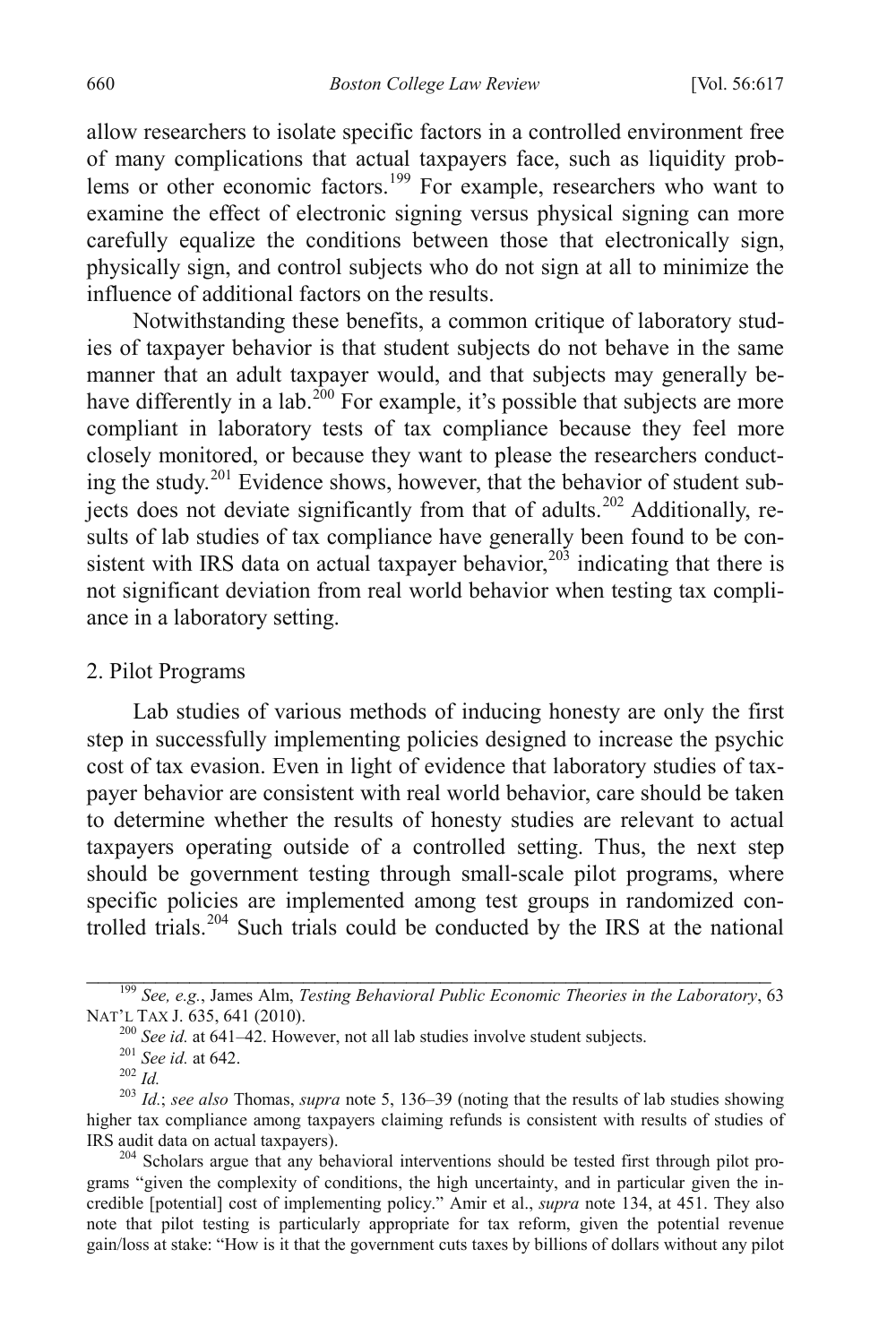level, or even at state or local levels. For example, the IRS (or an analogous local taxing authority) might identify 3000 individuals who self-prepare their tax returns electronically. Of those individuals, half (1500) might be exposed to the current method of electronically signing their return after it has been completed, while the other half might be asked to electronically sign or verify an accuracy statement before proceeding to fill out the electronic form. The results could be analyzed by determining whether there was an overall increase in reported income (compared to the prior year) among those who signed before as compared to those who signed after they completed the form. Like the Schwartz and Orleans study on the effect of personal norms on taxpayer compliance,<sup>[205](#page-45-0)</sup> taxpayer confidentiality could be maintained by reporting results on a group-wide, rather than individual, basis.

Implementing honesty-inducing policies through small pilot programs would allow policymakers to experiment with a variety of different techniques to determine what works and what does not without expending the resources necessary to implement a full-scale change. Additionally, some measures like simply changing the placement of a signature line on an electronic or paper form would not require much additional cost no matter what the size of the study. Due to their advantages, randomized controlled trials have been successfully implemented to determine effective policies in other fields such as criminal law,  $206$  health care,  $207$  and welfare policy.  $208$ 

# 3. Similar Approaches in Other Countries

The United Kingdom has already begun implementing honesty-inducing policies on a small scale in an effort to decrease fraud and error in the tax system and in other areas. The government's "Behavioural Insights Team," a special coalition designed to apply findings from behavioral economics

test? Why not give the residents of Rhode Island (just as an example) one of four levels of tax cuts for a year or two and see the effect? Wouldn't this be much more efficient and beneficial in the long run?" *Id.* <sup>205</sup> *Supra* note[s 59](#page-14-10)[–64](#page-14-1) and accompanying text. <sup>206</sup> *See* Lawrence W. Sherman, *The Rise of Evidenced-Based Policing*: *Targeting, Testing,* 

<span id="page-45-1"></span><span id="page-45-0"></span>*and Tracking*, 42 CRIME & JUST. 377, 409 (2013) (noting that randomized trials of juvenile offenders showed that prosecuting after arrest led to more repeat offenses than those who were "diverted or cautioned"). <sup>207</sup> Global HIV Prevention Working Group, *HIV/AIDS and the Global Community: Global* 

<span id="page-45-2"></span>*Mobilization for HIV Prevention: A Blueprint for Action*, 1 SEATTLE J. SOC. JUST. 297, 315 n.42 (2002) (discussing randomized trials showing efficacy of safe sex programs in preventing HIV). <sup>208</sup> Coalition for Evidence-Based Policy, *Social Programs That Work: Minnesota Family In-*

<span id="page-45-3"></span>*vestment Program*, http://evidencebasedprograms.org/1366-2/minnesota-family-investment-program, *archived at* http://perma.cc/2U45-HKYB (last visited Feb. 21, 2015) (noting that successful welfare pilot program in Minnesota instituted in seven counties led to eventual enactment of program by the state).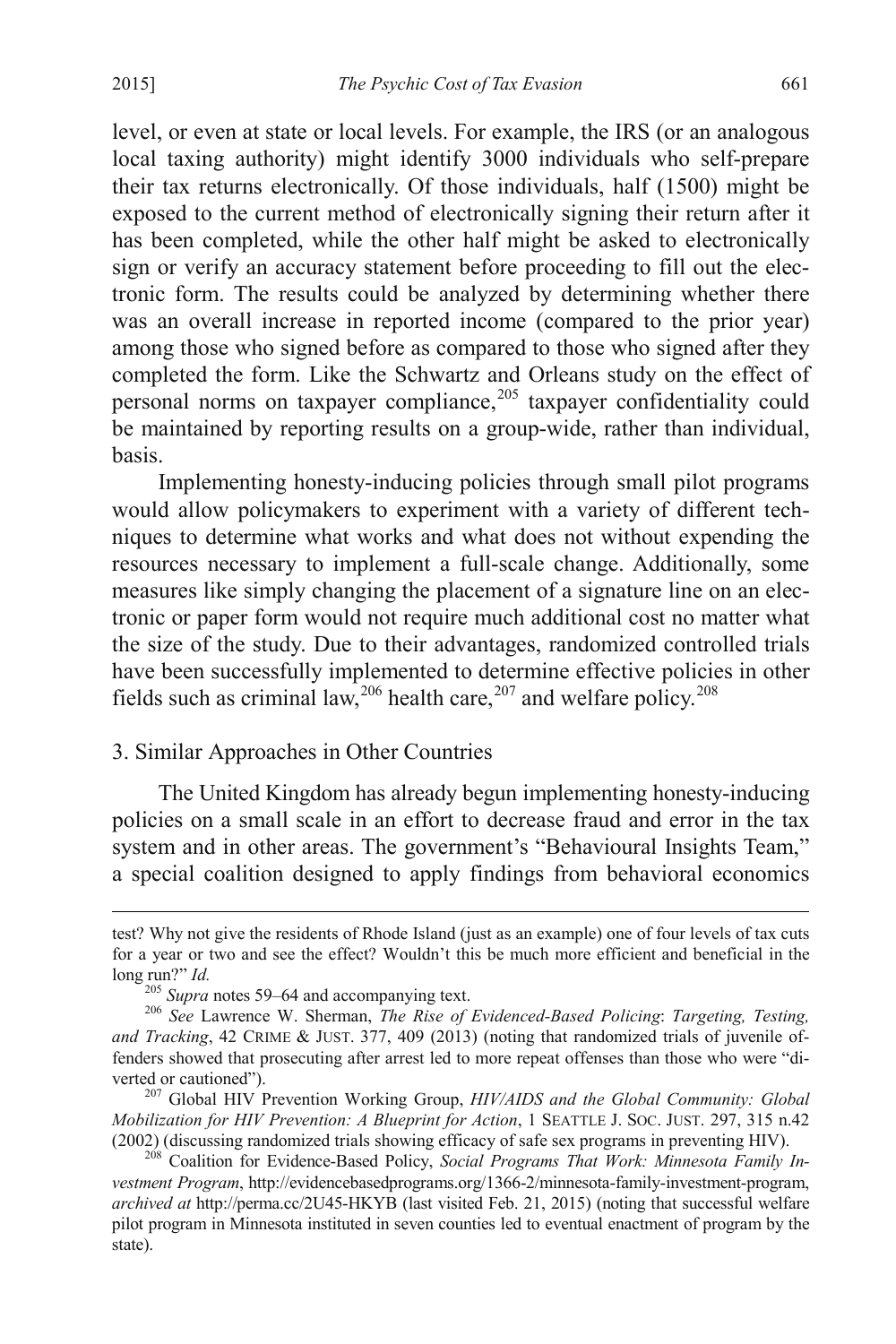research to public policy, published a report in 2012 describing the results of some of these studies.<sup>[209](#page-46-0)</sup> One trial was undertaken to gauge the effect of "signing at the top" of forms, based on the empirical research described in Part II above, including the auto insurance study.<sup>[210](#page-46-1)</sup> This trial, conducted by the Behavioural Insights Team in partnership with the Manchester City Council, examined the claiming of Single Person Discounts, which entitle people living alone to a twenty-five percent discount on their local council  $\text{tax.}^{211}$  $\text{tax.}^{211}$  $\text{tax.}^{211}$  The government has estimated that UK-wide losses due to individuals falsely claiming a Single Person Discount are potentially as high as £100 million $^{212}$  $^{212}$  $^{212}$ 

In 2011, the Manchester City Council sent approximately 38,000 letters to residents who had claimed a Single Person discount the previous year. The letter requested that residents complete a form on the reverse side to claim the Single Person Discount if they were still living alone.<sup>[213](#page-46-4)</sup> Some residents received the original letter that had been sent in previous years, while others received a new letter with a required signature at the top of the form.[214](#page-46-5) The new letter resulted in a six percent reduction in requests to re-new the Single Person Discount as compared to the original letter,<sup>[215](#page-46-6)</sup> saving the city council an estimated  $£240,000^{216}$  $£240,000^{216}$  $£240,000^{216}$  in one year for an essentially costless change.

Additionally, a coalition similar to the Behavioural Insights Team called the "INudgeYou Team" in Denmark has worked with the Danish Ministry of Taxation to incorporate the findings of behavioral economics into policies that will improve tax compliance. One intervention sought to address difficulties that the Ministry of Taxation was having collecting tax from young people ages fifteen to twenty-five.<sup>[217](#page-46-8)</sup> After interviewing a number of young taxpayers, and studying the online behavior of youth on websites such as Facebook, the INudgeYou Team found that redesigning the

<span id="page-46-0"></span>\_\_\_\_\_\_\_\_\_\_\_\_\_\_\_\_\_\_\_\_\_\_\_\_\_\_\_\_\_\_\_\_\_\_\_\_\_\_\_\_\_\_\_\_\_\_\_\_\_\_\_\_\_\_\_\_\_\_\_\_ <sup>209</sup> Cabinet Office, Behavioural Insights Team, *Applying Behavioural Insights to Reduce Fraud, Error and Debt*, 3 (Feb. 2012) *available at* https://www.gov.uk/government/uploads/ system/uploads/attachment\_data/file/60539/BIT\_FraudErrorDebt\_accessible.pdf, *archived at* https://

<span id="page-46-4"></span><span id="page-46-3"></span><span id="page-46-2"></span><span id="page-46-1"></span><sup>&</sup>lt;sup>210</sup> *Id.* at 15. <sup>211</sup> *Id.* at 29–31. <sup>212</sup> *Id.* at 29. <sup>213</sup> *Id.* at 30. 2<sup>14</sup> *Id.* at 30–31. The study was also designed to test the effect of several other honesty-<br><sup>214</sup> *Id.* at 30–31. The study was also design inducing policies, such as using simplified language, reducing the salience of the discount, and highlighting the risk of detection. These measures were incorporated into a third letter.  $Id$  at 30.

<span id="page-46-6"></span><span id="page-46-5"></span><sup>&</sup>lt;sup>215</sup> *Id.* at 31. The findings are described as "initial results" and the report indicates that researchers continue to analyze the results. *Id.* 

<span id="page-46-7"></span><sup>&</sup>lt;sup>216</sup> See Nudge Theory Trials "Are Working" Say Officials, BBC NEWS (Feb. 8, 2012), http://<br>www.bbc.co.uk/news/uk-politics-16943729, archived at http://perma.cc/A2JK-T6TX.

<span id="page-46-8"></span><sup>&</sup>lt;sup>217</sup> Sille Krukow, *Case Feature: Nudging Adolescents into Registering Taxes*, INUDGEYOU.COM (Feb. 13, 2013) (on file with author).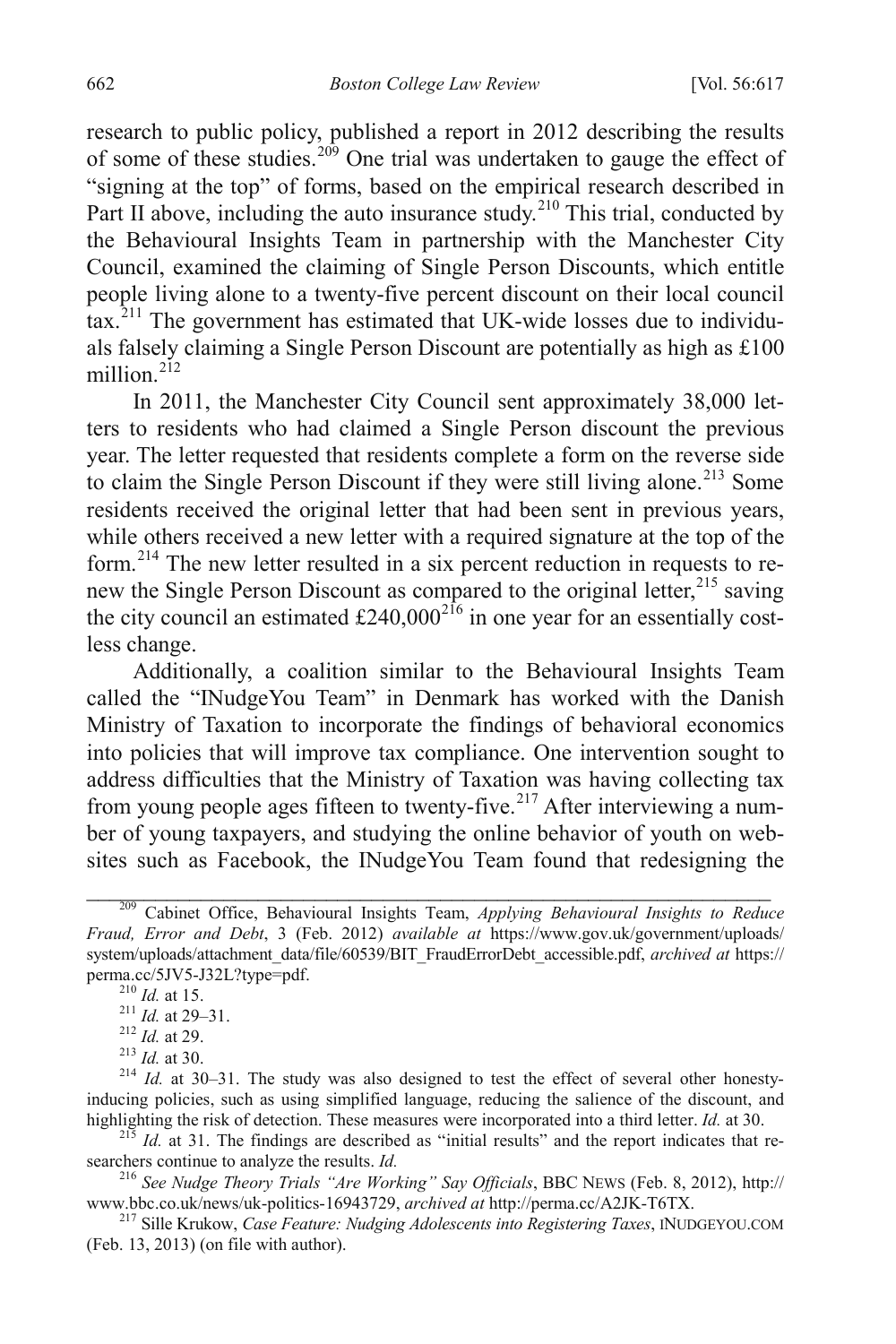2015] *The Psychic Cost of Tax Evasion* 663

Ministry's website to make it more relatable and familiar was key to encouraging better tax compliance among young people. The changes were described as "an adaptation of a visual universe that the target group knew and understood from the online world they were familiar with."<sup>[218](#page-47-0)</sup> As was the case with the behavioral interventions in the UK, the INudgeYou Team's policies produced a measureable increase in tax compliance among Denmark's youth. $^{219}$  $^{219}$  $^{219}$ 

# <span id="page-47-6"></span>*C. Addressing Potential Objections*

Incorporating the findings of behavioral economics into government policies is not without controversy. Critics have argued that such policies lack robust empirical support, lack a solid theoretical underpinning, and are unduly paternalistic. Critics may also argue that increasing the psychic cost of tax evasion imposes collateral costs on the tax system that outweigh its benefits. This Section addresses some of those concerns.

# 1. Honesty-Inducing Policies Lack Sufficient Empirical Support

A primary criticism of behavioral law and economics is that the results of laboratory experiments often lack real world relevance.<sup>[220](#page-47-2)</sup> The behavioral nudges proposed in this Article are susceptible to this argument that such policies simply will not work in the real world. For example, one oft-cited failed tax policy based on behavioral economics was the implementation of the Making Work Pay Credit, which was a fiscal stimulus intended to jump start a faltering economy by distributing up to \$400 to qualifying individuals (\$800 for married couples) in 2009 and  $2010$ <sup>[221](#page-47-3)</sup> Whereas previous, similar stimuli had been distributed as a lump sum check, the Making Work Pay Credit was administered incrementally through the tax system, by decreasing the amount of tax withheld in each paycheck that the individual received.[222](#page-47-4) The change was based on a theory put forth by behavioral economists that individuals would be more likely to spend, and less likely to save, the extra income if they received it in small increments over time, ra-

<span id="page-47-5"></span>\_\_\_\_\_\_\_\_\_\_\_\_\_\_\_\_\_\_\_\_\_\_\_\_\_\_\_\_\_\_\_\_\_\_\_\_\_\_\_\_\_\_\_\_\_\_\_\_\_\_\_\_\_\_\_\_\_\_\_\_

<span id="page-47-2"></span><span id="page-47-1"></span><span id="page-47-0"></span><sup>218</sup> *Id.* <sup>219</sup> *Id.* <sup>220</sup> *See, e.g.*, Alm, *supra* not[e 199,](#page-44-6) at 637, 641–42; Joshua D. Wright & Douglas H. Ginsburg, *Behavioral Law and Economics: Its Origins, Fatal Flaws, and Implications for Liberty*, 106 NW.

<span id="page-47-3"></span><sup>&</sup>lt;sup>221</sup> IRS, *The Making Work Pay Tax Credit*, http://www.irs.gov/uac/The-Making-Work-Pay-Tax-Credit, *archived at http://perma.cc/AZX2-D8F3* (last visited Feb. 22, 2015).

<span id="page-47-4"></span><sup>&</sup>lt;sup>222</sup> Claudia R. Sahm et al., *Check in the Mail or More in the Paycheck: Does the Effectiveness of Fiscal Stimulus Depend on How It Is Delivered?* 2–4 (Nat'l Bureau of Econ. Research, Working Paper No. 16246, 2010).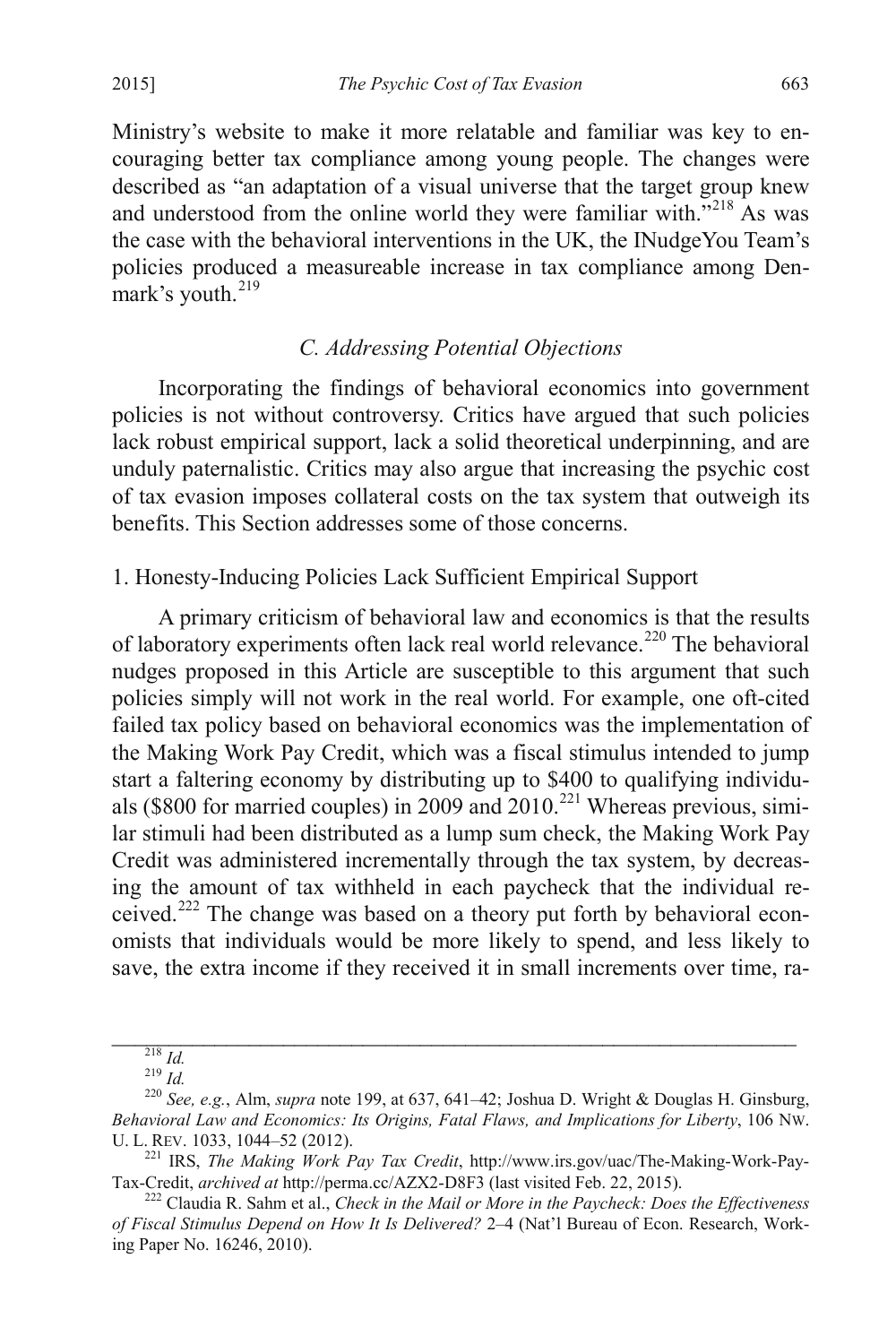<span id="page-48-0"></span>ther than as a lump sum.<sup>[223](#page-48-1)</sup> A subsequent survey of recipients showed that the change in distribution of the credit was unlikely to achieve the intended result, with only thirteen percent of households reporting that they intended to spend the stimulus money in 2009, compared to twenty-five percent who reported spending a 2008 lump sum rebate check.<sup>[224](#page-48-2)</sup> Apparently the incremental distributions for the Making Work Pay Credit were so small that many individuals reported that they did not even notice the extra income and, thus, did not make plans to spend it.<sup>[225](#page-48-3)</sup> Many commentators thus viewed the program as a failure and waste of government spending.[226](#page-48-4)

Similarly, critics could argue that attempting to translate the results of the honesty studies discussed above into policy would be a waste of government resources. The previous Subsection addresses the argument that the empirical studies showing that honesty can be influenced through external factors lack real world application. There is at least some evidence that lab studies of taxpayer behavior are reliable indicators of actual taxpayer behavior, $227$  and, more importantly, policies can and should be first tested through pilot programs to determine their external validity. Such trials would not impose onerous administrative costs due to their small size, and many of the proposed interventions would be so minor (e.g., moving a signature line) that they would require minimal costs in any event. A similar pilot program approach could have potentially saved substantial costs in the

\_\_\_\_\_\_\_\_\_\_\_\_\_\_\_\_\_\_\_\_\_\_\_\_\_\_\_\_\_\_\_\_\_\_\_\_\_\_\_\_\_\_\_\_\_\_\_\_\_\_\_\_\_\_\_\_\_\_\_\_

<span id="page-48-1"></span><sup>223</sup> *Id.* at 4–5; *see also* Drake Bennett, *Behavioral Economics Foils an Obama Tax Cut?*, BLOOMBERG BUSINESSWEEK (Nov. 10, 2011), http://www.businessweek.com/magazine/behavioraleconomics-foils-an-obama-tax-cut-11102011.html#p1, *archived at* http://perma.cc/4JFY-9933. One theory that supported the approach taken by the Making Work Pay Credit was Richard Thaler's theory of "mental accounts." Bennett, *supra*. According to Thaler, individuals tend to separate financial resources into various mental accounts, including a "current income" account and an "asset" account. *See* Richard Thaler, *Anomalies: Saving, Fungibility, and Mental Accounts*, 4 J. ECON. PERSP. 193, 194–95 (1990). Small gains tend to be treated as current income and are more

<span id="page-48-3"></span><span id="page-48-2"></span>likely to be spent. Larger gains tend to be treated as assets and are more likely to be saved. *Id.* <sup>224</sup> Sahm et al., *supra* not[e 222,](#page-47-5) at 7–11.<br><sup>225</sup> *Id.* at 8–10. The study does have limitations, and it is not clear Credit did not have a positive impact on the economy. For example, the data came from taxpayer surveys, which were conducted before all of the 2009 payments had been made. Accepting the accuracy of the responses requires assuming that individuals keep track of and accurately report their spending behavior, and further assuming that they are able to accurately predict how they will behave in the future. *See* Bennett, *supra* note [223.](#page-48-0)

Additionally, the outcome of the study conducted by Sahm, Shapiro, and Slemrod suggests that policymakers were wrong in their prediction of how individuals would respond to small, incremental stimulus payments, but it does not suggest that behavioral economics does not factor into this context. Under a purely rational model, it should make no difference in terms of consumption patterns if a credit is distributed in a lump sum or incrementally. That *twice as much* spending was reported to have taken place under a lump sum stimulus versus an incremental stimulus suggests that individuals are still exhibiting irrational behavior. See id.<br><sup>226</sup> See, e.g., Wright & Ginsburg, *supra* not[e 220,](#page-47-6) at 1066; Bennett, *supra* not[e 223.](#page-48-0)<br><sup>227</sup> Supra not[e 203](#page-44-7) and accompanying text.

<span id="page-48-5"></span><span id="page-48-4"></span>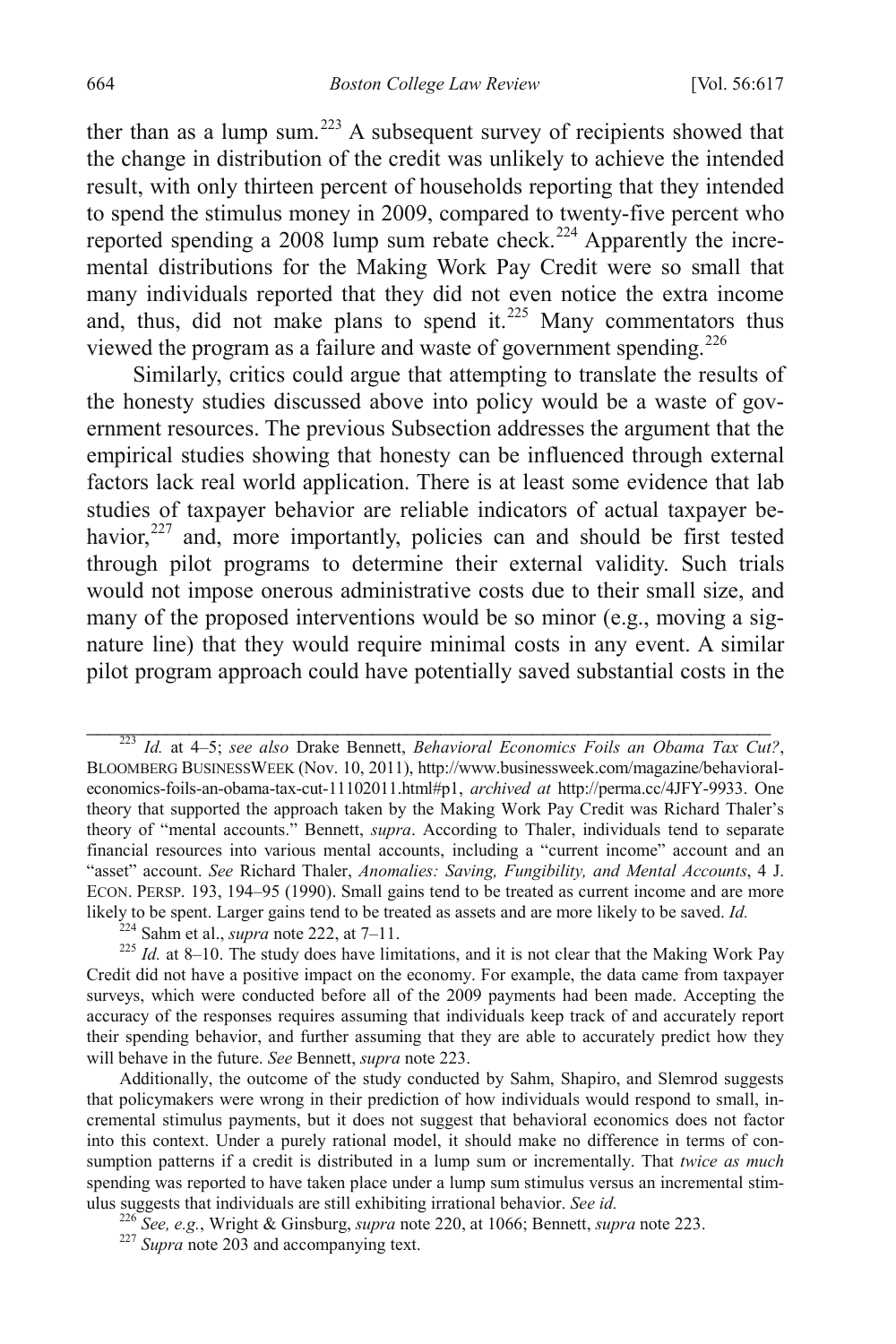case of the Making Work Pay Credit. Some policies inevitably will not work as intended, and pilot testing before they are implemented on a wide scale will prevent the government from wasting precious resources.

# 2. Honesty-Inducing Policies Lack Sufficient Theoretical Support

Another major criticism of behavioral law and economics is that there is no coherent underlying theoretical model on which to base behavioral policies.[228](#page-49-0) Whereas neoclassical economics starts from the premise of a rational actor who behaves predictably, the argument here is that behavioral economics results in a number of different models explaining various anomalies in individual behavior without one, unifying theory.<sup>[229](#page-49-1)</sup>

The proposals herein are potentially susceptible to the critique that they lack comprehensive theoretical support. Recall that Part III modifies the standard deterrence model of tax evasion by incorporating a psychic cost of tax evasion, *Z*. This updated model incorporates empirical evidence showing that individuals are deterred from cheating not only by monetary costs, but by psychological costs, as well. However, this updated model is not—nor does it claim to be—a comprehensive model of an individual's decision-making process in the context of tax compliance. Just as the neoclassical model does not (nor does it intend to) incorporate non-rational aspects of human behavior, an updated model reflecting the psychic cost of tax evasion inevitably omits a number of other facets of decision-making in the tax compliance context, such as the effect of social norms. Further, as discussed above, it is likely impossible to model the psychic cost of tax evasion with any degree of precision because individual thresholds for psychic cost likely vary from person-to-person. Additionally, the factors discussed in this Article—attention to moral standards, categorization, and the presence of a victim—are no doubt just a few of a multitude of factors that influence the psychic cost of evasion.

But the lack of a comprehensive and unified behavioral model of tax evasion does not detract from the merit of implementing cost-effective tax policies that induce honesty. Although one behavioral theory or model will not fit all individuals, $^{230}$  $^{230}$  $^{230}$  adopting policies based on solid empirical evidence may still alter the behavior of a significant number of individuals. If the marginal cost of implementing such policies is exceeded by the marginal gains resulting from improved tax compliance, then policymakers should be

<span id="page-49-2"></span><span id="page-49-1"></span><span id="page-49-0"></span>\_\_\_\_\_\_\_\_\_\_\_\_\_\_\_\_\_\_\_\_\_\_\_\_\_\_\_\_\_\_\_\_\_\_\_\_\_\_\_\_\_\_\_\_\_\_\_\_\_\_\_\_\_\_\_\_\_\_\_\_ <sup>228</sup> *See, e.g.*, Alm, *supra* note [199,](#page-44-6) at 637, 641–42; Wright & Ginsburg, *supra* note [220,](#page-47-6) at 1052.

<sup>229</sup> *See* Alm, *supra* note [199,](#page-44-6) at 637; Wright & Ginsburg, *supra* not[e 220,](#page-47-6) at 1052. <sup>230</sup> *See* Alm, *supra* note [199,](#page-44-6) at 650.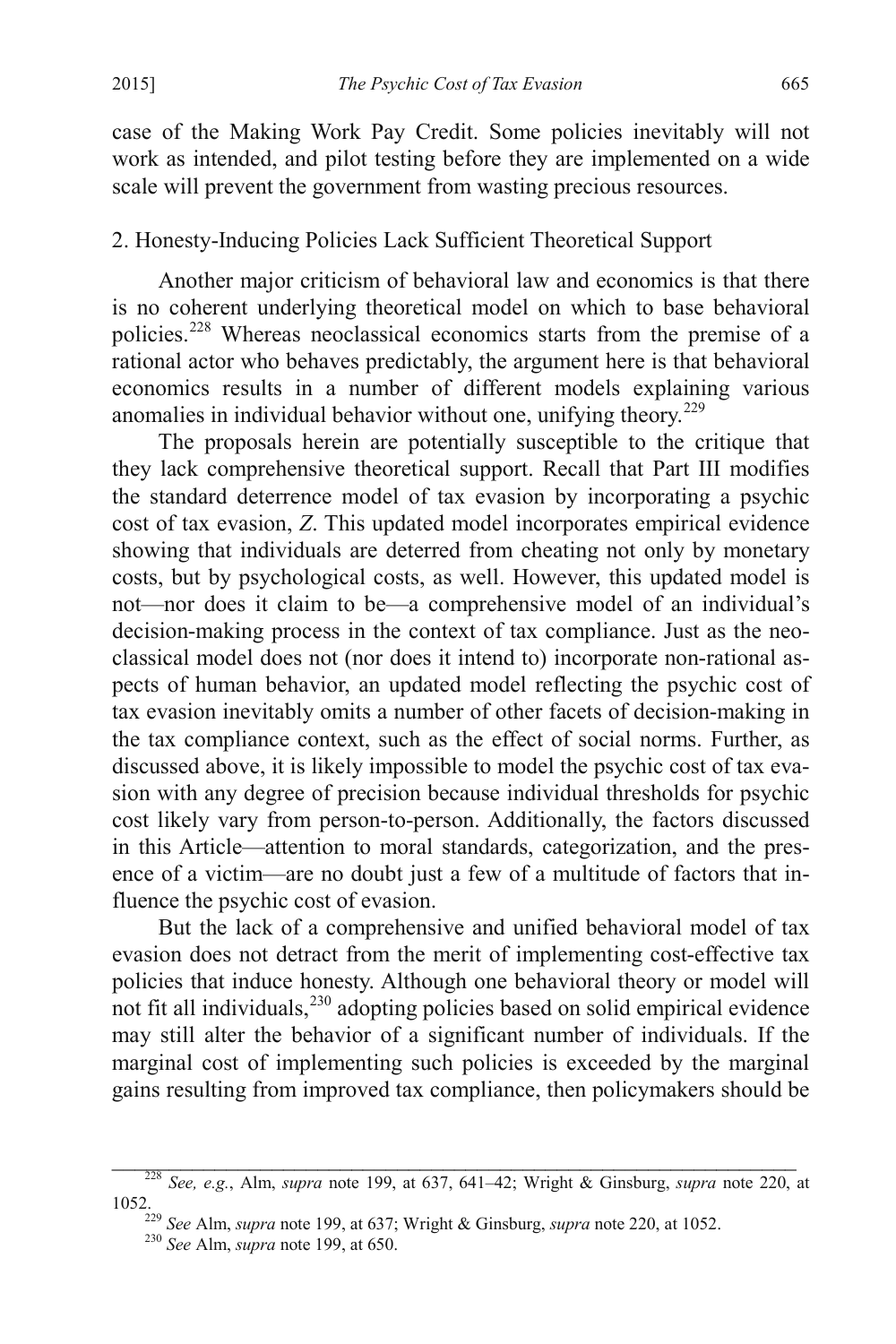<span id="page-50-3"></span>able to raise tax revenue efficiently.<sup>[231](#page-50-0)</sup> Additionally, concerns that the lack of a unified theoretical model leads to bad policies in practice<sup>[232](#page-50-1)</sup> can be reduced by first pilot-testing those policies in real world settings to determine their impact.

# 3. Raising the Psychic Cost of Tax Evasion Could Impose Unintended Costs

Critics might also argue that, even if the empirical and theoretical support for raising the psychic cost of tax evasion is sound, such policies could impose unintended costs that would outweigh their benefits. As discussed above, many of the policies proposed in this Article should impose only minor administrative costs on the government and, because the goal would be to collect additional tax revenue through enhanced tax compliance, this additional revenue effectively should pay for these policies. But, even if the administrative costs to the government of implementing such policies were outweighed by additional tax revenue, there could be additional, collateral costs imposed on the tax system. For example, honesty-inducing policies could lead to *lower* compliance among some taxpayers over time if they created backlash.[233](#page-50-2) Taxpayers might resent government efforts to nudge behavior or feel that the government's resort to such tactics lessens its credibility. Such policies might also encourage lower compliance if taxpayers believe adoption of the policies signals that the IRS's current deterrence efforts are ineffective. Additionally, such policies could create complexities in tax return preparation that raise compliance costs for taxpayers.

<span id="page-50-0"></span> $^{231}$  Evaluating the merits of any new tax policy should also take distributional concerns into account, as well. For example, if a study found that increasing the psychic cost of tax evasion disproportionately improved compliance among lower income taxpayers, the result may be that such taxpayers would be subject to a higher effective tax rate as a group than higher income taxpayers who evaded. The distributional impact of the policies recommended above would have to be further studied once it was determined which policies had robust, empirical support. For a discussion of the distributive effects of behavioral nudges, *see* Brian Galle, *Tax Command . . . or Nudge?: Evaluating the New Regulation*, 92 TEX. L. REV. 837, 874–76 (2014). <sup>232</sup> *See* Wright & Ginsburg, *supra* note [220,](#page-47-6) at 1052. Wright and Ginsburg's criticisms stem

<span id="page-50-1"></span>largely from concerns that: (1) policies aimed at overcoming cognitive errors will seek to change behavior that is actually rational for the decision-maker; (2) such policies will impose costs on those who are not irrational; or (3) the social costs of such policies will exceed their gains even if all individuals exhibit the particular irrational behavior. *Id.* at 1052–53. The first critique has more force with respect to behavior that is not illegal (e.g., policies aimed at encouraging individuals to save more and spend less). It is harder to support an argument that taxpayers' right to rationally evade taxes should be protected. The second and third critiques are addressed below.<br><sup>233</sup> Even if taxpayers do not change their compliance behavior in any way, the policies could

<span id="page-50-2"></span>create deadweight loss if they impose guilt or other negative feelings on those who evade. *Cf.*  Gary M. Lucas, Jr., *Paternalism and Psychic Taxes: The Government's Use of Negative Emotions to Save Us from Ourselves*, 22 S. CAL. INTERDISC. L.J. 227, 262 (2012).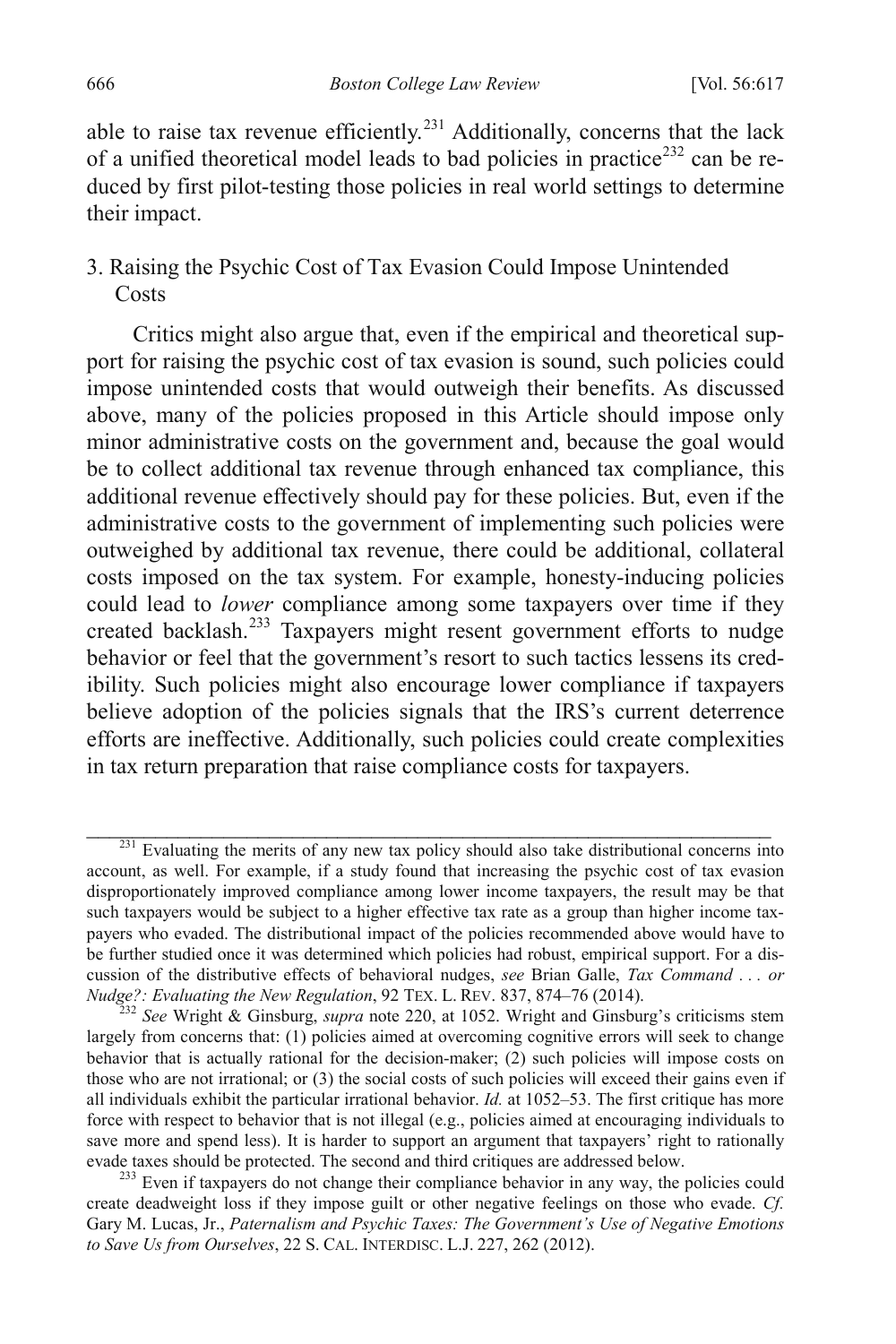All policies designed to deter tax evasion carry some risk of taxpayer resentment and backlash.<sup>[234](#page-51-0)</sup> For example, research shows that when tax penalties are set too high, taxpayers may be *less* likely to comply with their tax obligations.[235](#page-51-1) Yet, there is no reason that the honesty-inducing policies proposed in this Article would carry a greater risk of creating taxpayer backlash than current policies designed to increase tax compliance like tax penalties and audits.<sup>23 $\delta$ </sup> In fact, the honesty-inducing policies, by their very nature, are designed to be subtle nudges that increase *voluntary* compliance among taxpayers and, as such, they should carry a lower risk of crowding out voluntary compliance than policies designed to punish.[237](#page-51-3) For example, many taxpayers might not even notice that their signature is required before filling out their tax return instead of after. For potentially controversial policies that aim to create a salient victim of tax evasion by highlighting items of government spending (e.g., spending on healthcare), policymakers should first experiment with various messages to determine which minimize taxpayer resentment.

There is also no reason that honesty-inducing policies should create significant complexity or administrative costs for taxpayers. Requiring signatures where they weren't previously required (e.g., with estimated tax payments), requiring taxpayers to read brief statements, or requiring taxpayers to take brief surveys will add only minimal time to tax preparation. Nothing will change in the overall design of tax returns that would add significant additional complexity or costs to tax compliance, nor will any substantive tax laws change.

In all events, the costs of imposing policies designed to increase the psychic cost of tax evasion would certainly have to be weighed against the benefits. And, the lack of a comprehensive theoretical model of tax compliance makes it difficult to quantify these costs. But we lack a comprehensive model of the costs of our tax policies regardless of whether we incorporate behavioral interventions. The social costs of policies like tax audits or tax penalties are also hard to quantify, and it is possible that these policies also

<span id="page-51-2"></span><span id="page-51-1"></span><span id="page-51-0"></span><sup>&</sup>lt;sup>234</sup> See supra not[e 26](#page-9-8) and accompanying text.<br><sup>235</sup> See supra note 26 and accompanying text.<br><sup>236</sup> Increasing the psychic cost of tax evasion might also be a more accurate means of targeting intentional tax evaders as compared to imposing monetary penalties. The IRS might incorrectly assert tax penalties against "innocent" taxpayers (e.g., a taxpayer who makes an honest mistake in reporting her tax liability who is nonetheless subject to a civil fraud penalty). On the other hand, individuals presumably will not incur the psychic cost of evasion if they have not intentionally

<span id="page-51-3"></span><sup>&</sup>lt;sup>237</sup> *Cf.* Galle, *supra* note [231,](#page-50-3) at 891–92 (suggesting that taxes might crowd out intrinsic motivations more than behavioral nudges do because of the way that people perceive "express dollardenominated incentives").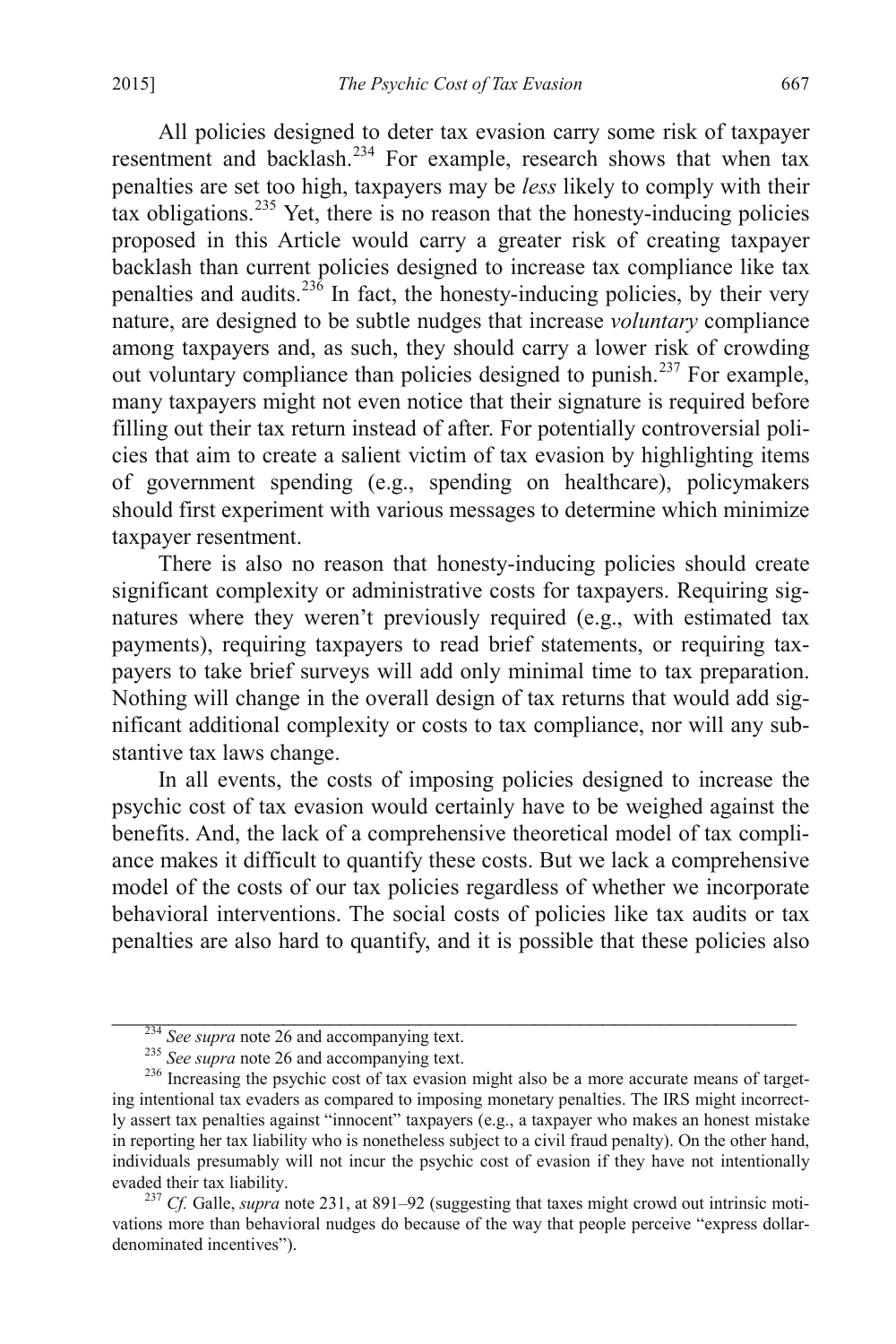create lower compliance among some taxpayers<sup> $^{238}$  $^{238}$  $^{238}$ </sup> or increased complexity in the tax system. There is no reason, then, to favor current policies with unknown costs over newer policies with unknown costs if it turns out there is good empirical support for the latter. Although tax policymakers must strive for an educated understanding of potential costs of new policies, we should not shut out innovations that could raise much needed tax revenue because we cannot quantify the potential costs with precision.

## 4. Behavioral Interventions Are Unduly Paternalistic

<span id="page-52-0"></span>Critics of applying behavioral economics to government policies have also argued that these types of interventions are overly paternalistic and falsely assume that regulators understand individuals' true preferences.<sup>[239](#page-52-2)</sup> For example, another recent behavioral intervention was the "Save More Tomorrow" program, which allowed employers to change the default for employer-sponsored savings plans to automatic enrollment, so that individuals would have to affirmatively opt out of the plans, instead of having to opt in.[240](#page-52-3) The idea, which was pioneered by behavioral economists, is that individuals exhibit a "status quo bias" that causes them to adhere to the sta-tus quo even if it does not represent their true preferences.<sup>[241](#page-52-4)</sup> By changing the status quo to enrollment *in* savings plans, policymakers have succeeded in raising the rate of savings when the program has been adopted.<sup>[242](#page-52-5)</sup> Critics, however, have argued that these changes do not necessary represent individuals' "true" preferences, but instead merely substitute regulators' prefer-ences for those of individuals.<sup>[243](#page-52-6)</sup> Such policies, the critics argue, are not only prone to error in judging individual preferences, but rest on a slippery slope that could lead to continued, over-intrusive regulation. $244$ 

It is not necessary for purposes of this Article to resolve the debate over regulations that aim to correct cognitive errors that purportedly cause people to deviate from their true preferences. Enrollment in savings plans, like other areas that have been traditionally subject to behavioral interventions,  $245$  represents behavior that is truly optional. Thus, a colorable argu-

<span id="page-52-2"></span><span id="page-52-1"></span><sup>&</sup>lt;sup>238</sup> See supra note[s 26](#page-9-8)[–28](#page-9-9) and accompanying text.<br><sup>239</sup> See, e.g., Alm, *supra* note [199,](#page-44-6) at 638; Galle, *supra* note [231,](#page-50-3) at 855; Wright & Ginsburg, *supra* note 220, at 1059–61.

<span id="page-52-3"></span><sup>&</sup>lt;sup>240</sup> See THALER & SUNSTEIN, *supra* note [15,](#page-5-3) at 112–15; Richard H. Thaler & Shlomo Benartzi, *Save More Tomorrow: Using Behavioral Economics to Increase Employee Saving*, 112

<span id="page-52-8"></span>

<span id="page-52-7"></span><span id="page-52-6"></span><span id="page-52-5"></span><span id="page-52-4"></span>J. POL. ECON. S164, S166–69 (2004).<br>
<sup>241</sup> Thaler & Benartzi, *supra* not[e 240,](#page-52-0) at S168.<br>
<sup>242</sup> Id. at S169.<br>
<sup>243</sup> Wright & Ginsburg, *supra* not[e 220,](#page-47-6) at 1056–57.<br>
<sup>244</sup> Id. at 1075–80.<br>
<sup>245</sup> Other areas include consum like cigarettes. *See* Wright & Ginsburg, *supra* not[e 220,](#page-47-6) at 1052–53, 1057.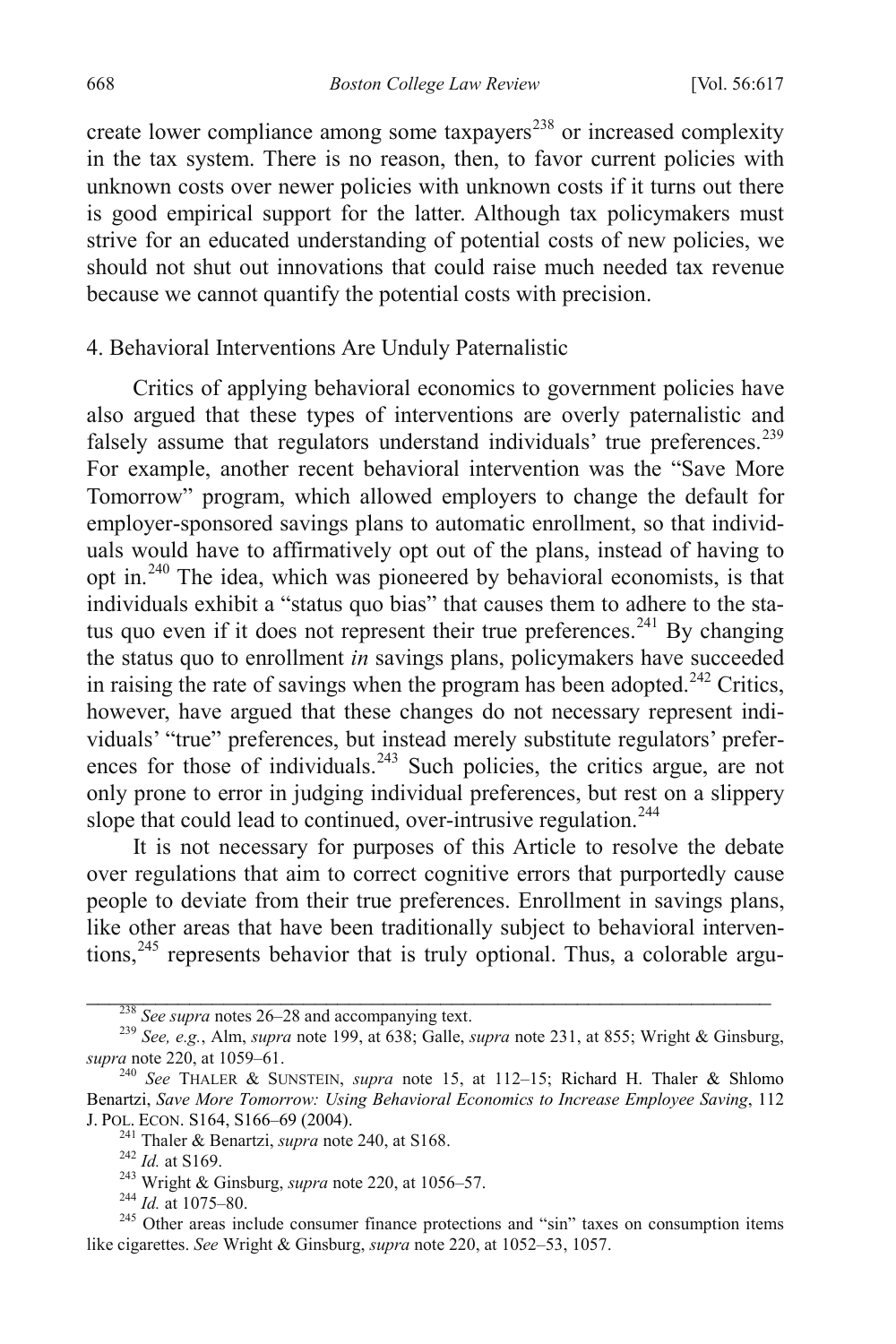ment could be made that individual liberty may be at stake when regulators interfere with such behavior.<sup>[246](#page-53-0)</sup> And such interventions require policy decisions to be made ahead of time (e.g., that enrollment in savings plans is good and we want to encourage it) about which there may not be a consensus.

This Article, however, advocates behavioral interventions to encourage individuals to comply with their tax liability. Individuals are not at liberty to evade taxes from a legal perspective (though they may do so anyway), and thus there is no freedom of choice interest to be protected in this context. $247$ Even if it is rational for individuals to evade tax from an economic perspective, we have already made a policy decision—evidenced by our substantive tax laws and procedural mechanisms like audits and penalties—that paying taxes is not voluntary. Thus, applying behavioral economics in this context, by incorporating honesty-inducing policies to encourage higher tax compliance, should not raise concerns of paternalism.

#### **CONCLUSION**

The tax gap presents the government with a formidable task. We are losing hundreds of billions of dollars of tax revenue each year due to relatively minor amounts of tax evasion by a significant number of taxpayers. In the aggregate, these sums are quite costly, but enforcement on the individual level is often not cost-effective. Auditing more individuals is likely unrealistic given budgetary limitations and would be politically unpopular even in better economic times. Raising tax penalties faces similar limitations. Without ramping up efforts in these traditional deterrence-driven areas, what can the government do to reign in tax evasion?

There is no time like the present for the IRS to innovate. Not only are we in need of additional tax revenue, but the past several decades have seen important contributions by psychologists and behavioral economists to our understanding of what drives individuals to be dishonest. Importantly, there is much data indicating that honesty is not a fixed trait within an individual but, rather, can be influenced by external factors. The IRS can and should use this knowledge to increase tax compliance by raising the psychic cost of tax evasion.

There is, of course, no guarantee that honesty-inducing policies like signing a form at the top instead of the bottom can be translated into effective policies for actual taxpayers. But many of those policies could be implemented at such a low administrative cost to the government, particularly

<span id="page-53-1"></span><span id="page-53-0"></span><sup>&</sup>lt;sup>246</sup> The counterargument is that "those who feel strongly about their own choices can easily overcome the government's default." Galle, *supra* note 231, at 855. <sup>247</sup> *See* Thomas, *supra* note [5,](#page-2-4) at 164.